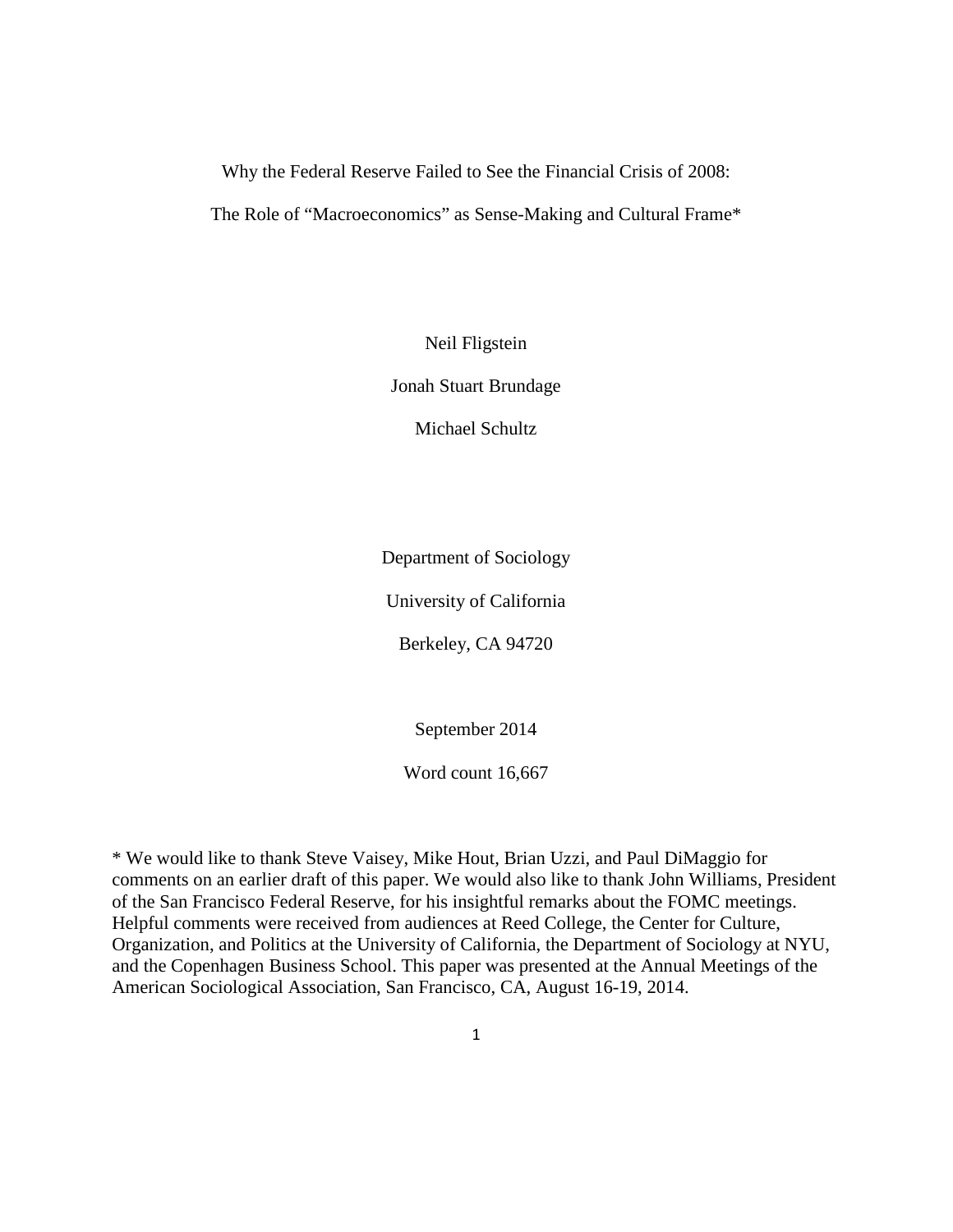#### Abstract

One of the puzzles about the financial crisis of 2008 is why the regulators were so slow to recognize the impending collapse of the financial system. In this paper, we propose a novel account of what happened. We analyze the meeting transcripts of the Federal Reserve's main decision-making body, the Federal Open Market Committee (FOMC), to show that they had surprisingly little recognition that a serious economic meltdown was underway even after the collapse of Lehman Brothers on September 15, 2008. This lack of awareness was a function of the inability of the FOMC to connect the unfolding events into a narrative reflecting the links between the housing market, the subprime mortgage market, and the financial instruments being used to package the mortgages into securities. We use the idea of sense-making to explain how this happened. The Federal Reserve's main analytic framework for making sense of the economy, macroeconomic theory, made it difficult for them to connect the disparate events that comprised the financial crisis into a coherent whole. We use topic modeling to analyze transcripts of FOMC meetings held between 2000 and 2008, demonstrating that the framework provided by macroeconomics dominated FOMC conversations throughout this period. The topic models also suggest that each of the issues involved in the crisis remained a separate discussion and were never connected together. A close reading of the texts supports this argument. We conclude with implications for future such crises and for thinking about sense-making and the role of economics in policymaking more generally.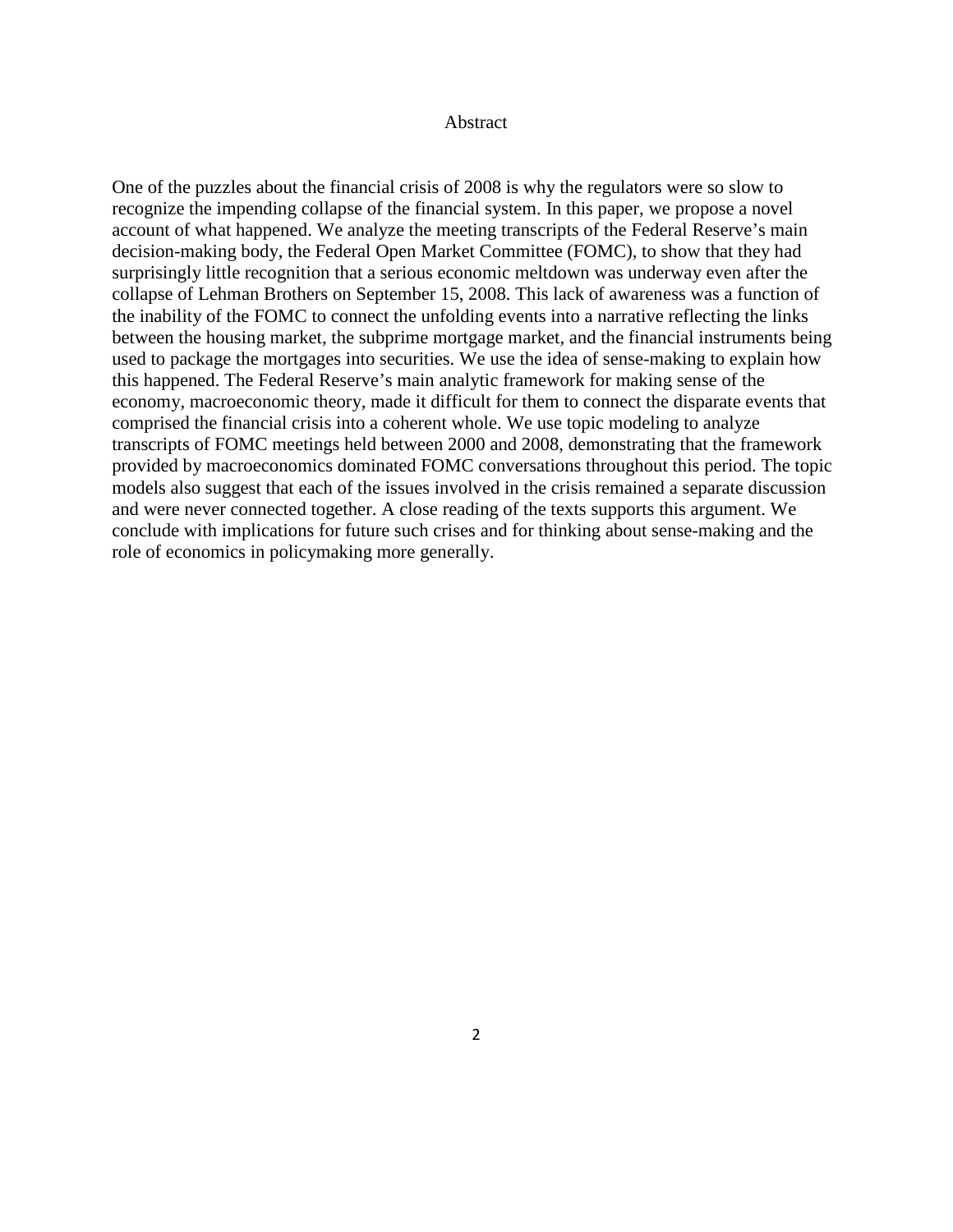"Economic growth appears to have slowed recently, partly reflecting a softening of household spending. Tight credit conditions, the ongoing housing contraction, and some slowing in export growth are likely to weigh on economic growth over the next few quarters. Over time, the substantial easing of monetary policy, combined with ongoing measures to foster market liquidity, should help to promote moderate economic growth. Inflation has been high, spurred by the earlier increases in the prices of energy and some other commodities. The Committee expects inflation to moderate later this year and next year, but the inflation outlook remains highly uncertain. The downside risks to growth and the upside risks to inflation are both of significant concern to the Committee." Federal Open Market Committee Statement, September 16, 2008.

# **Introduction**

The Federal Open Market Committee (located within the Federal Reserve System) is charged with making monetary policy for the United States. Its meetings (about every six weeks) are widely watched by participants in the financial markets for clues regarding the future trajectory of the economy (Holmes, 2014). On September 16, 2008, the day after the investment bank Lehman Brothers collapsed, precipitating the largest financial meltdown in postwar history (Swedberg, 2010), members of the Federal Open Market Committee (hereafter, FOMC) met and issued the above statement.

Why was the FOMC so sanguine in its economic projections, given the signs that the financial system was already in free fall (something which the transcripts of that meeting reveal an awareness of)? In this paper we make a provocative claim: the FOMC failed to see the depth of the problem because of its overreliance on macroeconomics as a framework for making sense of the economy. As a result, Committee members failed to see the deeper connections between housing and finance, specifically the degree to which the fortunes of the entire financial sector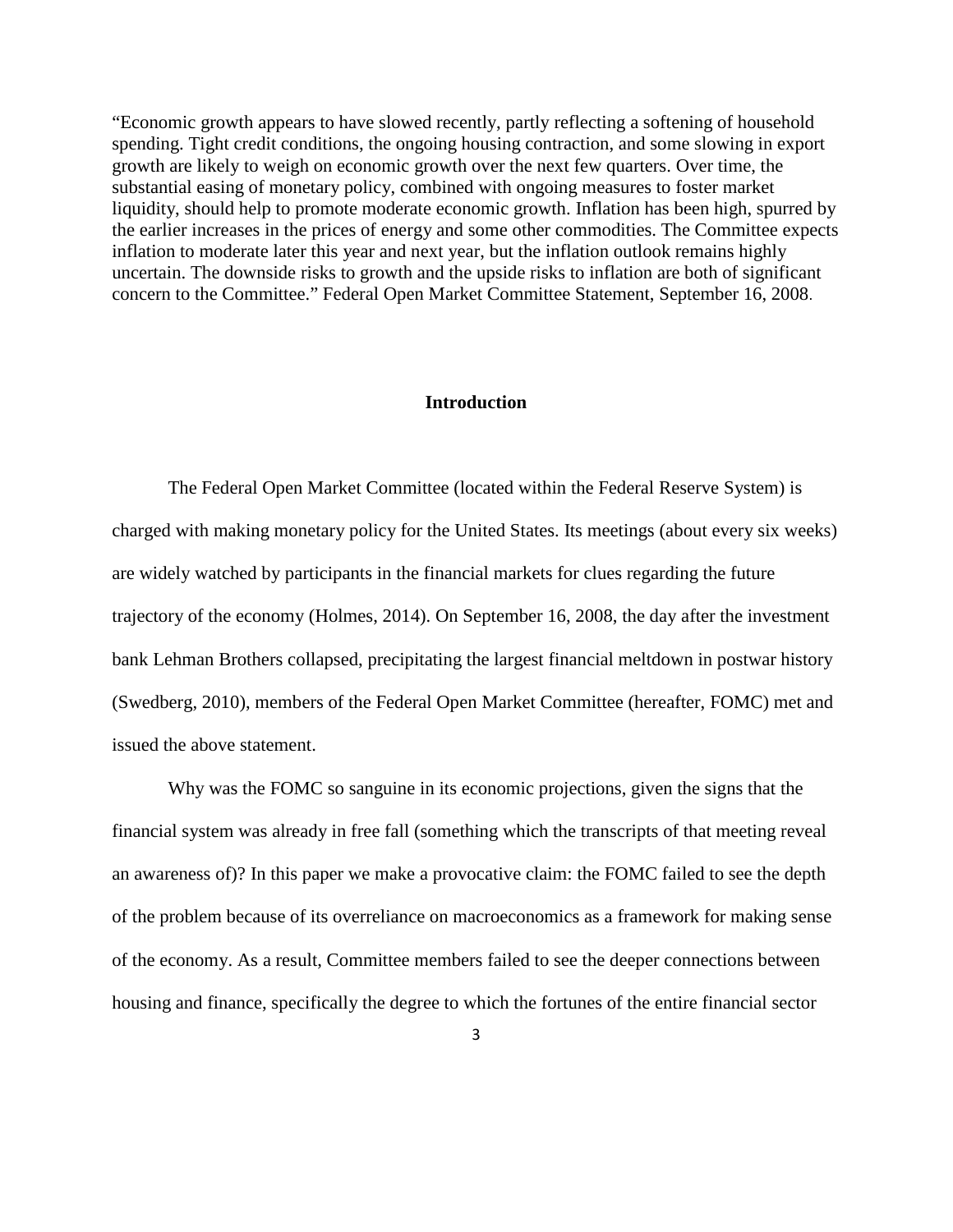were tied to the housing market via the securitization of mortgages and the use of related financial instruments. Thus, they significantly underestimated the degree to which the economy was in danger of collapse.

We draw upon several strands of theory to illustrate this point. We use the concept of sense-making which suggests that in order for people to make decisions and act, they must continuously construct an interpretation of the signals being sent to them by the exterior world (Weick, 1995). This interpretive work necessarily relies on preexisting categories of perception. A wide variety of scholars have recently converged on these ideas, proposing that people have more or less taken-for-granted viewpoints and orientations that allow them to interpret their worlds, what have been called "frames" or "habitus" (Weick, 1995; Fligstein and McAdam, 2012; Bourdieu, 1990; Goffman, 1974). These enable people to "comprehend, understand, explain, attribute, extrapolate, and predict" (Starbuck and Milliken, 1988, p. 51).

The case of the FOMC is not just interesting as a site to study sense-making. The FOMC offers us insight into how professional expertise shapes economic policymaking and financial regulation. The Federal Reserve and the FOMC offer us an extreme case where professional expertise has maximum autonomy (Brint, 1990; Lindvall, 2009; Fourcade, 2009). But to exercise power, professionals require a set of common assumptions amongst participants about how the world works and a set of tools that can be used to make sense of what is going on in order to justify policy changes. We argue that these tools can be considered a form of "market devices" (Callon, et al., 2007; Hirschman and Berman, 2014). We show that the FOMC is dominated by people with Ph.D.'s in economics and a high degree of specialization in macroeconomics.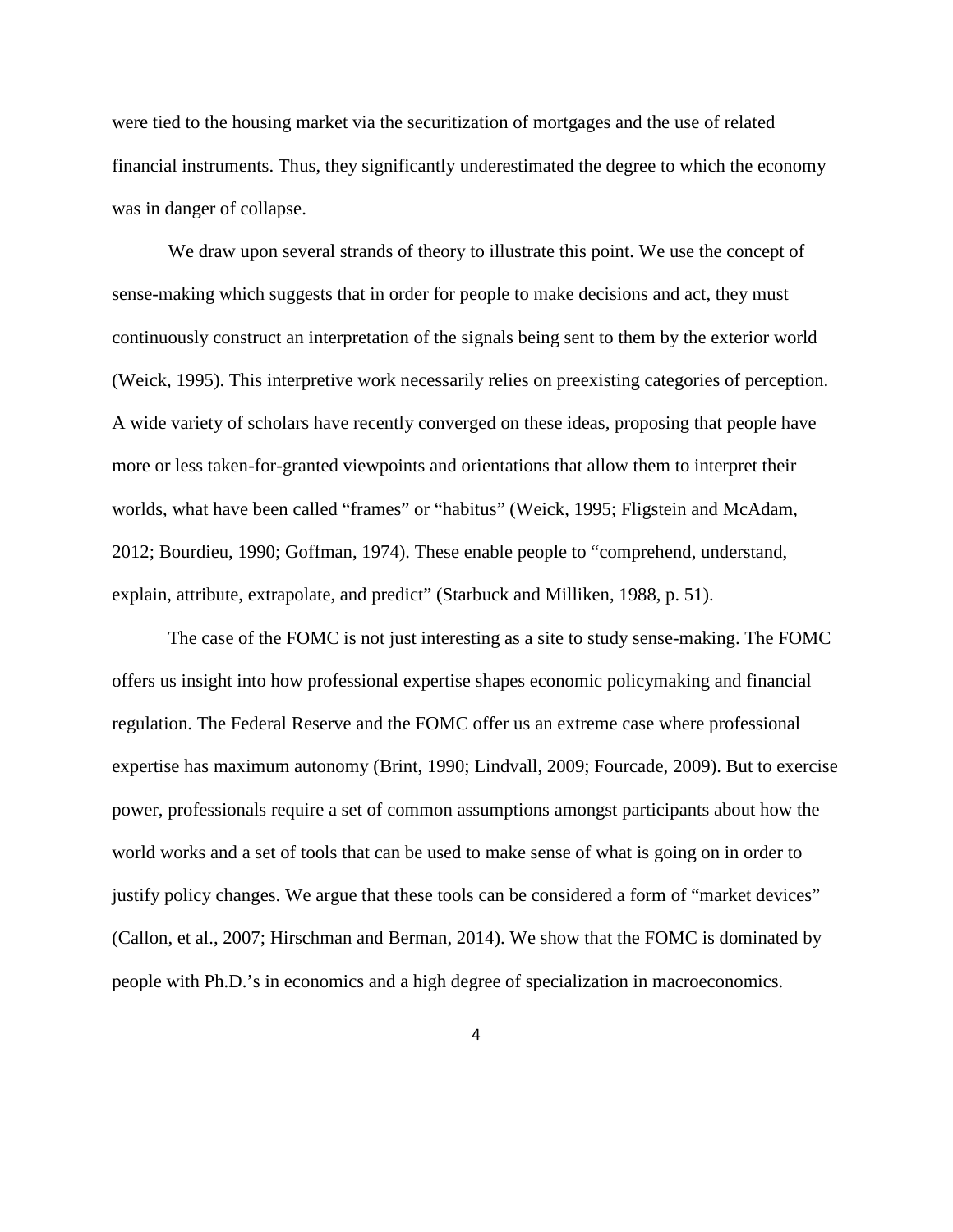Abolafia (2004, 2010) has analyzed previous FOMC meetings from the perspective of sense-making. He shows that the meeting participants construct a narrative account of what is going on in the economy (Abolafia, 2010). He argues that their engagement in this task involves framing their interpretations to convince others of their viewpoint, thereby creating a micro politics whereby the winners of the framing contest greatly affect the outcome of the meeting (Abolafia, 2004). We expand Abolafia's theoretical perspective by using insights from work on professional expertise and the use of market devices. We are less interested in how consensus emerges from these discussions and more interested in the terms in which arguments are framed in the first place.

We show that the cognitive limits of FOMC members are set, first and foremost, by their training as macroeconomists. The FOMC's discussions reveal that their main intellectual tools for simplifying massive flows of information are the categories of macroeconomics and their use of macroeconomic models. Their conversations focus on standard macro-level indicators like the inflation rate, the unemployment rate, and growth in GDP. They view these indicators as aggregates of an economy composed of sectors and regions, each with different growth rates that are not necessarily in sync. When they draw links between economic sectors, they focus on connections within the "real economy," such as the impact of the housing sector on construction, appliances, and home sales. The FOMC rarely devoted sustained attention to the financial sector. They were thus poorly attuned to the ways in which the "real" economy had become integrated into the financial economy.

5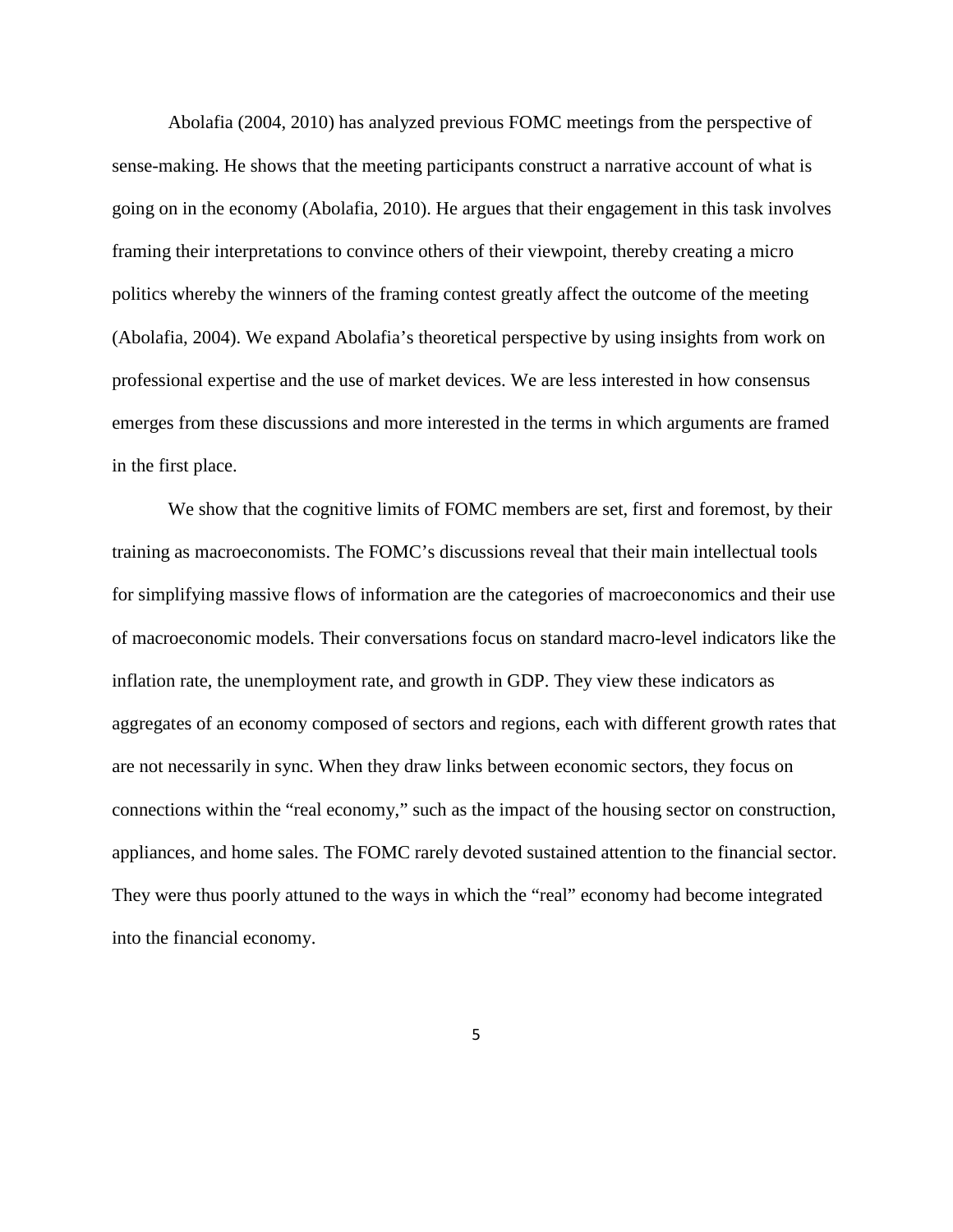As a direct result of this perspective, the FOMC failed to see the links between the houseprice bubble, the subprime mortgage market, the mortgage-backed security (MBS) market, and the use of related financial instruments like collateralized debt obligations (CDOs) and credit default swaps (CDSs), as these markets rose and fell during the 2000-2008 period. They never understood just how intertwined these markets were. Thus, they grossly underestimated the extent to which the downturn in housing prices would affect the entire economy. It was not until the summer of 2007 that the Federal Reserve began to notice the connections between the mortgage market and the functioning of financial markets, and even then, no one expected the problems generated by bad mortgages to cascade into a full-blown financial collapse.

We also extend Abolafia's analysis empirically, in two ways. First, we examine how the FOMC conceptualized the economy over a relatively long period of time by analyzing every meeting between 2000 and 2008 (72 meetings in total). Second, in interpreting the texts, we make use of topic modeling, a machine learning method for identifying thematic structures in texts (for an introduction, see Blei, 2012). Topic modeling is a technique that searches documents to find patterns of words that appear together. The basic idea is to search particular documents in order to find sets of words that form a theme or "topic" of conversation. Topic models use an algorithm that allows researchers to identify the occurrence of topics in texts. When texts are ordered temporally, it is possible to observe changes in the prevalence of different topics over time. Our results provide a picture of how the FOMC made sense of the economy through macroeconomic theory and the use of models, and, consequently, their

6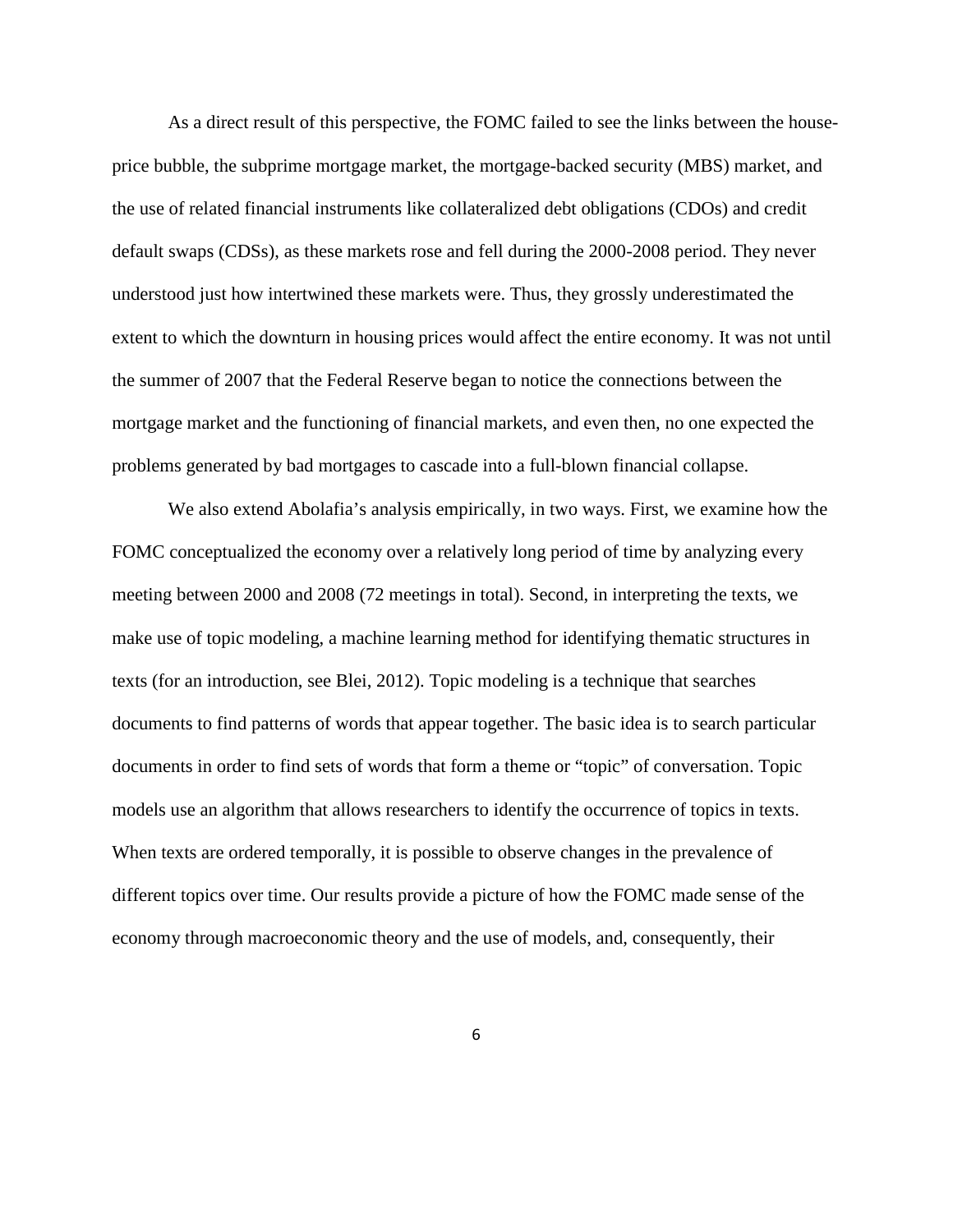inattention to the connections between the problems unfolding in the housing and financial sectors.

The paper is structured as follows. First, we introduce the case of the FOMC meetings as an important site to study sense-making. Then, we elaborate our theoretical perspective using the conceptual tools just discussed. These insights help us develop an argument about the impact of the FOMC's intellectual framework on its analysis of and its actions on the American economy. Next we explicate topic modeling as a technique to examine sense-making and report the results of our models. We then buttress these results with a more conventional, qualitative analysis based on a close reading of a number of meeting transcripts. We end by drawing conclusions about economists' role in regulatory and policymaking institutions, which is best understood as a problem in culture, sense-making, and market devices.

## **The Federal Reserve and the Federal Open Market Committee**

The Federal Reserve is the central bank of the United States. It is charged with making monetary policy and with partially regulating the country's banking system (Blinder, 1998). In practice this means three things. The Federal Reserve supervises and sets regulations for a variety of commercial banks, including capital reserve requirements. It sets the discount rate, which is the rate at which banks can borrow from the Federal Reserve. Finally, it engages in open market operations, the buying and selling of U.S. Treasury Securities and other assets, in order to control the federal funds rate and thereby indirectly influence money supply in the U.S.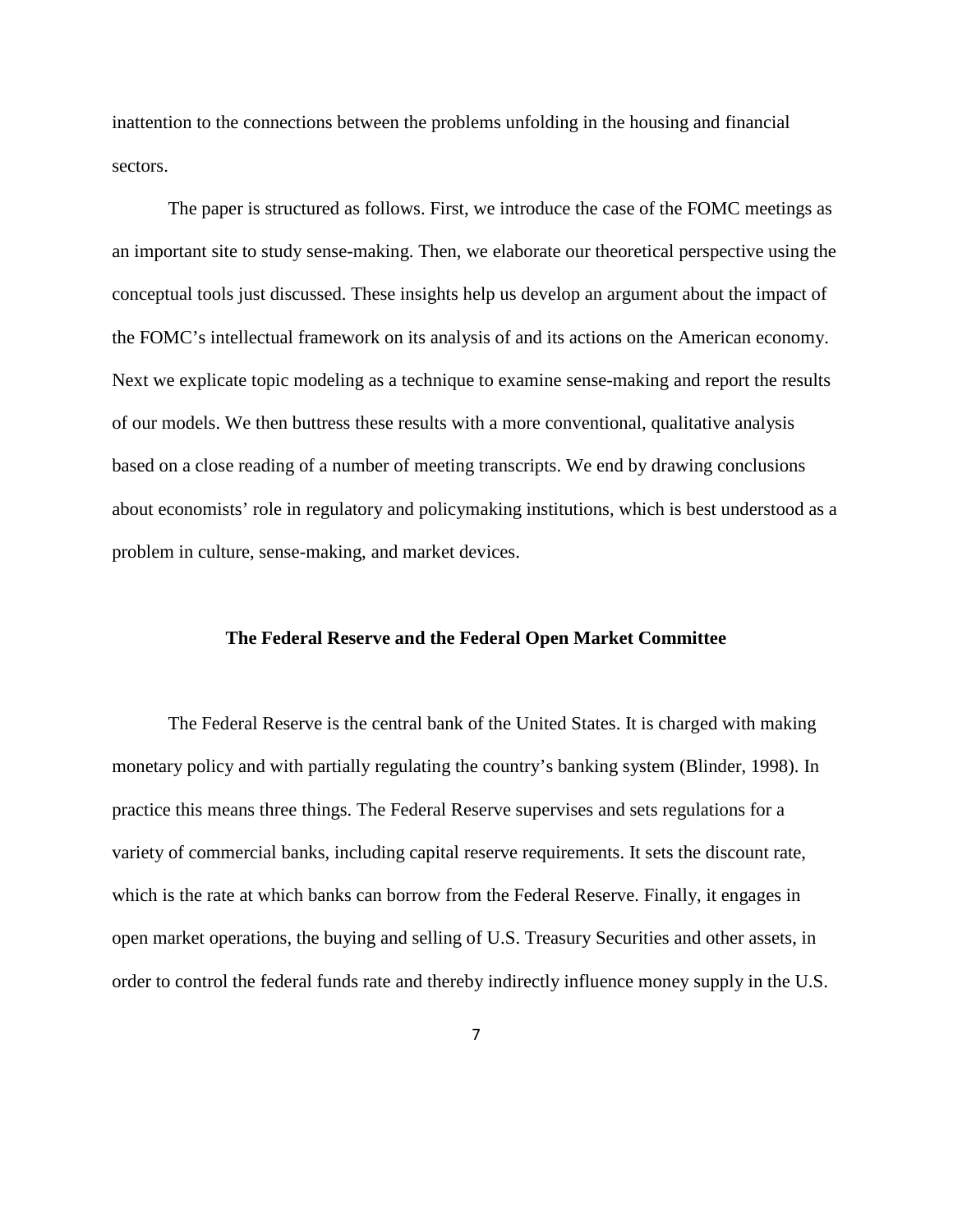economy.<sup>[1](#page-7-0)</sup> The Federal Reserve has a Congressional mandate to set monetary policy consistent with achieving maximum employment and price stability.<sup>[2](#page-7-1)</sup>

The FOMC is the primary policymaking body of the Federal Reserve. The FOMC consists of 12 members: the seven members of the Federal Reserve Board of Governors, the president of the Federal Reserve Bank of New York who serves as vice chair, and four of the other 11 Reserve Bank presidents, who serve on an annually-rotating basis. All other Reserve Bank presidents attend Committee meetings, presenting reports and participating in discussion, but they cannot vote (Blinder, 1998).

The FOMC holds eight regularly scheduled meetings per year, about once every six weeks. The main purpose of these meetings is to discuss economic and financial conditions in the United States and to make monetary policy decisions. The meetings are highly structured (Abolafia, 2012; Baez and Abolafia, 2002). Every meeting begins with a round of oral reports on the current conditions and future direction of the economy. These reports fall into two categories, those presented by staff and those presented by each Committee member and Reserve Bank president. Staff reports always include general data about growth and inflation, but they may also be geared to a special topic that the FOMC wishes to explore. The reports by the governors and presidents concern their own analyses and forecasts of output and inflation. The presidents' reports also cover current business conditions in their respective districts. They are based largely on surveys of, and informal discussions with, district business contacts like CEOs.

<span id="page-7-0"></span> $1$  The federal funds rate is the rate at which depository institutions lend to each other overnight.

<span id="page-7-1"></span> $2$  Officially, the Fed has a triple mandate: maximum employment, stable prices, and moderate long-term interest rates. In practice, however, the first two objectives are considered its "dual mandate" (Buiter, 2008, p.5-6). This contrasts with most comparator central banks, which have a single mandate to combat inflation.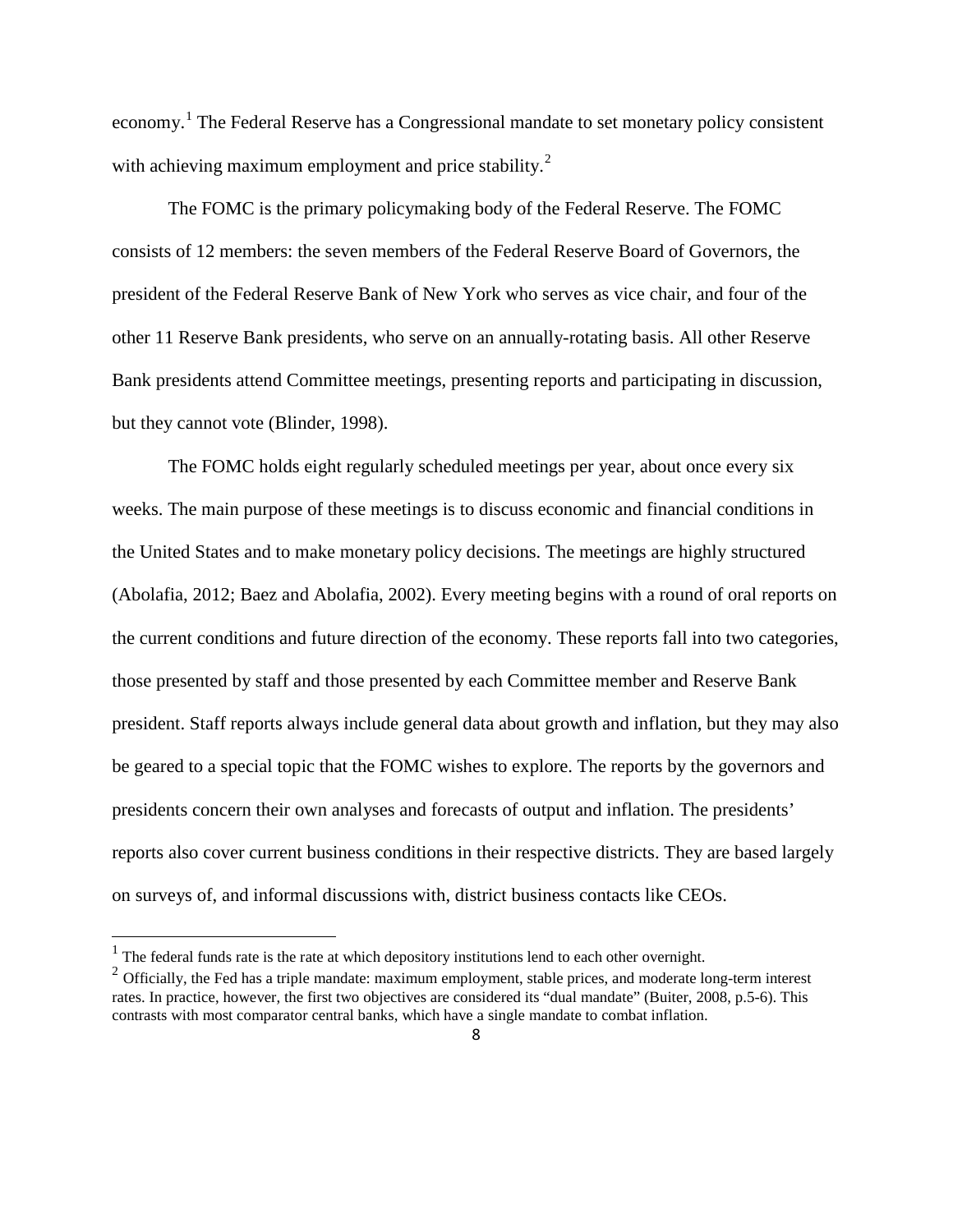The second part of the meeting is devoted to the FOMC's policy decision: traditionally, setting the target for the federal funds rate. First, the staff presents the likely policy alternatives. Then Committee members discuss whether to raise, lower or hold constant the federal funds target rate.<sup>[3](#page-8-0)</sup> At the end of that discussion, Committee members vote on the policy decision. The result is announced publicly in a press release immediately following the meeting, which states the balance of risks to growth and inflation and notes the reasons for the (relatively rare) dissenting vote.<sup>[4](#page-8-1)</sup> The FOMC's actions are widely watched by Wall Street and the financial community at large as a harbinger of the future direction of the real economy, inflation, and interest rates. These actions move financial markets in the United States and the world (Holmes, 2014).

# **Theoretical Considerations and the Case of the Federal Reserve**

We draw on three literatures relevant to the relationship between experts, ideas, and decision making at the Federal Reserve. We use these literatures to analyze what the FOMC knew and how they came to make policy. First, the literature on sense-making conceives of the problem of organizational decision making in the broadest possible terms (Weick, 1995). Sensemaking implies that in order for organizational actors to make decisions under uncertainty, they

<span id="page-8-0"></span><sup>&</sup>lt;sup>3</sup> In monetary policy parlance, raising interest rates is called tightening and lowering rates is called loosening. A policy regime of high interest rates relative to output and inflation is referred to as restrictive, while a low interest rate regime is referred to as accommodative. Since the financial crisis, the FOMC has pursued a near-zero target rate, maintained by the use of quantitative easing.

<span id="page-8-1"></span><sup>&</sup>lt;sup>4</sup> The meeting minutes, which provide a much more detailed summary of discussion, are released at the time of the following meeting. Minutes attempt to capture the central tendency of Committee sentiment and explain key areas of disagreement.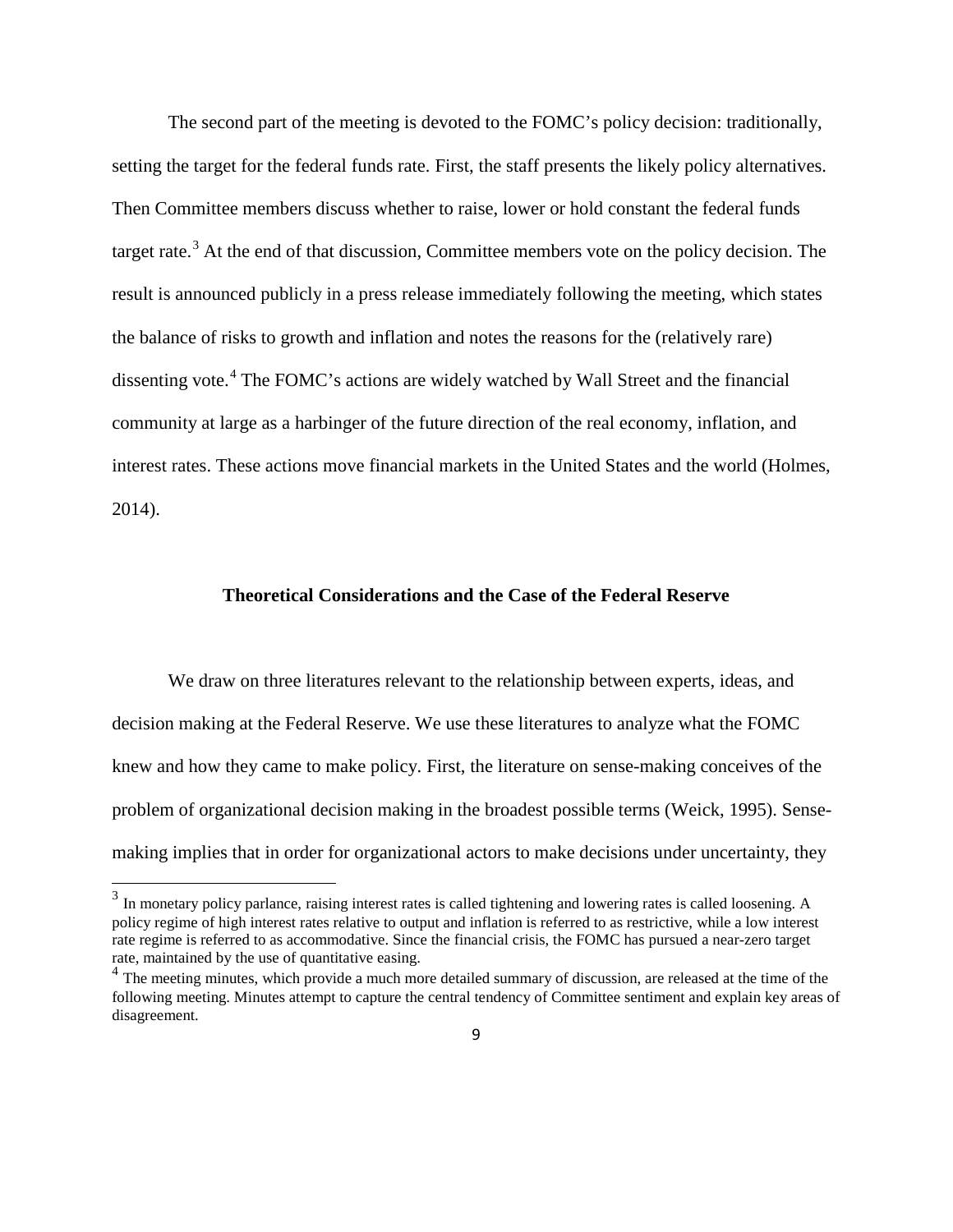need to have a framework to analyze the disparate data being sent to them by the world around them. Second, the literature on the role of experts in policy decisions is considered. The main issue we review involves the conditions under which experts influence policymaking. Here, we argue that the Federal Reserve is controlled by economists who exercise a fair amount of power. Finally, we consider how the literature on the "performativity" of economics would approach the problem of sense-making in policy organizations. We use the idea of "market devices" to capture how macroeconomists engage in sense-making on an ongoing basis and try and persuade one another about what the "right" policies are. We suggest that the Federal Reserve actively works to convince the financial markets that its perspective on the economy is accurate.

The idea of sense-making is central to modern sociological understandings of culture and action. Sociologists have increasingly come to view actors not just as positions in social structure, but as agents who interpret their worlds and construct courses of action with reference to their implicit cultural frames (for a review, see DiMaggio, 1997). Scholars have forwarded a range of positions as to how such processes work. Some view culture as a toolkit whereby actors take the symbolic materials at hand and fabricate a course of action (Swidler, 1986). From this perspective, action entails the possibility of reflection and discussion. Others view action as more habitual and pre-reflexive, whereby socially acquired dispositions, or habitus, generate skilled performances that require no strategic intention (Bourdieu, 1990; Bourdieu and Wacquant, 1992). Vaisey (2009) proposes a dual-process model of culture. Drawing on recent work in cognitive psychology, Vaisey argues that both forms of cognition occur. Sometimes tacit knowledge shapes our behavior in our day-to-day practices in a relatively unthinking fashion.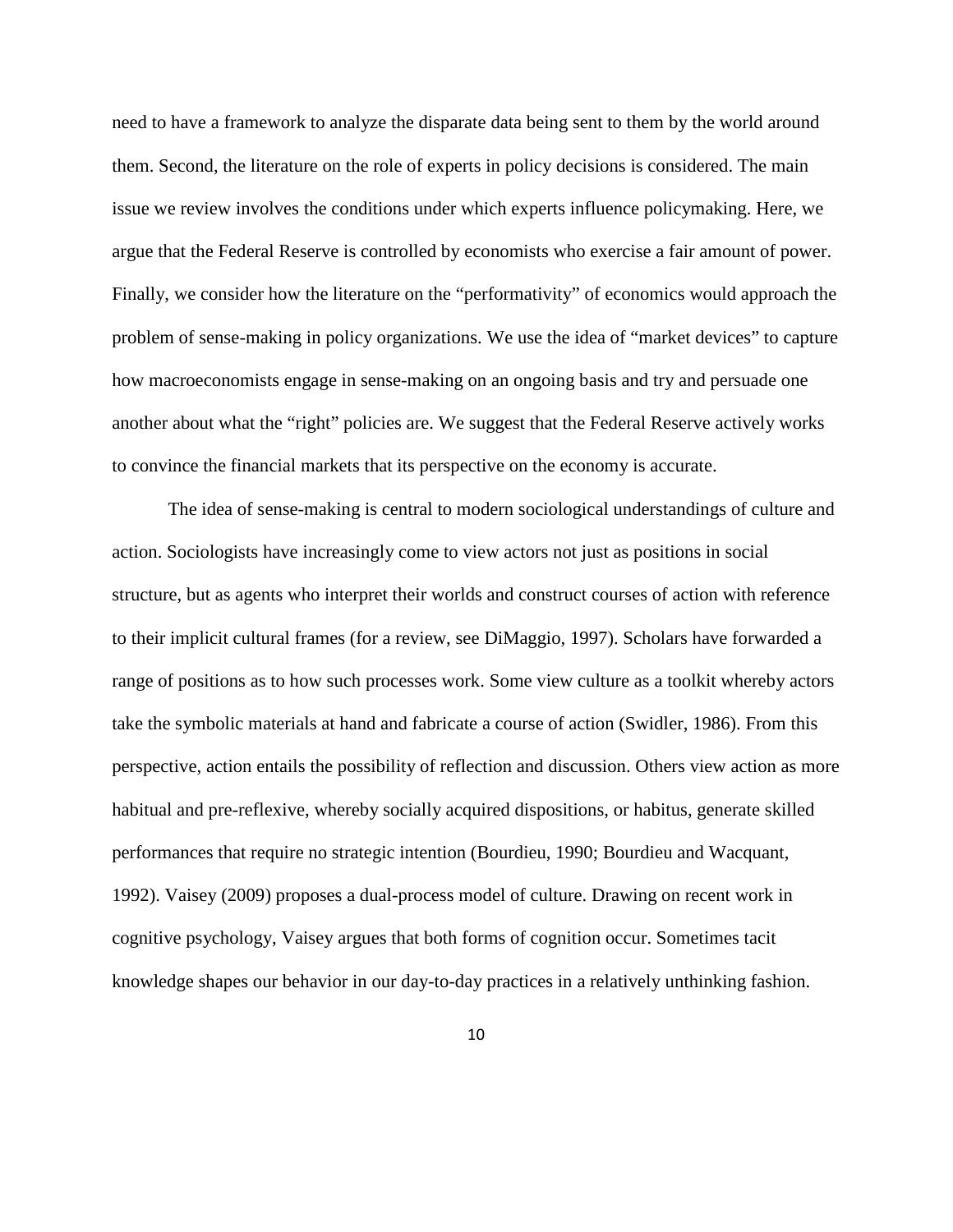But, on occasion, we do come to reflect on what we are trying to do and we are able to reason, plan, and behave strategically.

The case of the FOMC combines both of these elements. On the one hand, the common training of FOMC members provides them with tacit knowledge about how to think about the economy. Members of the FOMC are mostly Ph.D. economists and most of these economists wrote Ph.D. dissertations in macroeconomics. Thus, they take for granted that the right way to make sense of the economy is through the lens and models provided by macroeconomics. At the same time, the FOMC meetings are contexts in which actors rationally attempt to take collective action under uncertain circumstances.

Particularly useful in this regard is Weick's (1995) theory of sense-making in organizations. Weick maintains that agents actively evaluate courses of action (Weick, 1995, p. 17). But he emphasizes that they do so in highly structured ways, drawing from preexisting frameworks shaped by "institutional constraints, organizational premises, plans, expectations, acceptable justifications, and traditions inherited from predecessors" (Weick et al., 2005, p. 409). Members of the FOMC know that their task is difficult and their decisions are based on incomplete data. But, what makes the reflexive discussion possible is that members of the FOMC are like-minded individuals who all have access to the same data. This illustrates Weick's version of sense-making, which focuses on how common decision making premises and the structure of decision making processes in organizational settings help actors draw a conclusion.

In this paper, we are concerned with sense-making in a particular kind of organizational setting: a government agency whose interpretations and actions involve the economic sphere.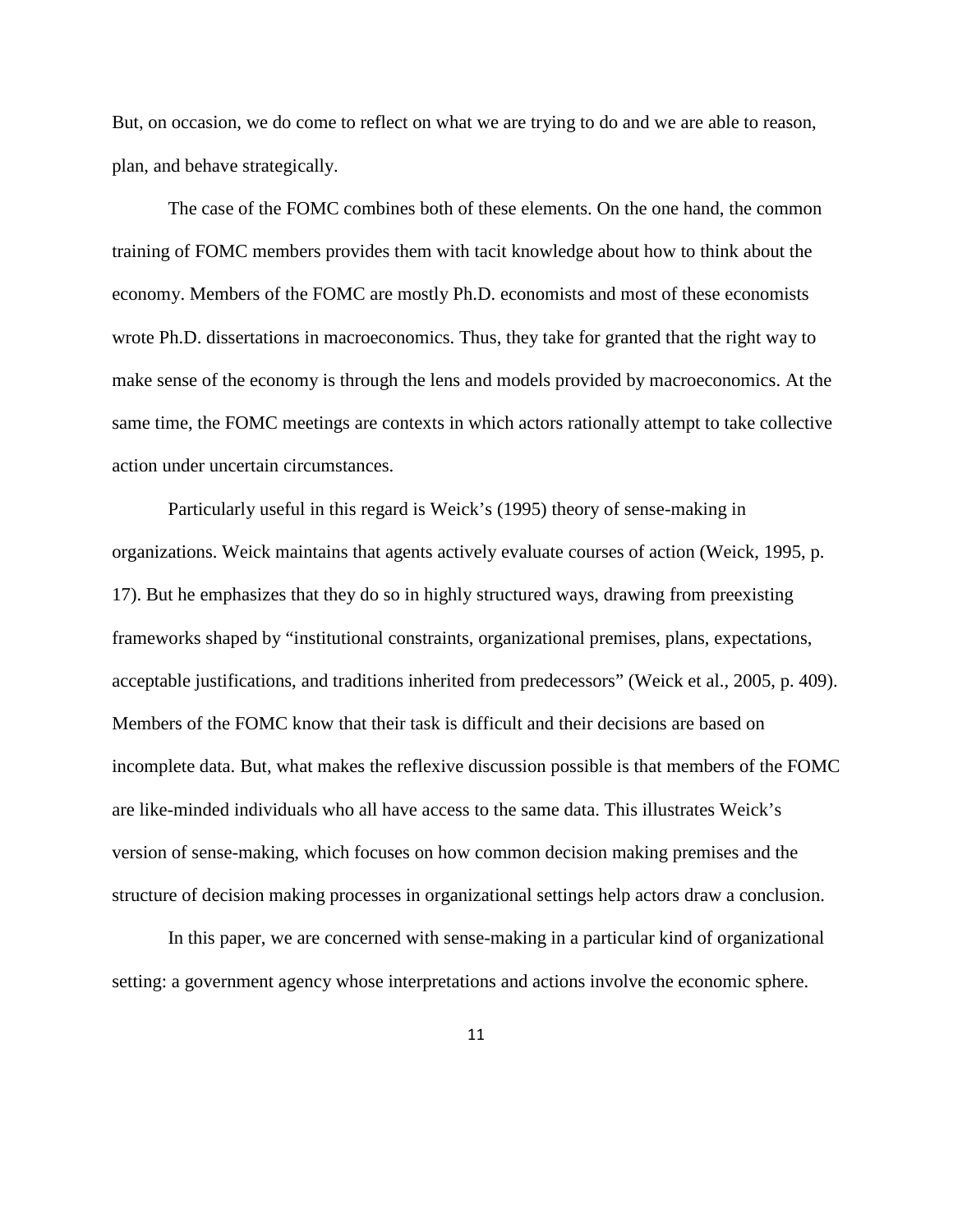This requires us to consider the degree to which professional economists at the Federal Reserve have the autonomy to affect decision making. There has been a longstanding interest in the sociology of professions and expertise in how experts do and do not affect policymaking. There is also a more general interest in the role of ideas in policymaking (for a review, see Campbell, 2002).

Brint argues that professional expertise is least likely to be important in situations where new forms of institutions are being negotiated or groups are fighting over highly politicized outcomes (1990: 367). But, professions can have a great deal of impact in arenas where their expertise is deemed socially important, where they are able to turn political issues into narrow technical issues, and where political authorities are organizationally subverted. In this context, Brint explicitly mentions the economics profession and its role in government agencies. Because of the centrality of the market in modern societies, economists' claim to have arcane but valuable knowledge is recognized. In political arenas where that knowledge can be exercised using narrow technical expertise by eschewing a political interpretation of what they are doing, economists can have a great deal of autonomy of action.

The empirical research on the role of economists in making government policy shows that their power is highly variable and reflects the political situation in which they are located as Brint suggests (Reay, 2012; Lindvall, 2009; Holmes, 2014; Fourcade-Gourinchas and Babb, 2004; Blyth, 2002; Chwieroth, 2010; Babb, 2001). The FOMC is an organizational arena that is clearly at one end of the continuum, displaying all of the criteria Brint proposes for autonomy. The Federal Reserve's job is by definition somewhat arcane. It claims to act in a nonpolitical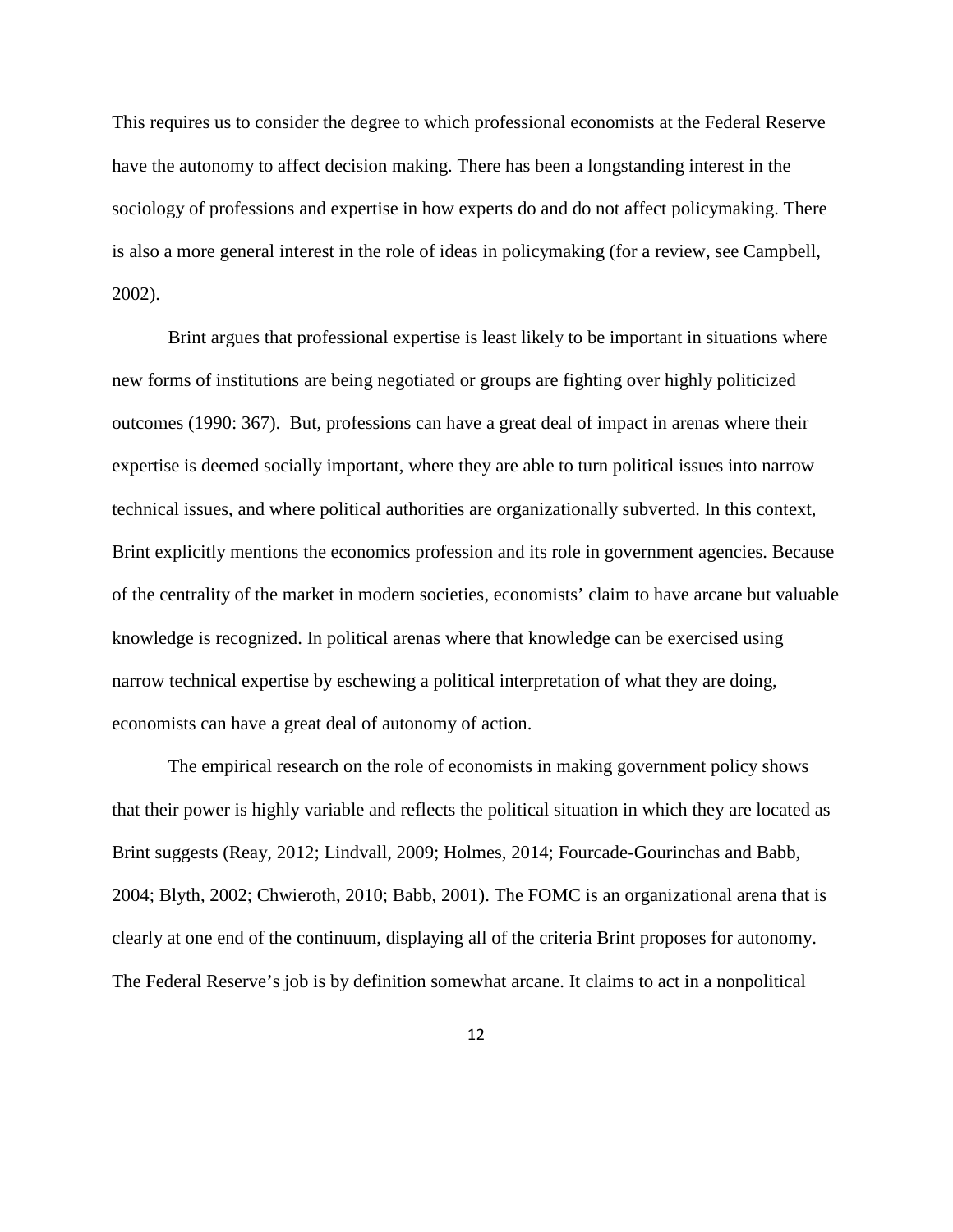fashion. The theory it uses to justify its policy role is an expertise on what is going on in the economy and a justification of policy decisions based on the knowledge of how monetary policy affects the working of markets.

Much of the recent sociological work on the relationship between economic ideas and the economy falls into the "performativity of economics" literature. Callon (1998) argues that economists use economic theories to construct markets. MacKenzie and Millo (2003) show that the Black-Scholes-Merton formula for option pricing, the product of academic economists, worked not because it discovered a preexisting price structure, but because financial market participants used it in ways that remade markets to conform to the model. Recently, the studies presented in MacKenzie et al. (2007) have demonstrated several other ways in which economic theory does or does not shape markets.

We borrow several elements from the performativity toolkit. First, we want to consider how the economists at the Federal Reserve "perform" the economy by making policy based on a certain view of the way that the economy works (Hirschman and Berman, 2014). This involves at least two important elements. First, are the ways in which the Federal Reserve creates "market devices" which are defined as the "material and discursive assemblages that intervene in the construction of markets" (Callon, et al., 2007: 2). We are interested in discussing the tools used by the FOMC to make sense of the economy. Second, we are interested in how the Federal Reserve communicates their view of the economy to outsiders (in particular, the financial markets for stocks and bonds). The FOMC issues a statement on the day of their meetings summarizing the results of the meeting (illustrated at the top of this paper) and by the time of the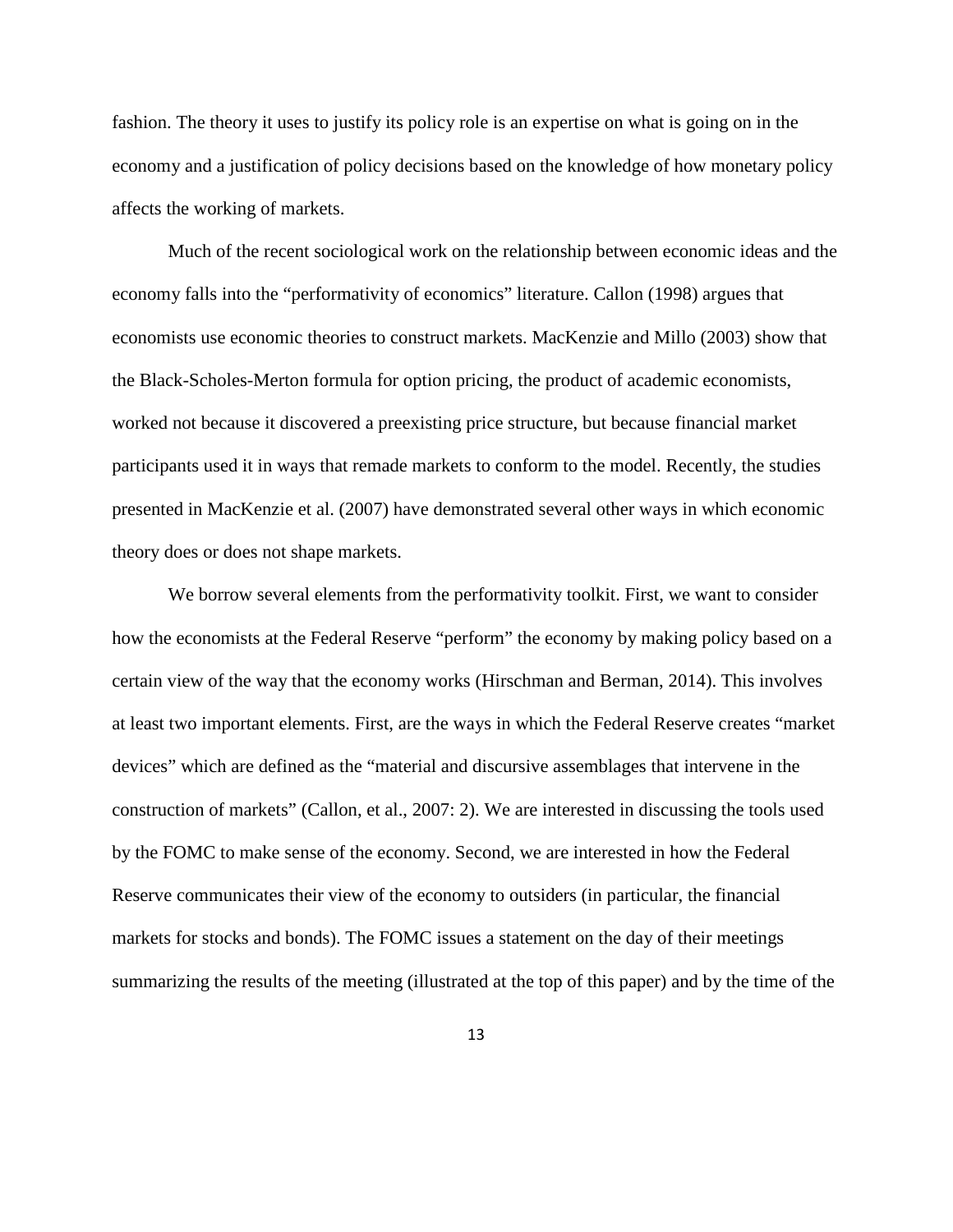next meeting provides a synopsis of the discussion in order that market participants can understand the FOMC's view of the economy. These statements are intended to shape expectations of market actors and therefore affect market prices.

Indeed, any cultural tool that is created to evaluate, facilitate, or calculate what market actors are doing can be viewed as a market device (Espeland and Stephens, 2001; Carruthers and Kim, 2011). Market devices can be viewed as mechanisms for sense-making (Karpik, 2010). The attempt to formalize how one calculates some feature of the world is useful precisely because it can be used to make sense of what is going on in the world. So, for example, credit scores, bond ratings, and models of option pricing are abstract ways to enable decision making by market actors. Buying and selling can be based on the logic of using market devices to facilitate transacting.

The Federal Reserve employs a whole set of "market devices" in order to engage in sense-making in deciding how to set the federal funds target rate. First and foremost are the massive amounts of economic data that are collected from a wide variety of sources on a period to period basis. These data are summed up for the FOMC in the "Greenbook," which is published eight times a year and summarizes quantitative and qualitative data on the state of the economy. Second, at the core of the FOMC discussions is the econometric modeling of the data that is uses to make sense of the current state of the economy and produce economic forecasts.

Finally, the common knowledge of the Federal Reserve staff and the members of the FOMC is what both creates these market devices and facilitates their use. It is here that sensemaking requires a theory of "how the world works." Without such a theory, actors will find it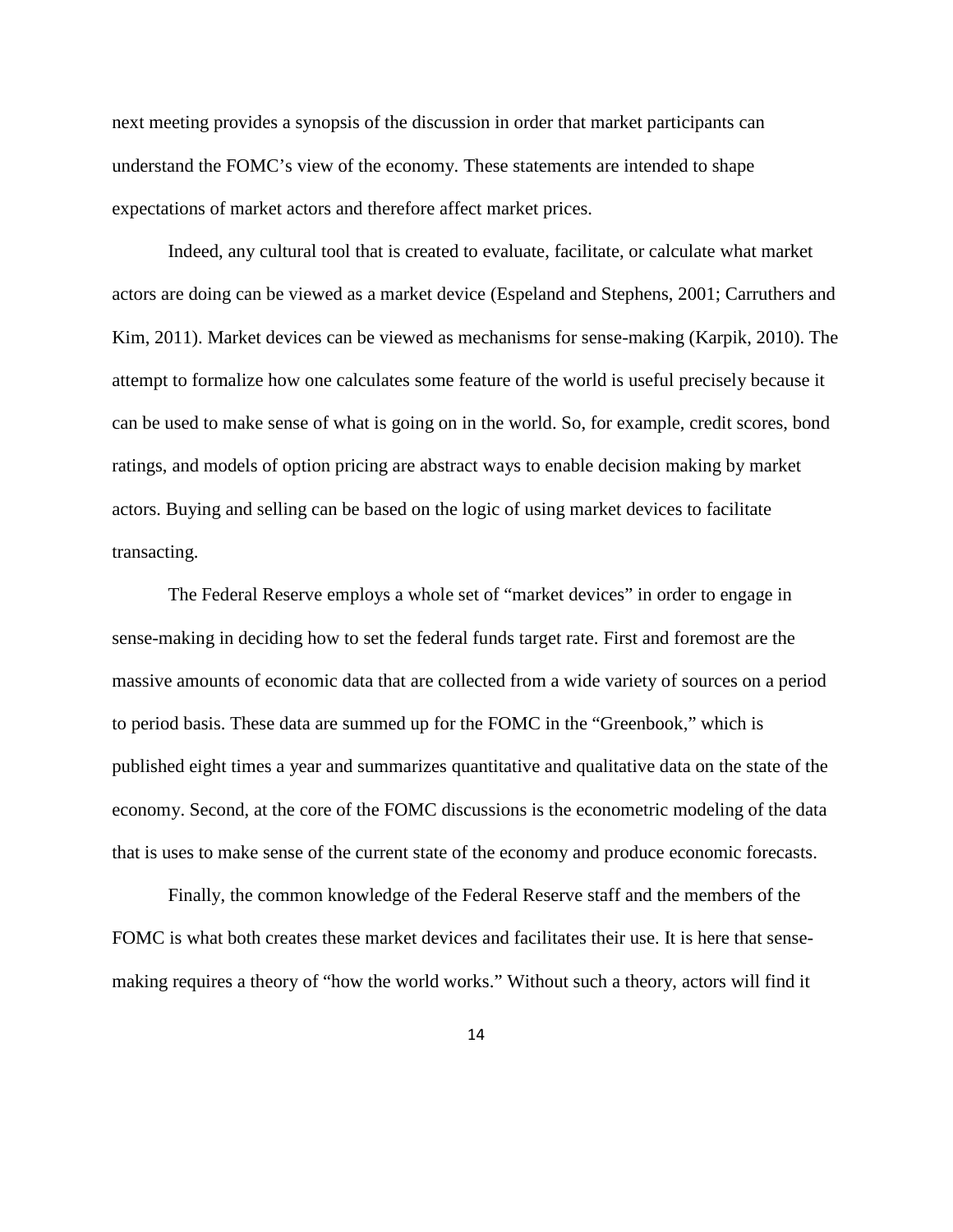difficult to decide which facts to collect. They will also find it almost impossible to interpret those facts and use them to make predictions. The primary sense-making framework at the Federal Reserve is macroeconomic theory. Macroeconomics focuses on aggregate-level economic indicators such as GDP, unemployment, and inflation. Macroeconomists' models explain the relationships among these and related factors like savings, investment, and consumption. They view the economy as a collection of distinct industrial sectors, each making an independent contribution to GDP and impinging upon one another only insofar as the inputs and outputs of different sectors are directly connected to one another. Macroeconomic theory offers a framework for the construction and interpretation of relevant facts, thereby enabling prediction of future economic trends.

A second purpose of this construction of the economy using market devices is to convince the financial markets that trade stocks and bonds about the future direction of the economy. This attempt on the part of the Federal Reserve to lobby the markets reflects the intentional construction of a "community" by the direct actions of the central bankers. Holmes (2014) has undertaken a study of central banks around the world in the past 40 years. He makes the provocative argument that before the 1980s, central bankers did not feel the necessity to communicate with participants in financial markets. This is because they thought that that their actions raising and lowering interest rates and controlling the money supply would work because of the underlying "truth" of their models in affecting monetary aggregates.

But during the extended bout of inflation in the 1970s and 1980s, central bankers realized that their credibility to control inflation was at stake. Holmes shows that central bankers used a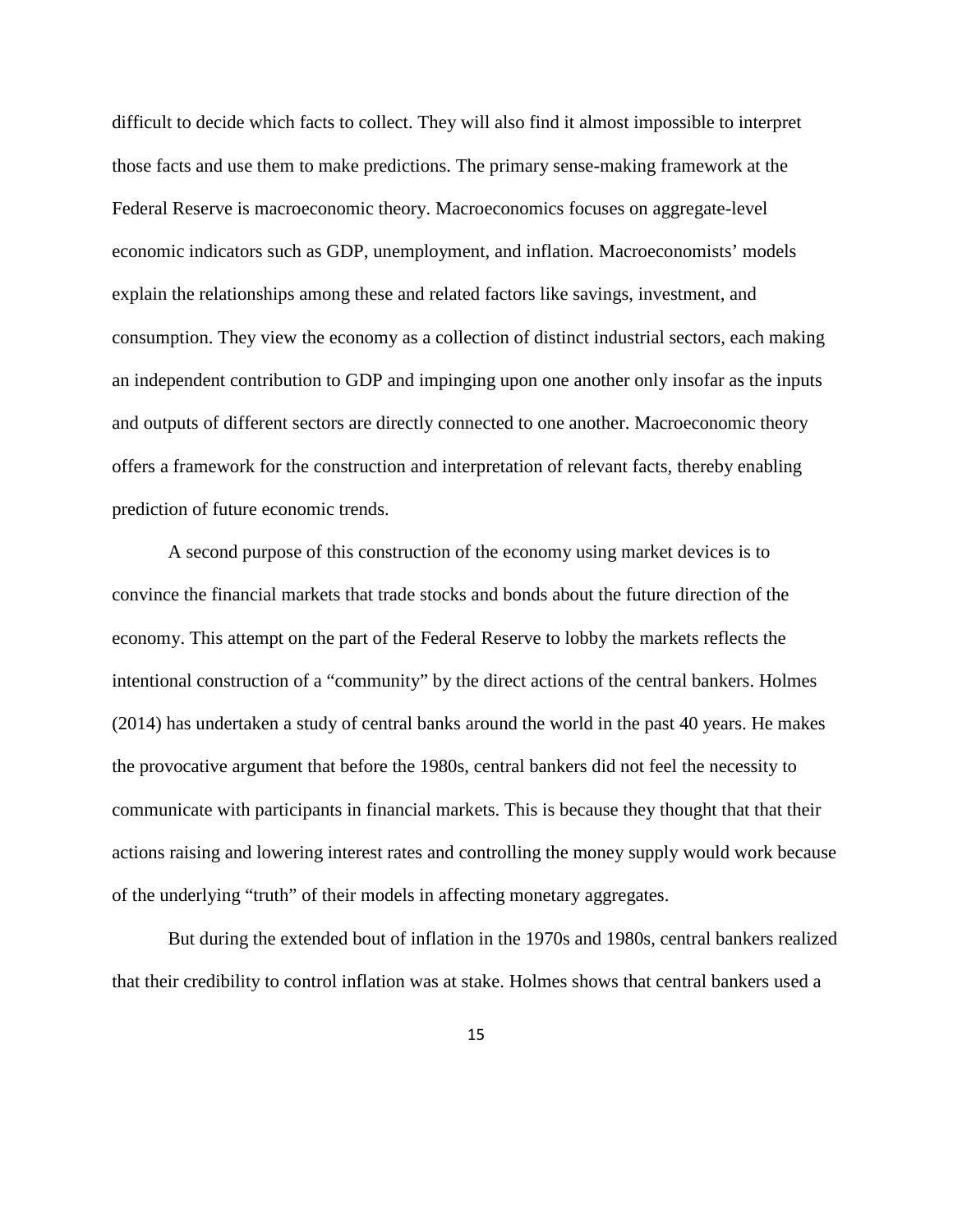key new idea in economics, the idea of rational expectations, to change how they would interact with financial market participants (2014:14-16). Rational expectations theory suggests that market actors develop expectations about the near future that guide their behavior. In the context of inflation, if each person believes that central banks will not work to control inflation, then they will raise prices in expectation of continued inflation. If this occurs across the economy, it creates a self-fulfilling prophecy of increased inflation. Once such a cycle is set into place, it is very difficult to dislodge.

As a result, central bankers decided to try and control the expectations about inflation. They began to experiment with communicating their policy intentions to the financial community by providing them with more information about how they saw the current state of the economy and how their policy decisions reflected that analysis. Holmes shows that this resulted in several new features of communication (2014: 216-218). Members of the Federal Reserve Board work very hard to interact with market participants to hear their views and to explain their actions. The FOMC issues statements after their meetings about current conditions and they follow that up with a synopsis of the meetings several weeks later. By committing themselves to fighting inflation by raising interest rates and providing inflation targets, central bankers built a new system of expectations for financial markets about the future of the economy.

To be able to authoritatively speak the language of macroeconomics, one needs to have legitimacy. Such legitimacy is largely provided by professional credentialing (Abbott, 1988). Table 1 shows data on the 34 voting members of the FOMC serving between 2001 and 2008. It identifies their name, their position, the years they served, their prior work background, their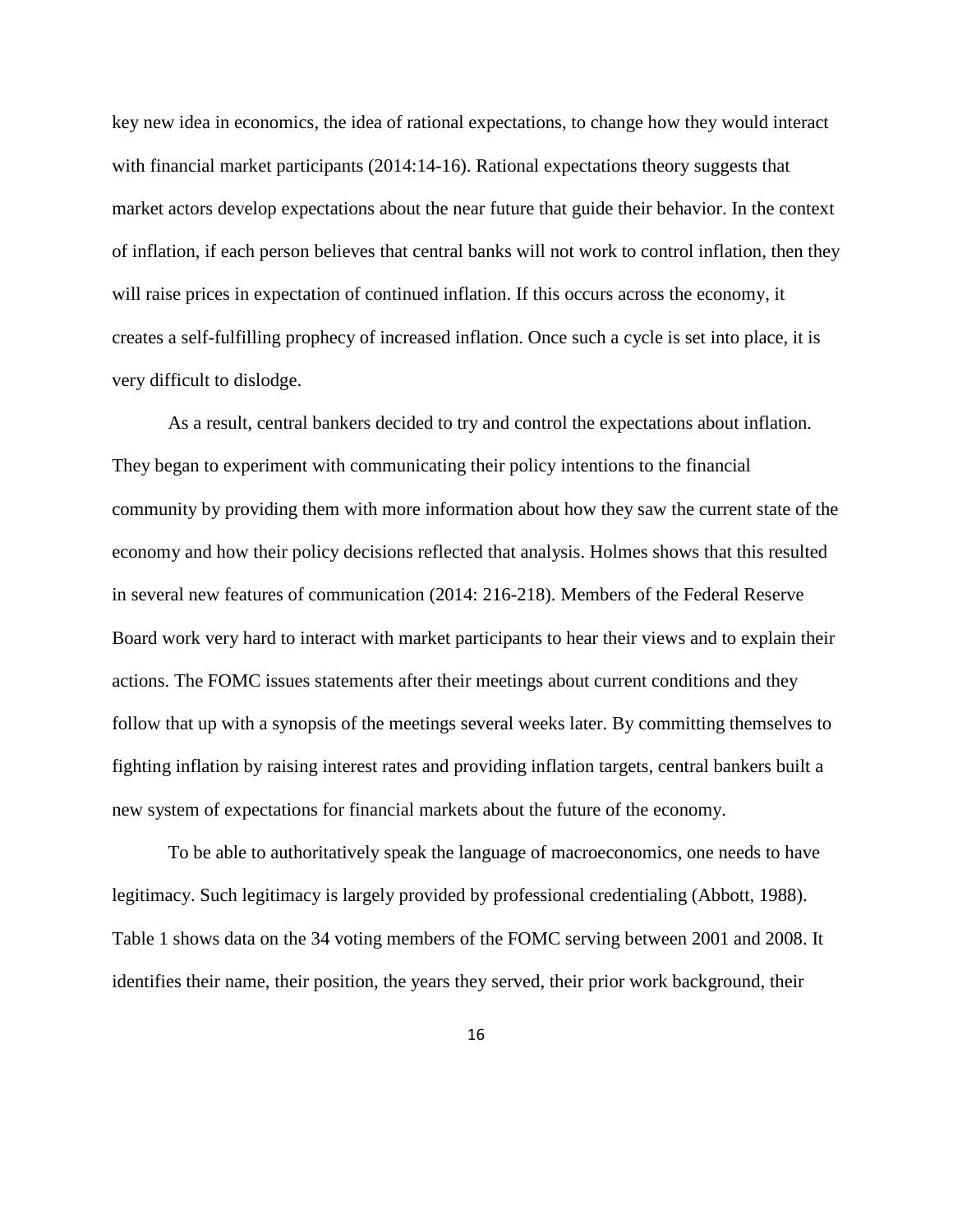education and, if they have an economics PhD, the topic of their thesis. Twenty-three members had PhDs in economics and another eight had MBAs. Twenty of the twenty-three PhDs wrote dissertations on topics related to macroeconomics. Eleven FOMC members had worked exclusively in the public sector and twelve had spent significant time in academia. Only four members came exclusively from the private sector while ten had both private and non-private sector experience. In sum, we can see that the FOMC is mostly comprised of professional economists trained in macroeconomics who have spent their careers either in government or the academy.<sup>[5](#page-16-0)</sup>

## (Table 1 about here)

Our account of sense-making and its application to the FOMC provides us with a way to understand how FOMC members discover what they think is going on in the economy and communicate that to the financial markets. The FOMC meetings should be structured around the language and measures of macroeconomics. One-off events should be interpreted through the lens of the macroeconomic master narrative. So, for example, when Hurricane Katrina hit in 2005 and the FOMC sought to assess its economic effects, the story centered on the extent to which the disaster would increase gasoline prices as refineries in the Gulf were shut down by the storm. This, in turn, was of interest insofar as such price increases would pass through to inflation.

We hypothesize that this style of analysis hindered the FOMC's conceptual ability to apprehend deeper relationships between what their macroeconomic framework regarded as

<span id="page-16-0"></span><sup>5</sup> We also found that, despite their status as central *bankers*, only 7 of 34 FOMC members had spent any time working in the financial industry (result not shown in table 1).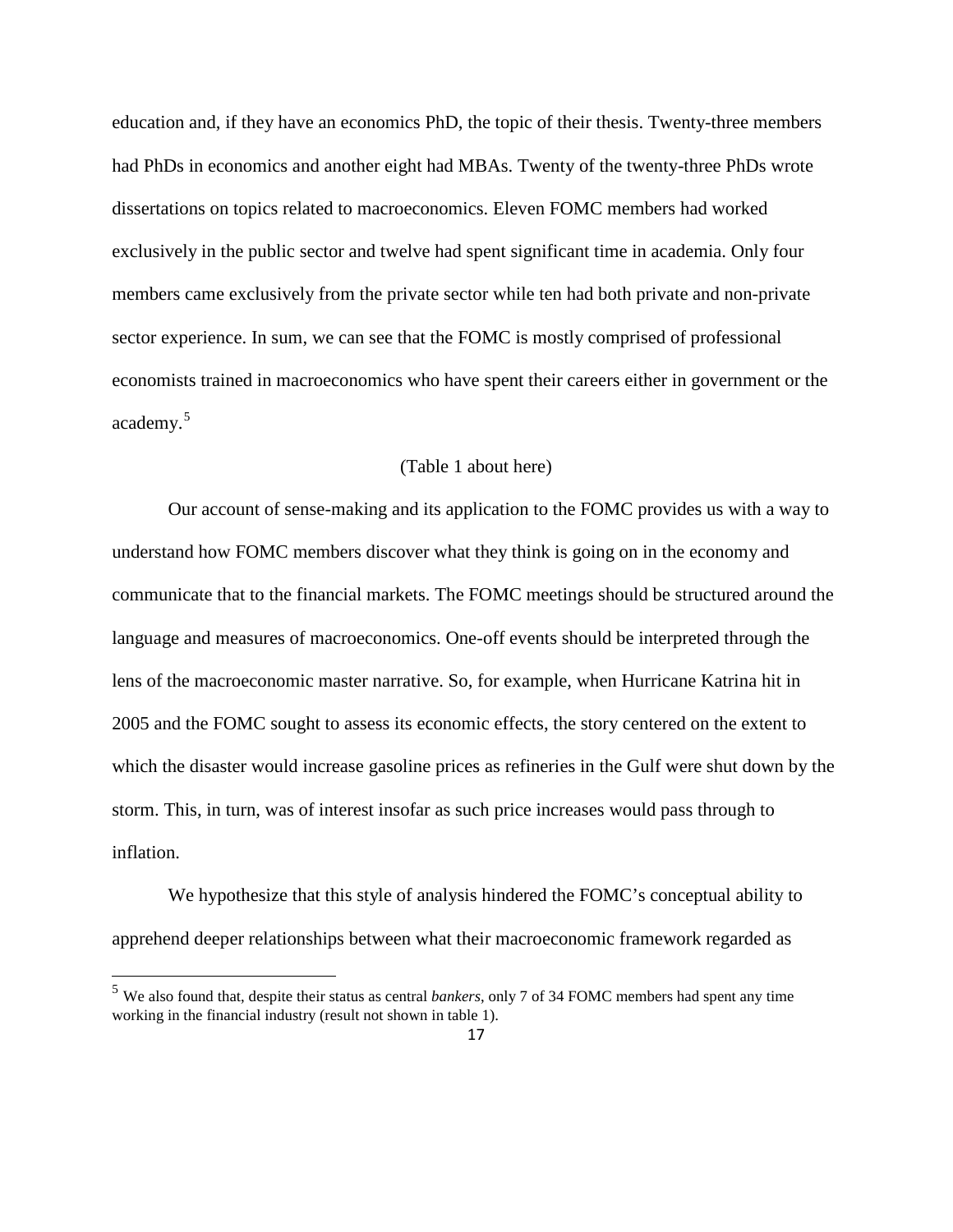discrete economic indicators. As the financial crisis began to unfold, the FOMC was unable to understand the links between house prices, the growth of subprime and unconventional mortgages, and the explosion of financial instruments surrounding the securitization of those mortgages (see Fligstein and Goldstein, 2010). The tendency of the FOMC was to view the sectors where these problems existed as relatively small in the context of the larger economy and the connections between them and the "real economy" as relatively minor. When they considered the degree to which market actors might be "irrational," as in the case of whether or not a housing bubble existed, they found reasons to believe that house price increases were being driven by the "fundamentals" of supply and demand.

## **Data and Methods**

The process of sense-making implies that FOMC members will identify relevant data, analyze that data, and draw conclusions in ways that fit with their basic intellectual framework, in this case the macroeconomic understanding of the world. In the analysis that follows, we will try to isolate two features of the FOMC conversations. First, we will examine the degree to which terms from macroeconomics dominate the discussion. Then, we will assess how the FOMC analyzed the housing market in particular, and the degree to which they were or were not able to make connections between the housing bubble, the nonconforming mortgage market, the mortgage-backed security (MBS) market, and the risks of a broader financial crisis.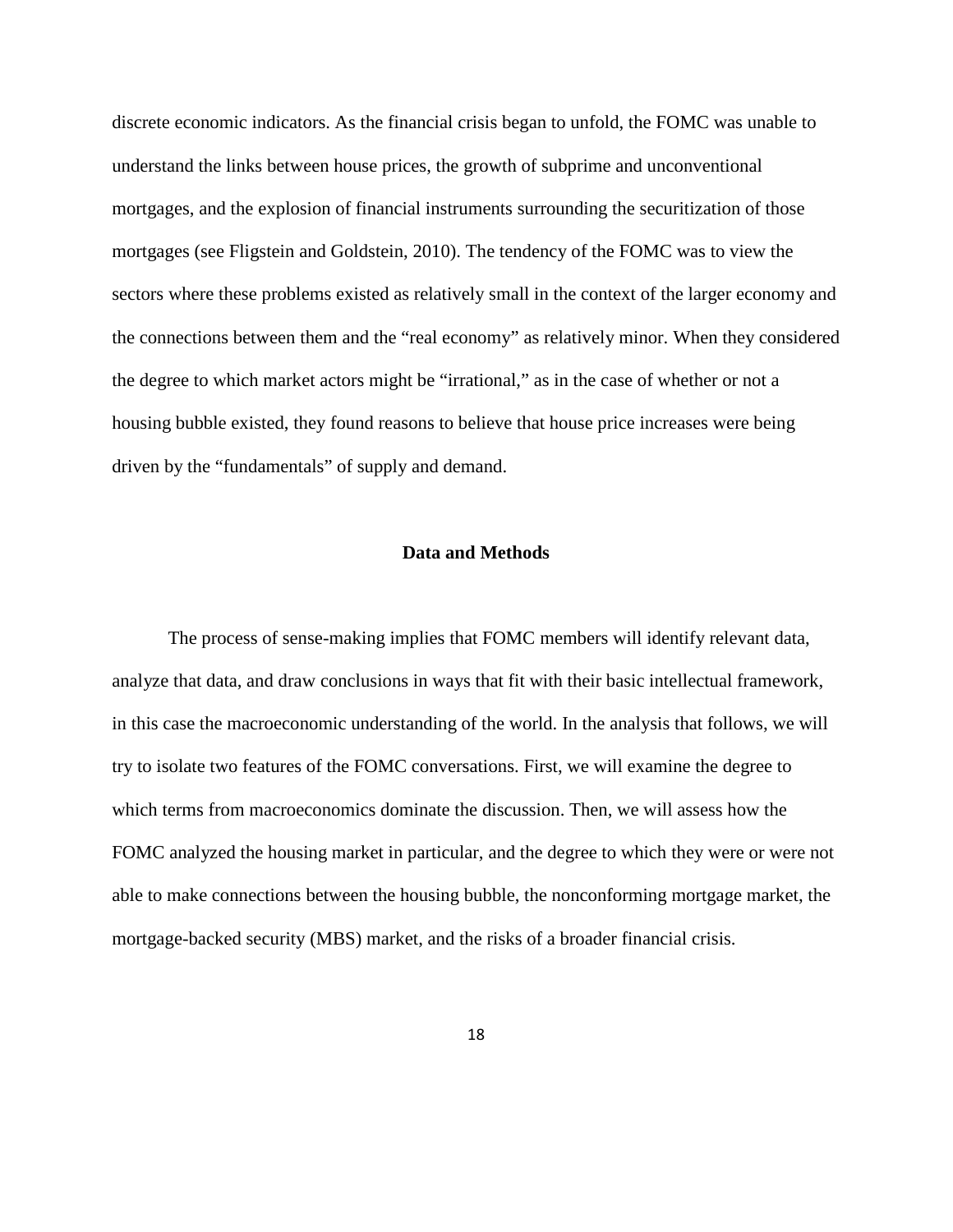We use topic models to do this. Topic models are a class of statistical methods that attempt to describe underlying semantic regularities in a set of documents by mapping recurring relationships between words (Blei, 2012). These algorithms use patterns of word co-occurrences to generate sets of words with varying strengths. Though simply termed "topics," these word groups are often interpreted as frames, themes, or motifs (Mohr and Bogdanov, 2013). Topic models are attractive to researchers because they provide a reliable and objective way to code large sets of documents (Blei, 2012). Due to their flexibility and relationality, topics produced by topic modeling algorithms tend to be highly interpretable and are often quite similar to those produced by experts (Mimno et al., 2011). Moreover, the words used in different topics are not constrained to be mutually exclusive. This means that topic compositions are determined independent of one another, which has the effect of allowing words in topics to overlap.

Within a topic, both the meaning and importance of each word are determined relative to every other word. Word frequencies within a topic only gain significance relative to their overall frequency and to the frequencies of other words in that topic. Words also gain their meaning in conjunction with other words in the topic. For example, the appearance of the word *CEO* in a topic along with the words *corporate* and *leadership* would likely mean "chief executive officer," while *CEO* in a topic along with *asset*, *equity*, or *CDO* would likely mean "collateralized equity obligation." This ability to capture instances of polysemy is one of the unique advantages of topic models. Topic models, however, require issue-area experts to ensure that topics be meaningfully interpreted before they can be used (DiMaggio et al., 2013).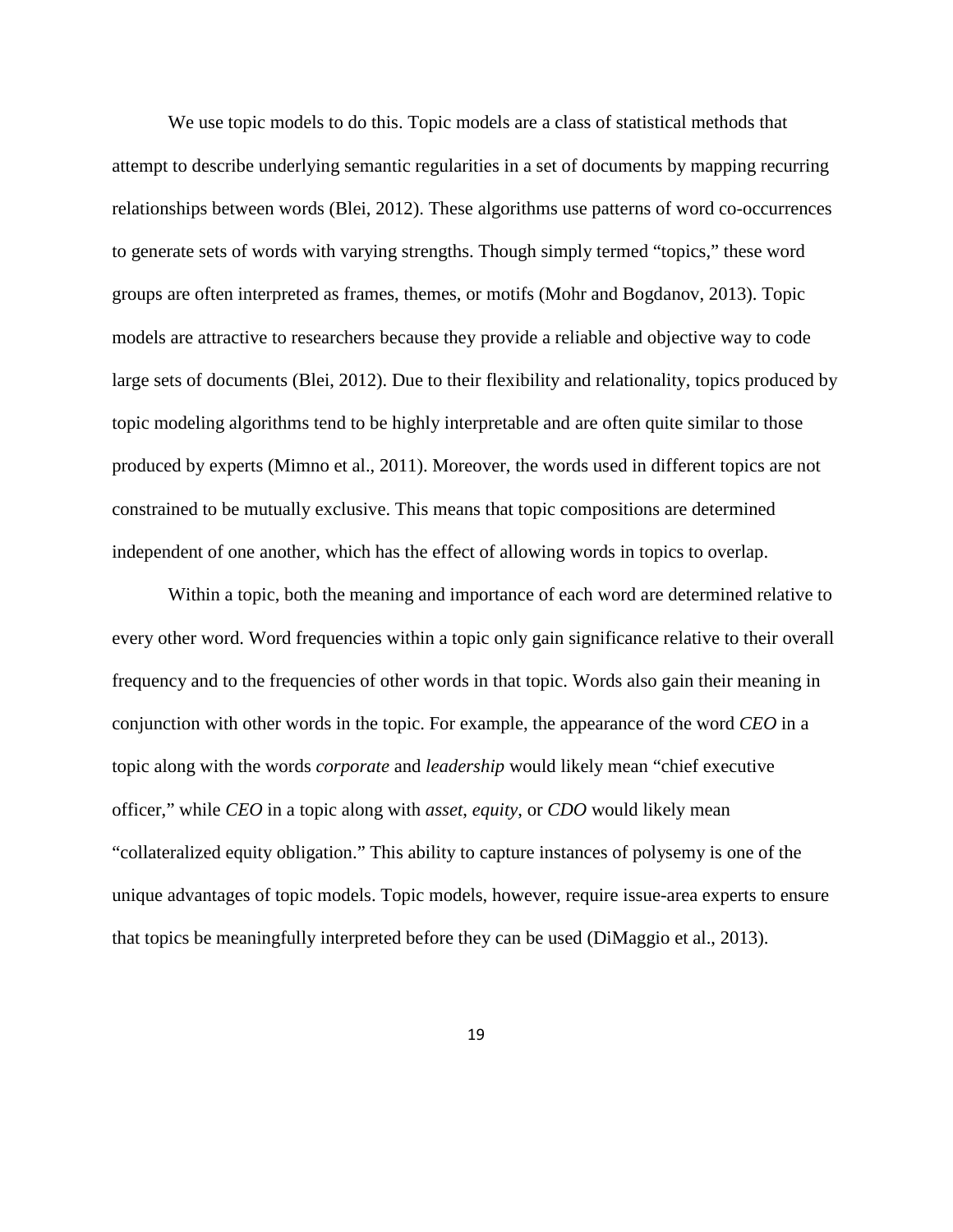Topic modeling uses observed words within documents to infer the unobserved topics that compose those documents. The documents are understood as combinations of topics, rather than of words. Topic models therefore attempt to simultaneously estimate the word content of each topic and the topic content of each document. This places topics in a mediating position in the relationship between words and documents. It also assumes that topics exist in advance of any documents.

For our topic models, we use Latent Dirichlet Allocation (LDA) as the underlying statistical model, which is both the simplest and most widely applicable algorithm (Blei and Lafferty, 2007). LDA begins with the "bag of words" assumption, that the order of words within a document is not important. This allows documents to be treated as a list of word frequencies or probabilities, which are modeled as the product of topic specific word probabilities,  $\varphi^{(k)} = P(w_i |$  $z_i = k$ ), and document specific topic probabilities,  $\theta^{(d)} = P(z_i = k \mid D = d)$ .<sup>[6](#page-19-0)</sup>

$$
P(w_i | D = d) = \sum_{k=1}^{K} P(w_i | z_i = k) P(z_i = k | D = d)
$$

This model assumes that words in each document are generated by first choosing a topic and then choosing a word from that topic. The distributions of words within topics and topics within documents are both assumed to be multinomial distributions. Each of these distributions are drawn from a Dirichlet distribution,<sup>[7](#page-19-1)</sup> which is a multivariate distribution of the beta function and

<span id="page-19-0"></span><sup>6</sup> Following standard conventions, we use d to represent documents, *<sup>w</sup>* to represent words, *<sup>z</sup>* to represent topic assignments for each word, and *k* to represent topics.

<span id="page-19-1"></span><sup>&</sup>lt;sup>7</sup> The Dirichlet distributions for the topic probabilities and word probabilities are determined by hyperparameters  $\alpha$ and η, respectively.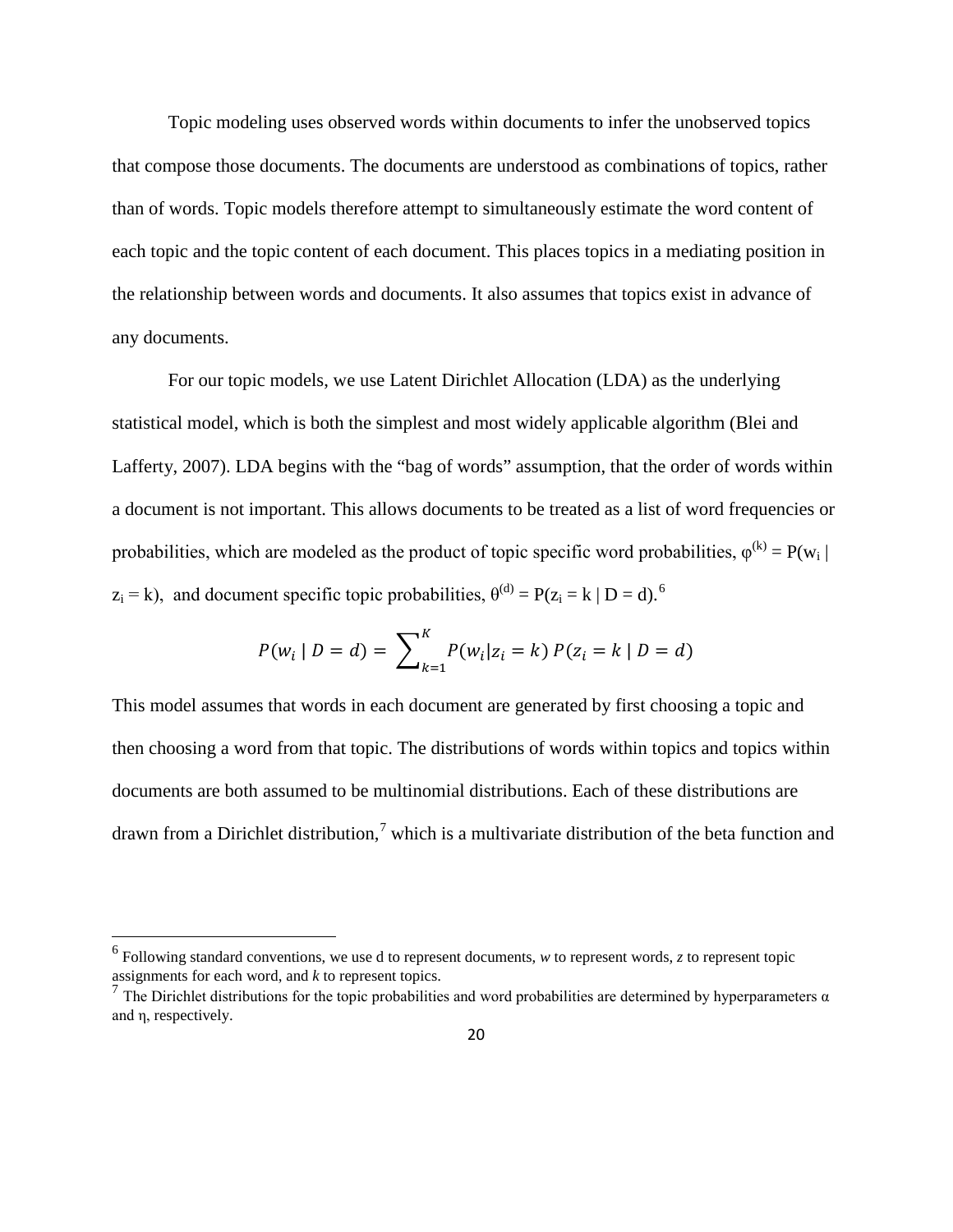conjugate prior of multinomial distributions, allowing estimates of  $\varphi^{(k)}$  and  $\theta^{(d)}$  to be updated with new information while still remaining multinomial.

The "bag of words" assumption has some important implications. A single sentence may include words generated from many different topics and instances of a topic may be dispersed through the text. It also means that topic words are recognized without accounting for their context. A discussion about how rising house prices are *not* a source of inflation will be indistinguishable from a discussion about how house prices are a source of inflation. The strength of a topic does not indicate the direction of belief about the topic.

There are two potential caveats to our use of topic models in the context of FOMC meeting transcripts. First, meetings are not the typical use of topic models. LDA is designed to model static texts with predetermined topics (Blei, 2012), rather than discussions based on interaction, adaptation, and the joint construction of meaning. To date, the overwhelming majority of applications of LDA to language have been written documents, such as articles (Blei and Lafferty, 2007; DiMaggio et al., 2013), press releases (Grimmer, 2010), bureaucratic records (Miller, 2013), or formal speeches (Mohr et al., 2013). The assumptions on which inference is based are violated in the case of conversation or other interactive uses of language. Nonetheless, as DiMaggio et al. (2013) point out, even a single text contains multiple, competing "voices" (the idea of "heteroglossia" developed by Bakhtin [1982]). If texts themselves are not as stable as we might expect, then the difference between textual and conversational analysis becomes much less significant. We thus argue that LDA still allows a great deal of insight, provided conclusions are approached with caution.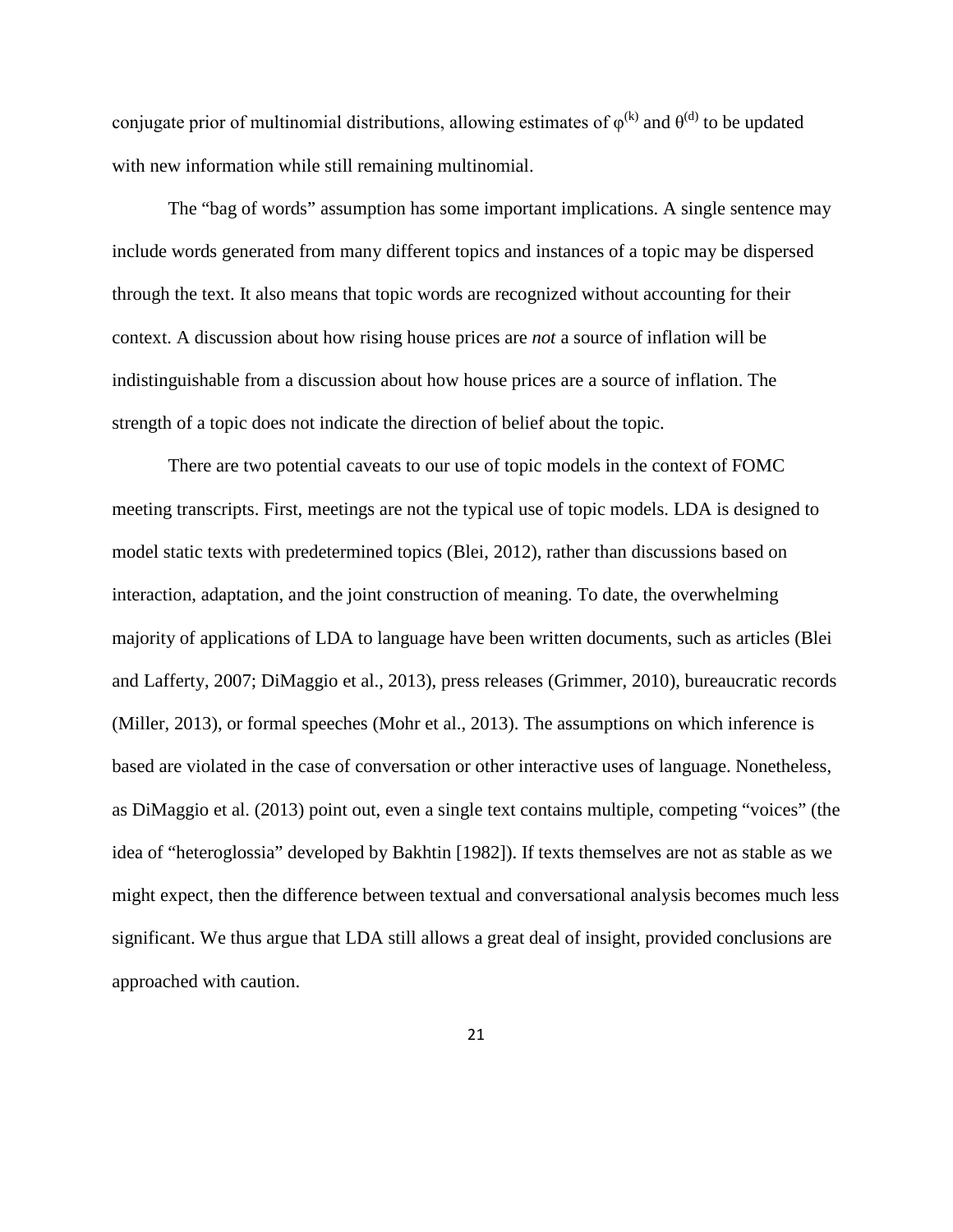Second, topics as the content of discussion must be distinguished from topics as the meaning of discussion. LDA estimates the former. This disparity reflects the gap between content analysis and hermeneutics (Mohr and Bogdanov, 2013). However, this difference does not imply that topic modeling cannot be helpful to study meaning. Meaning in conversations is conveyed through multiple channels besides the content, including timing, context, tone, and actions (Goodwin and Heritage, 1990). Meaning is at best reflected in the content and at worst loosely coupled to content. The trick is to determine the degree of separation between the two.

We address these concerns in two ways. First, our analyses consider the distribution of the topics, rather than the topics in isolation. For example, it would be inaccurate to simply say that the FOMC was discussing housing in 2006 based solely on the strength of the use of that word. Rather, based on the three topics that were highly represented, they were discussing the ways that housing *and* inflation would affect the overall economy and deciding what policy decisions to make in response. The meaning of home prices, rents, mortgage rates, and the like vary with their context. Second, we pair our statistical analysis of the content of discussion with an interpretation of the discussion based on a close reading of the texts. This approach serves to validate individual topics (Mimno et al. 2011) and identify the mechanisms of sense-making (Abolafia, 2004, 2010). While the topic models tell us which words are associated, our reading of the texts shows how the topics produce meaningful discourse.

Data came from the transcripts of the meetings of the Federal Open Market Committee between 2000 and 2008. A total of 72 scheduled meetings occurred during this observation period, including the eight scheduled meetings per year and excluding conference calls.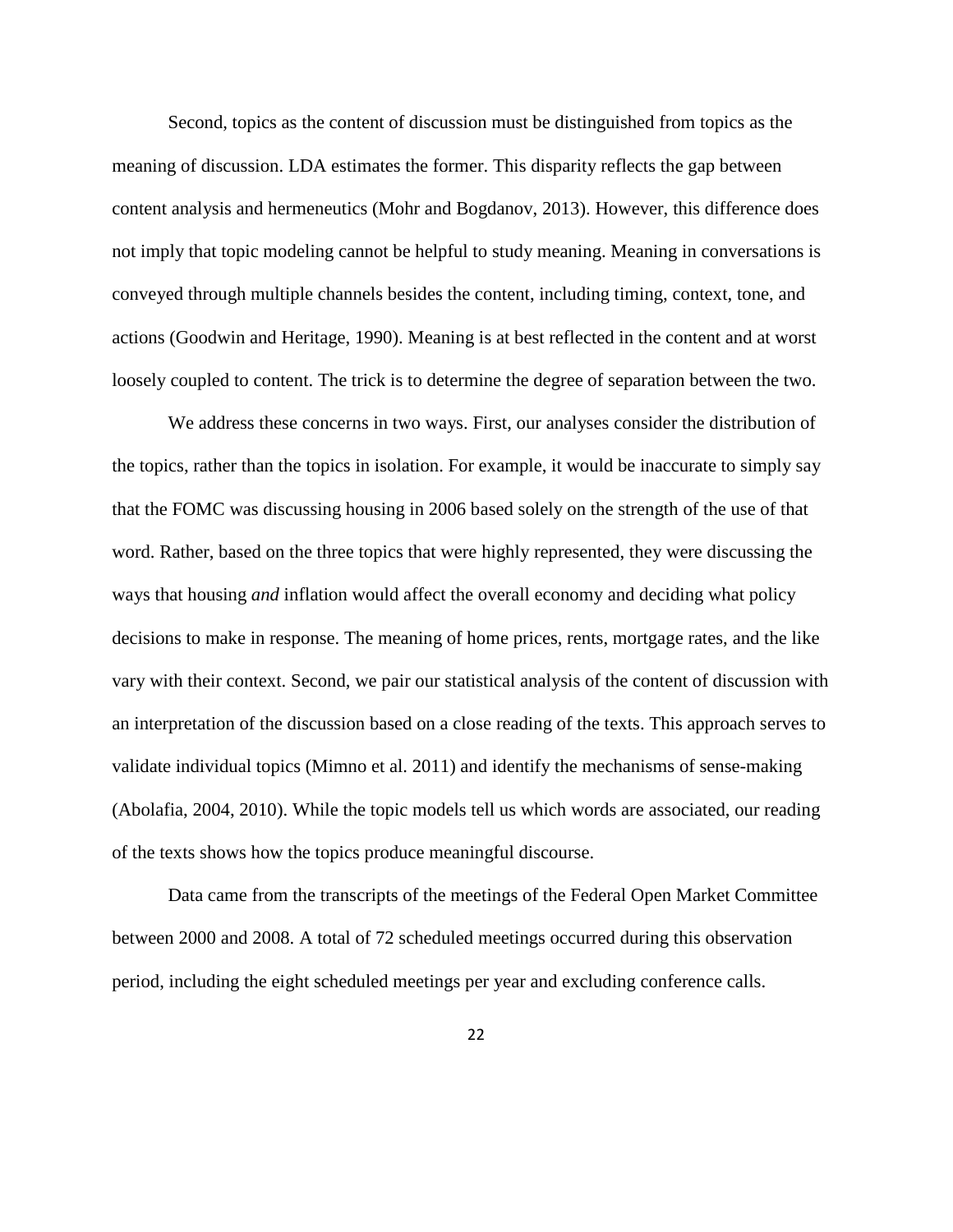Additionally, there was one unscheduled meeting in 2003. The FOMC creates transcripts from recordings of the meetings, allowing very accurate accounts of discussions. Once edited,<sup>[8](#page-22-0)</sup> transcripts are held for five years and are released together as a full year. The period from 2000 to 2008 was chosen to utilize the most recent available records at the time of writing and to provide adequate historical background to the financial crisis.<sup>[9](#page-22-1)</sup>

For analysis, transcripts were preprocessed by removing front-matter, page numbers, and identification of the speakers.<sup>[10](#page-22-2)</sup> Next, the text was simplified by removing the most common English words, typically called 'stop words', and proper names. The text was stemmed to remove suffixes (e.g. *inflation*  $\rightarrow$  *inflat*) and combine variants of the same word (e.g. *economy/economic*  $\rightarrow$  *economi*).<sup>[11](#page-22-3)</sup> For legibility in the graphs and tables below, these stems have been replaced by the most common unstemmed word. Stems that occurred fewer than four times in the whole corpus were dropped from the text.

Measures of model fit exist for topic models and can be useful for determining the number of topics. These measures are less than ideal for our case. Perplexity<sup>[12](#page-22-4)</sup> and similar predictiveness metrics typically require division of the documents into a training set and a test set

<span id="page-22-0"></span><sup>&</sup>lt;sup>8</sup> The published transcripts are slightly short of verbatim records as speakers' words may have been "lightly edited" to facilitate understanding. Confidential information pertaining to foreign officials, businesses, or private persons was also removed.

<span id="page-22-1"></span><sup>&</sup>lt;sup>9</sup> Including earlier years does not appear to affect the results for the focal period. Analyses were conducted on transcripts from 1995 to 2008. Results were qualitatively identical to the 2000 to 2008 period.

<span id="page-22-2"></span><sup>&</sup>lt;sup>10</sup> Though some variants of LDA allow for distinctions by speaker, the standard version of LDA does not. Additionally, we are interested in the behavior of the Fed as a whole, rather than the internal dynamics. Secondly, the composition of meetings changes over time, meaning that changes in speakers would be conflated with changes in topic.

<span id="page-22-3"></span> $11$  Stemming was done with the standard Porter2 algorithm in Python. Some manual stemming was done for uncommon words, largely financial acronyms, e.g.  $cdos \rightarrow cdo$ ,  $lbos \rightarrow lbo$ .<br><sup>12</sup> Perplexity is a measure of the uncertainty in the predictions expressed as the number of sides a fair die would

<span id="page-22-4"></span>need to be equivalently unpredictable.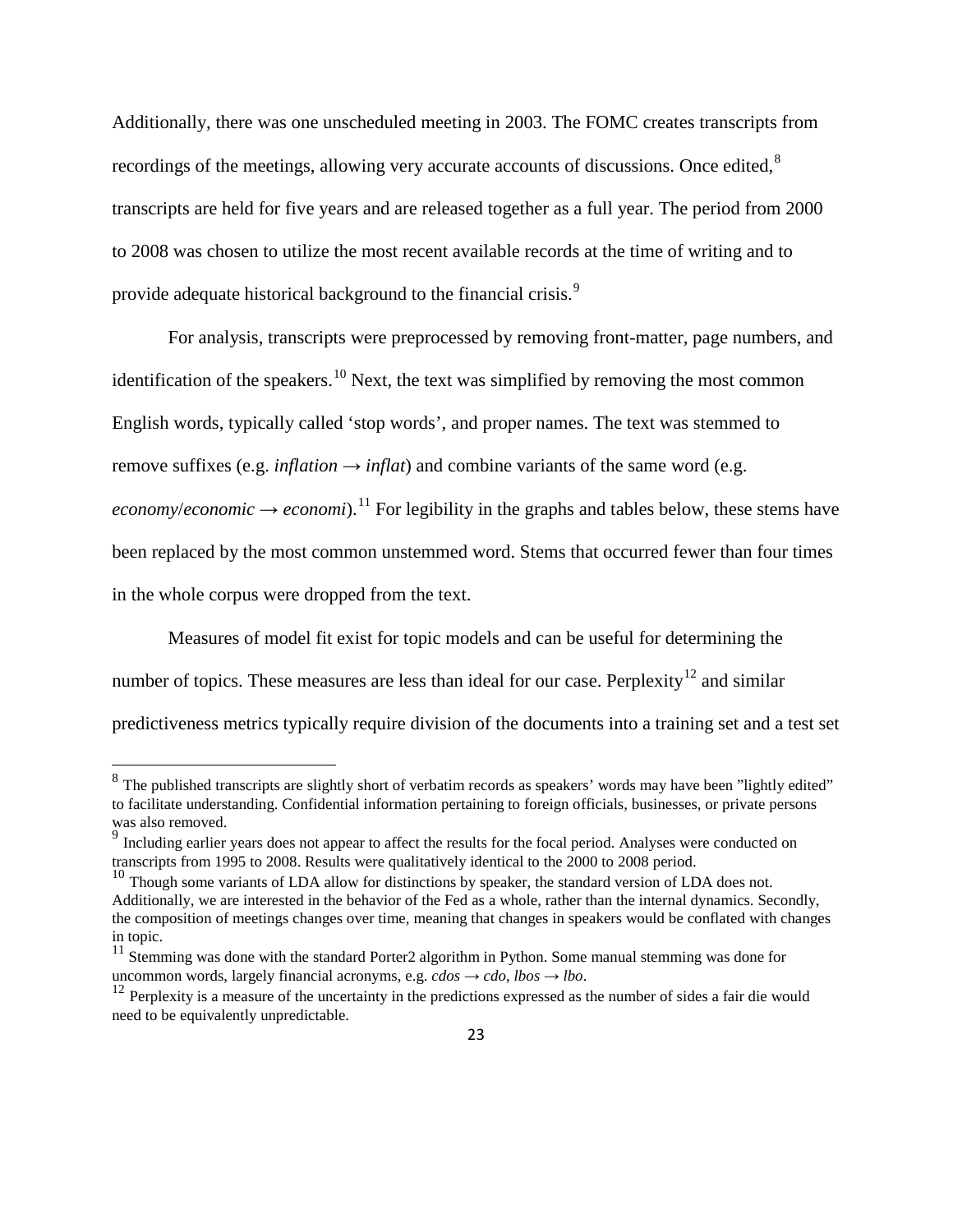(Asuncion, et al. 2009). The training set is used to fit the model (i.e., to estimate the number and content of topics) while the test set is used to evaluate the predictiveness of the fitted model. Our design is not particularly amenable to such an approach for two reasons. First, transcripts reveal that there are specific single meetings of great significance and on distinct topics. Second, given that our analysis hinges on changes in topics as a result of discussion, there is no reason to expect that the topic distribution is constant throughout the meeting or over time. After considering these limitations, we chose to follow the approach of DiMaggio et al. (2013), evaluating models by their interpretability and external validity. Trade-offs between topic specificity and model simplicity led us to choose 15 topics. Runs of the model with different numbers of topics produced qualitatively similar results. Topics produced by these other models were particularly robust in reproducing the main findings below.

# **Results**

The top 30 words for each of our 15 topics are shown in table 2. Words were ordered by their frequency within a topic and how indicative of that topic they were.<sup>[13](#page-23-0)</sup> We found three types of topics: those involving the general mission of the Fed, those involving meeting-related business, and those involving concerns about current events and developments.

(Table 2 about here)

<span id="page-23-0"></span><sup>&</sup>lt;sup>13</sup> More specifically, ordering was done according to  $p(w/k)p(k/w)$ .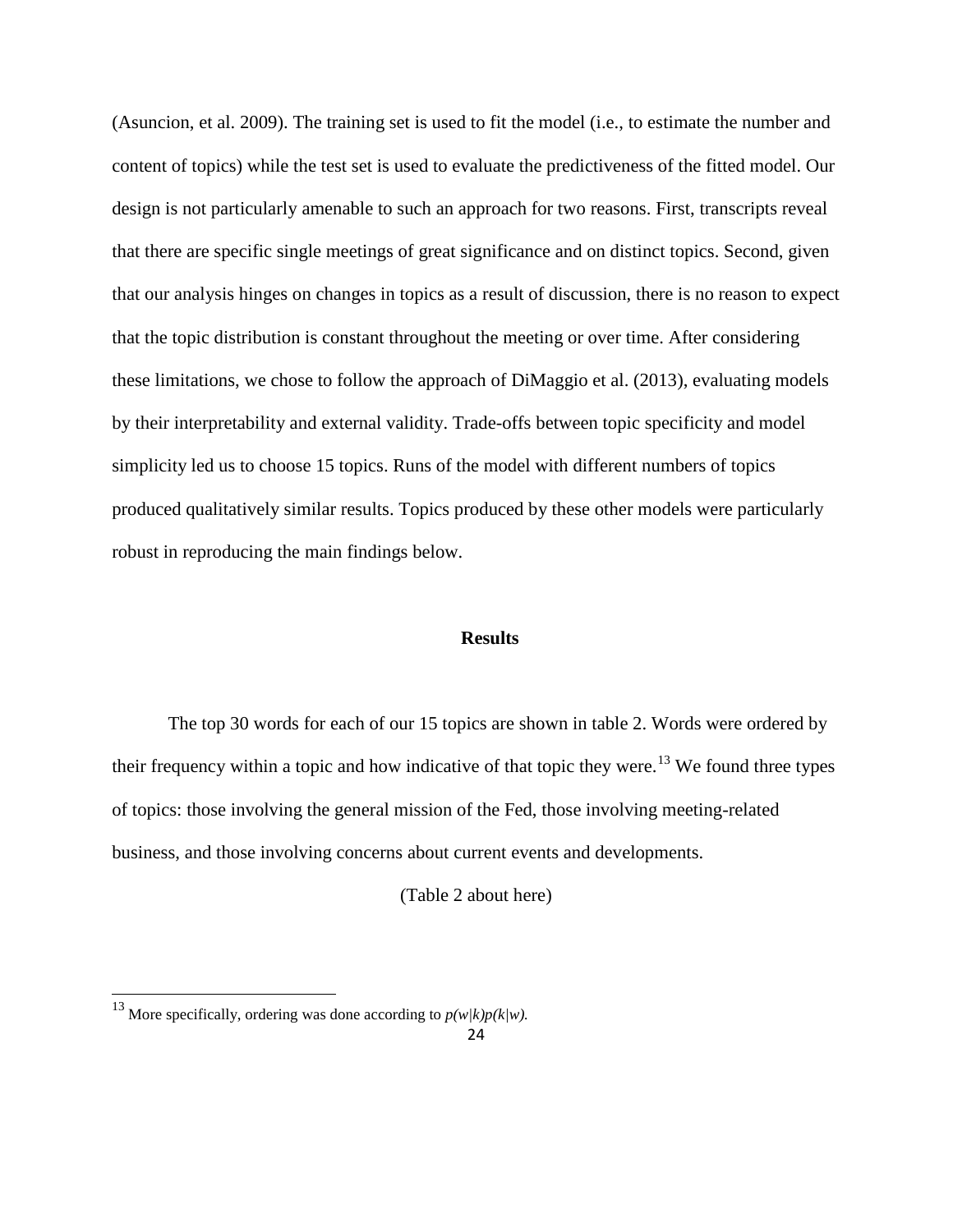The general purpose of the FOMC meetings was the subject of four different topics. The *Macroeconomics* topic captured a large part of the conversation. These debates revolved around decisions to raise or lower the interest rate (*rate*, *point*, *percent*) in order to promote and sustain economic growth (*growth*, *economy*) and price stability (*inflation*). Predictions of future economic developments (*year*, *months*, *forecast*, *continue*) and the reaction of the market to the actions taken were important considerations (*market*, *expectations*). The *Portfolio* topic deals with the Federal Reserve's own investment portfolio, the System Open Market Account (SOMA), consisting largely of Treasury and other federal agency securities (*treasury*, *agency*, *securities*, *sovereign*, *debt*), held outright or with repurchase agreements (*outright*, *repo*, *rps*, *collateral*). The buying and selling of these securities is the Federal Reserve's primary monetary policy tool, known as open market operations (*operations*). The *Objectives* topic reflects discussion about the Federal Reserve's Congressional mandate to achieve maximum employment and stable prices (*congress*, *dual*, *mandate*, *price*, *stability*, *inflation*). Lastly, the *Policy Response* topic emphasizes the tools and actions available to the FOMC to conduct the Federal Reserve's economic mission (*target, quantitative, program, facility, rate, tools, policy*).

Two topics deal with the "market devices" we discussed earlier. The *Models* topic reflects references to reports and data prepared by staff and offered during presentations that help guide decisions (*chart*, *model*, *exhibit, coefficient*). The *Minutes* topic deals with discussions about policies surrounding announcements about decisions and releases of the minutes, both of which are closely monitored by financial markets (*minutes*, *release*, *statement*, *public*, *announcement*, *decision*).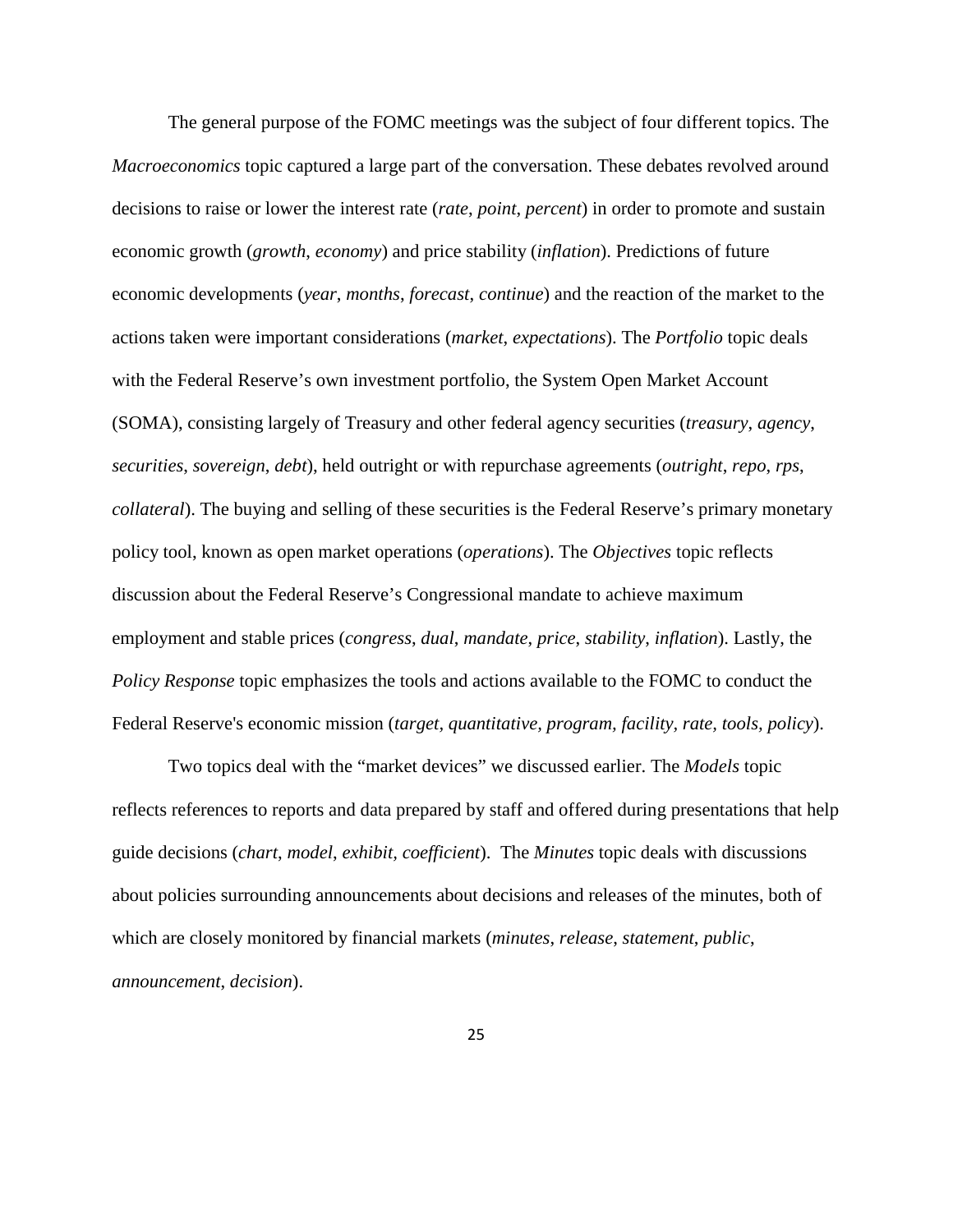Of the topics related to developments in the economy, two topics dealt extensively with inflation and inflation-related issues. The *Inflation* topic primarily covers general indicators of inflation, core personal consumption expenditures, rising compensation, commodity prices, and energy prices. The *Housing* topic appears to indicate concerns about both the housing market and inflation (*housing*, *inflation*, *residential*). A close inspection of the top words reveals that it captures the optimism of the mid-2000s housing boom (*trend*, *growth*, *comfortable*) as well as the uncertainty about a possible house-price correction and its impact on the economy (*subprime*, *uncertainty*, *slowing*). The *Productivity* topic largely involves the non-accelerating inflation rate of unemployment (NAIRU) and related words indicating concerns that excessively low unemployment would lead to high inflation (*acceleration*, *labor*, *unemployment*, *workers*). A lesser component of this topic appears to be discussion of economic growth, with some consideration of energy and stock prices, particularly tech stocks.

Two topics are explicitly tied to the outlook for the economy. The *Employment* topic covers general employment related issues (*hiring*, *job*, *payroll*), largely in a positive light (*improvement*, *recovery*, *expansion*, *pickup*). The *Weakness* topic reverses this positive outlook. Tech stocks reappear, but now in the context of weakness and decline in the economy (*recession*, *cut*, *negative*, *weakening*, *unemployment*), lowered consumer spending (*sales*), and a weakening manufacturing sector (*auto*, *inventory*, *stock*).

Finally, the remaining four topics deal with issues that are historically specific. The *Energy* topic captures concerns about rising oil and gas prices, in large part dealing with supply problems caused by Hurricane Katrina (*gasoline*, *energy*, *disruptions*, *supply*, *prices*). The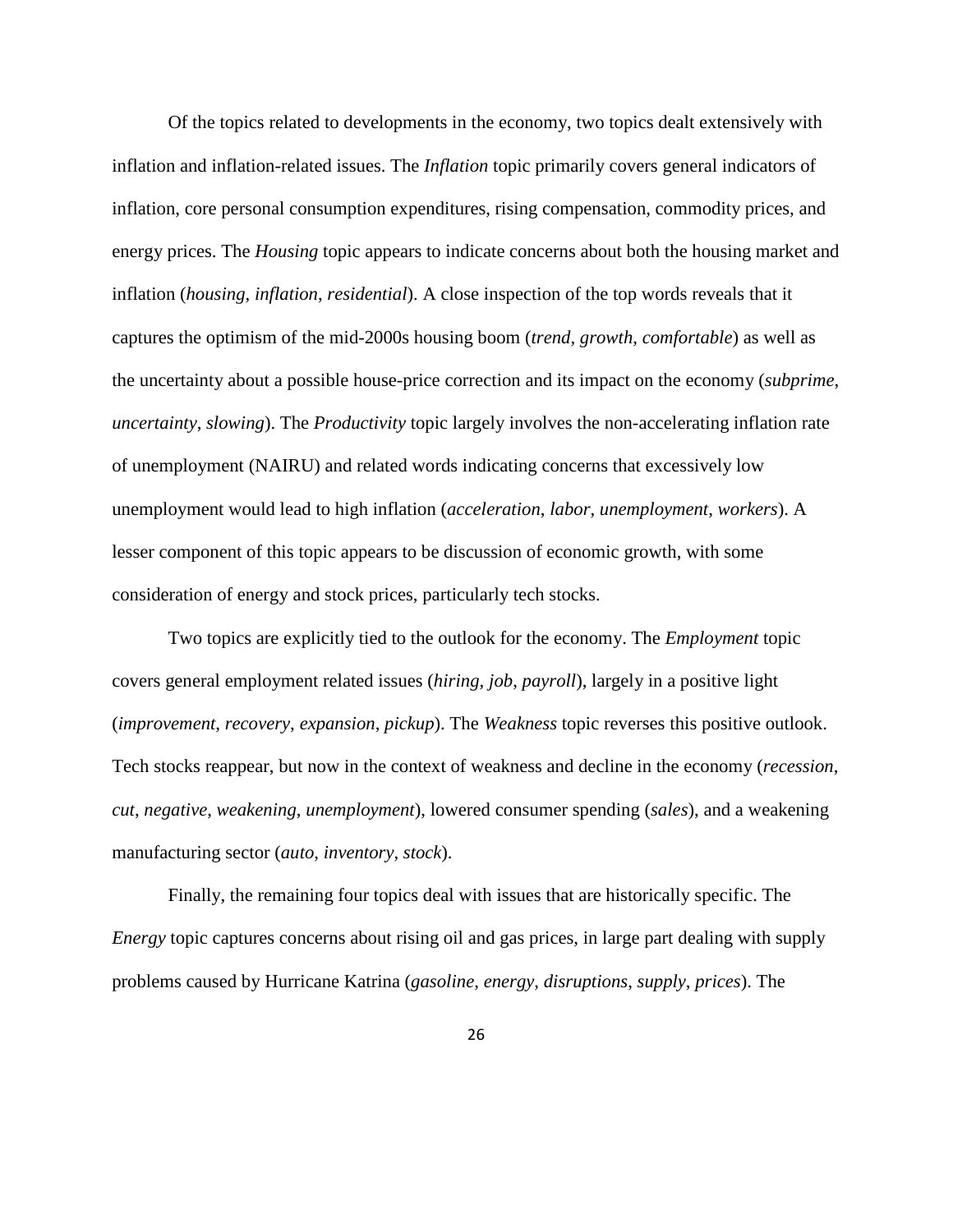*Housing Bubble* topic deals with the possibility of a housing bubble, as suggested by indicators such as the ratio of home prices to rent (*overvalued*) and the loan to value ratio.<sup>[14](#page-26-0)</sup> The *Financial Markets* topic covers credit markets and financial products (*mortgage*, *loans*, *subprime*, *CDO*, *CLO*, *SIV*, *tranche*) and their negative effect on the economy (*turmoil*, *downside*, *turbulence*, *losses*, *crunch*). The *Bank Liquidity* topic is similar except that it focuses more heavily on financial health of specific banks (*lehman, stearns, merrill, institutions, solvency*) and recent events and short-term predictions.

# *Topics as Sense-Making*

As sense-making is a process that unfolds over time, the temporal ordering and evolution of these topics is as important as their content when it comes to interpretation. This implies that the topics we have discovered will be of two varieties. First, we should expect topics related to active sense-making to be relatively coherent and not prone to wild fluctuations across meetings. So, for example, if we are correct that macroeconomic tools are frequently used in the discussion, we should expect that those topics consistently appear across documents over time. Second, as issues come onto the economic agenda, topics that focus narrowly on particular themes should come and go. So, as already mentioned, Hurricane Katrina forms a distinct topic that concerned the FOMC for a couple of meetings around the time it could have affected the macro economy.

<span id="page-26-0"></span><sup>&</sup>lt;sup>14</sup> The *Housing Bubble* topic also includes debates about the effects of the Iraq War.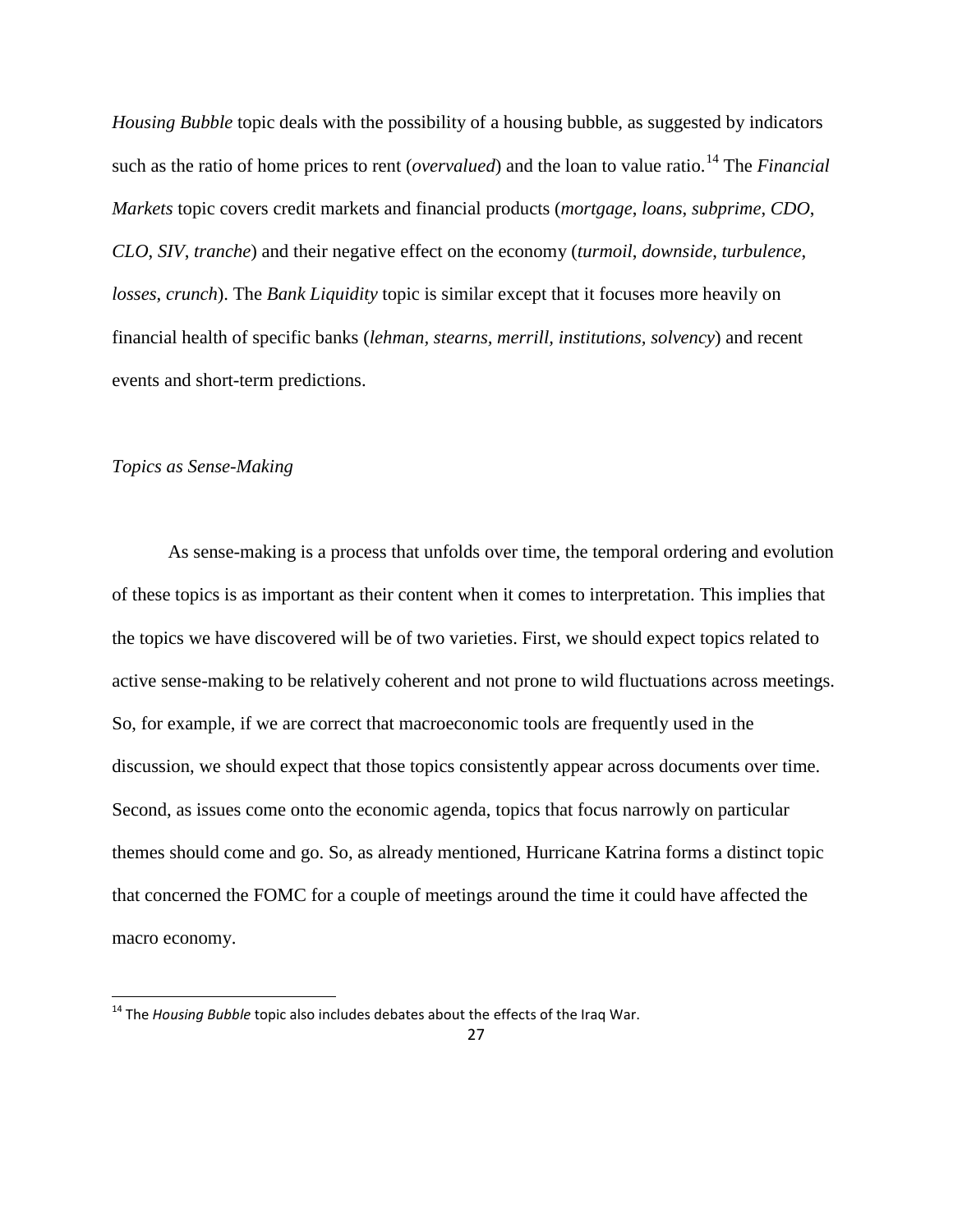LDA does not account for any temporal ordering. This means we can use the independence of consecutive documents to help distinguish topics related to sense-making in general from topics that change as economic conditions change. As shown in detail in Appendix A, one can assess the degree to which this is true using an analysis looking for autocorrelation. The *Macroeconomics* topic has an autocorrelation close to zero and highest appearance frequency, confirming that it has a largely constant proportion and is thus a framing topic. Eight topics (*Inflation*, *Weakness*, *Employment*, *Housing*, *Productivity*, *Financial Markets, Bank Liquidity, Policy Response*) have extremely high correlations, consistent with our characterization of them as topics that vary temporally. The rest appear more randomly but not as frequently as the *Macroeconomics* topic suggesting that while they play a role in framing they are not as central to the discussions.

# *Topics over Time*

Figure 1 shows the over-time distribution of the seven topics that we identified as constituting the sense-making apparatus of the FOMC. The largest topic is *Macroeconomics*, which appears consistently and at a high rate throughout all of the meetings. This confirms our view that macroeconomics "speak" is the main lens. There appears to be evidence that one of the topics that indexes the use of market devices, *Models*, is consistently a featured part of the discussions. The other topics related to the FOMC's mission appear more or less randomly across time.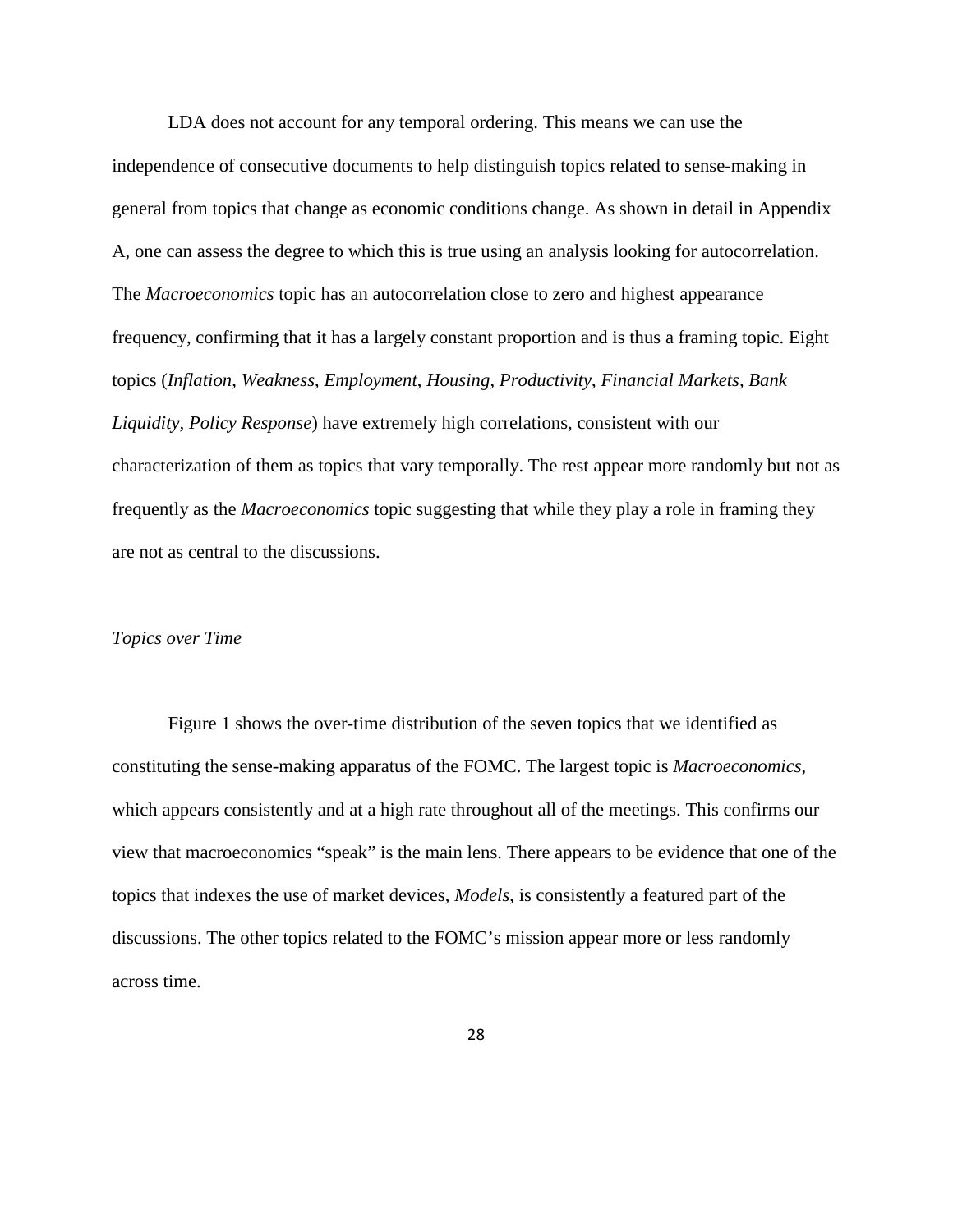#### (Figure 1 about here)

Figure 2 shows the temporally coherent topics discovered above. The sequence of discussion topics described by figure 2 provides a clearer picture of the nature of each topic. The *Productivity* topic is dominant from 2000 to 2001. This period of economic growth and market expansion was brought to an abrupt end in 2001 with the rapid fall in tech stocks and cascading declines in manufacturing and employment, as demonstrated in the *Weakness* topic. Both *Employment* and *Weakness* remain strong topics of conversation through 2003. Concern with *Weakness* finally ends with rising discussion over geopolitical uncertainty, notably the U.S. invasion of Iraq. With the economy rebounding, discussion again shifts away from *Employment*  to *Inflation*. It is worthwhile to note that inflation remains a highly mentioned topic even as the housing market drops and the financial crisis looms.

#### (Figure 2 about here)

Accompanying the concern with inflation is a slow increase in discussion around *Housing* issues. Focus on this topic rises sharply in early 2006. In March 2007, the issue of *Financial Markets* is raised in response to early troubles for subprime lenders. Although problems in the subprime market worsened, these issues were framed as housing and mortgage related issues, as shown by the increased emphasis in *Housing* in May 2007. By August 2007, after two Bear Stearns CDO hedge funds had failed, the emphasis on housing and subprime had disappeared and financial markets dominated the conversation.

Our reading of the FOMC transcripts focuses on the four topics with direct relevance to the housing and financial crisis: *Housing Bubble*, *Housing*, *Financial Markets*, and *Bank*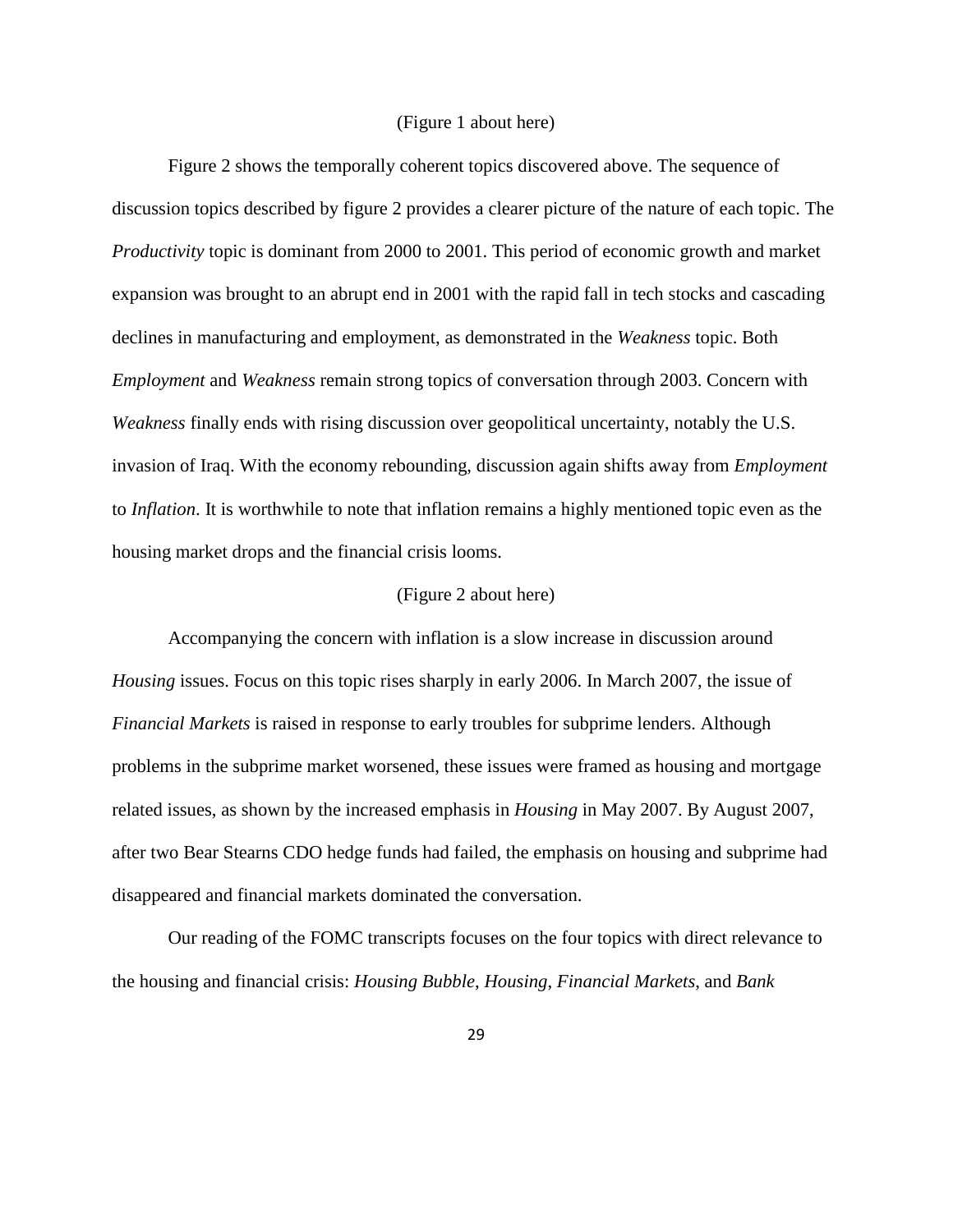*Liquidity*. [15](#page-29-0) The first thing to note is that all four of these topics barely make an appearance prior to mid-2005. We can thus see that while housing-related topics dominated FOMC discussion as the housing market began to turn down in 2006, they were largely absent from discussion during that market's precipitous and, in hindsight, bubble-induced rise. Their relatively late peaks provide support for our claim that the Federal Reserve was largely unconcerned with the very existence of a housing bubble. Moreover, the particularly late emergence of the *Financial Markets* topic suggests that even after the Federal Reserve turned to housing, it failed, at least initially, to appreciate the latter's implications for the financial industry via MBS and related financial instruments. The rise and fall of topics indicates that the FOMC appears to be responding to crises as they happen and not connecting the crises together.

Our goal in what follows is to pursue the idea suggested by the topic models that the FOMC took up housing and financial issues as separate from one another. In order to do this, we turn to a direct textual analysis of the transcripts to capture how the FOMC was thinking about housing, the bubble, and the link to finance. We show that in their attempts to make sense of what was going on, the FOMC tried to use macroeconomics to show that markets were working rationally, even in the case of the housing-price bubble. When events proved difficult to ignore, their reasoning shifted toward trying to make sense of how crises would or would not affect the macro economy. Their conclusions were usually cautious and tended to downplay the significance of any crisis being discussed.

<span id="page-29-0"></span><sup>&</sup>lt;sup>15</sup> *Policy Response*, which gains prominence at the very end of 2008, also relates directly to the financial crisis. However, we forego extensive discussion of this topic due to the brief period of observation and the risk of misconstruing the overall trend of the topic.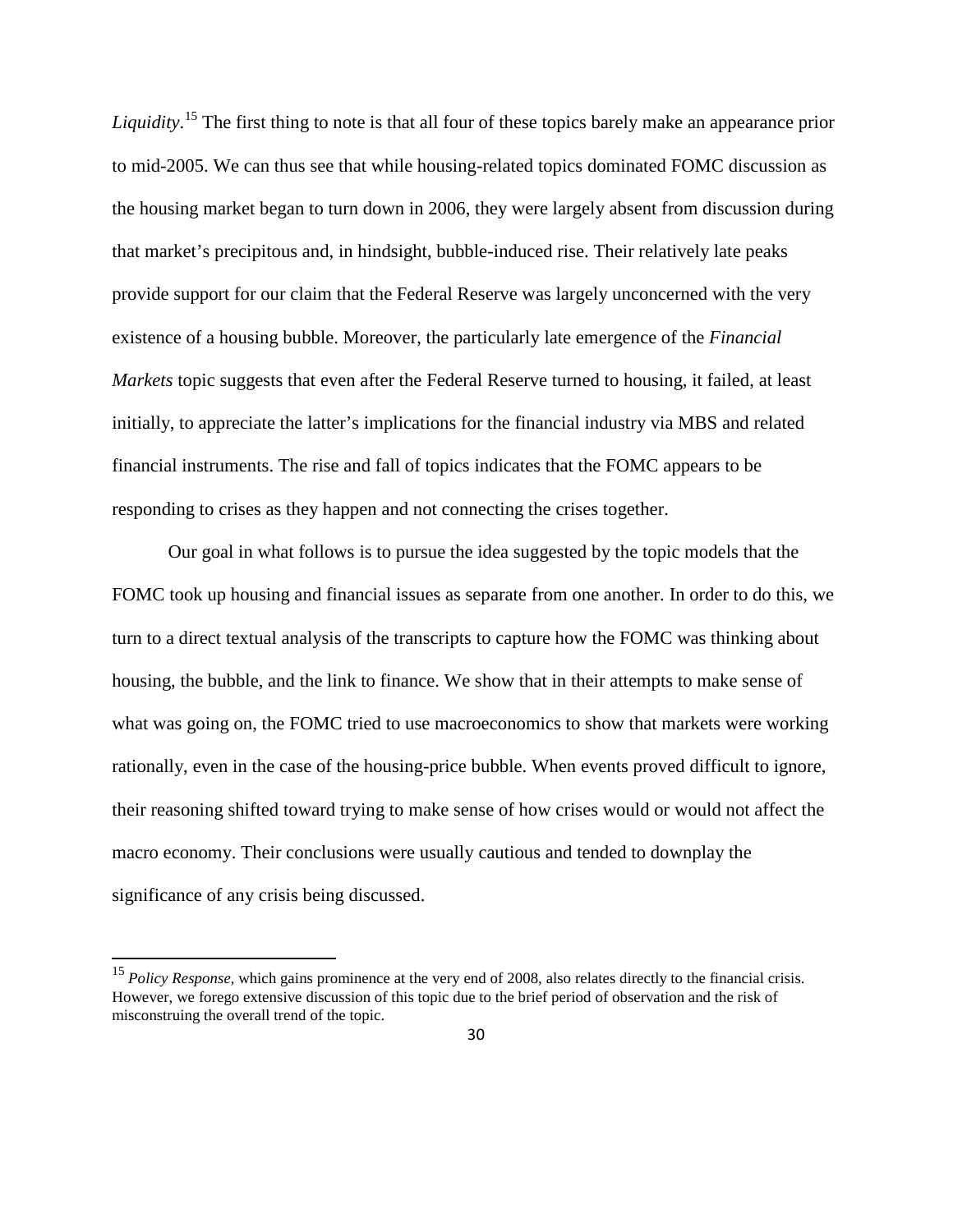## *Housing Market "Fundamentals"*

As the topic models have shown, housing was relatively marginal to the FOMC's discussions between 2000 and 2005. Yet it was by no means marginal to the economy. House prices nearly doubled during this period. Rising home values directly stimulated residential investment and indirectly boosted consumption as borrowers' extracted equity when they refinanced. By the end of 2003, however, the market for conventional mortgages was saturated, and so mortgage originators began aggressively targeting borrowers unable to qualify for prime loans. As a result, subprime and other nonconforming mortgages proliferated over the course of 2004, exceeding conventional mortgage originations for the first time (Fligstein and Goldstein, 2010).

The meeting transcripts reveal that Committee members were aware of the historic runup in housing prices. But they made sense of that run-up by referring to the "fundamentals" of supply and demand in the physical stock of housing. At the August 13, 2002 meeting, for instance, Chairman Alan Greenspan raises, but quickly rejects, the possibility of a housing bubble:

"There is clearly concern at this stage about a housing value bubble that is going to burst. But I think that most of those who look at this in some detail question whether that's a valid notion … the impact of immigration superimposed upon the difficulty of finding viable land for homebuilding is keeping significant upside pressure on home prices over and above the construction productivity issue. So the likelihood of any really important contraction in the housing area would in my view require a very major contraction in the economy overall" (FOMC 2002: 74).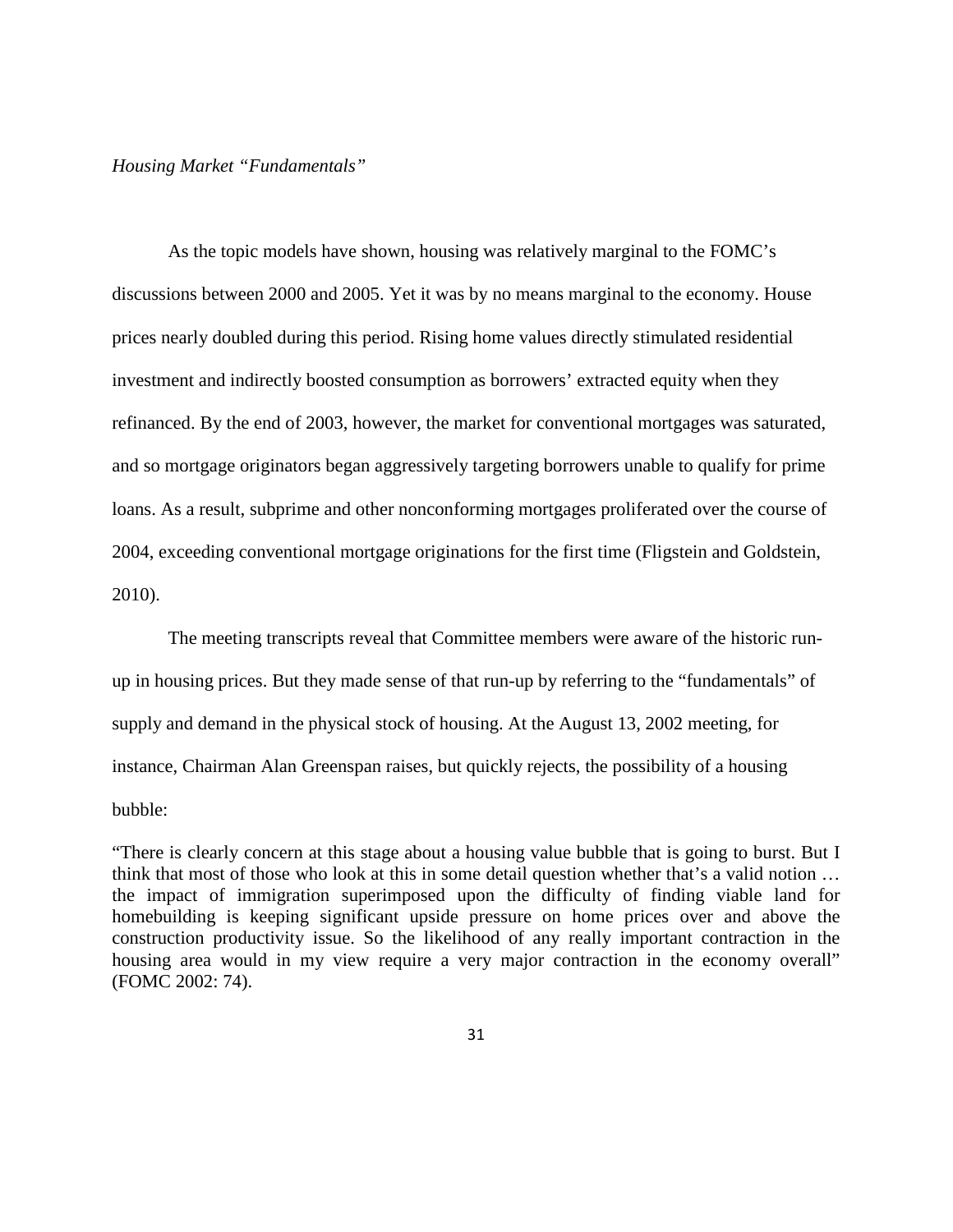Federal Reserve Governor Ned Gramlich concurs with Greenspan's assessment, adding: "I agree that there is no bubble. I agree that there is no productivity change in housing construction. So the relative price of housing is rising compared with income and other prices *for what we'll call real reasons*" (FOMC 2002: 82; emphasis added). The causal model of houseprice appreciation employed by Greenspan and Gramlich thus assumes the following form: immigration—a "real," demographic factor—is increasing the demand for homes (relative to a fixed supply of land and static construction productivity), which in turn is raising the price of housing.

Committee members were attentive to the wave of mortgage refinancing that preceded the subprime expansion. Yet when the refinancing boom subsided in late 2003, the FOMC showed little recognition that subprime mortgages were replacing refinancing as the driving force behind mortgage and housing markets. Indeed, a simple search of the transcript corpus reveals that the word "subprime" appears a mere *four times* prior to mid-2005—and not it all during 2004, when the subprime market became the largest part of the mortgage market.<sup>[16](#page-31-0)</sup> In fact, the first time that the Committee made any reference to changes in the composition of the mortgage market was February 2005, *after* these changes had already occurred (FOMC 2005a: 119).

*A Bubble in the Housing Market?*

<span id="page-31-0"></span><sup>&</sup>lt;sup>16</sup> A similar trend holds for related mortgage products: prior to mid-2005, the term "adjustable-rate mortgage"/ "ARM" appears only twice, and neither "nonconforming" nor "alt-A" appears at all.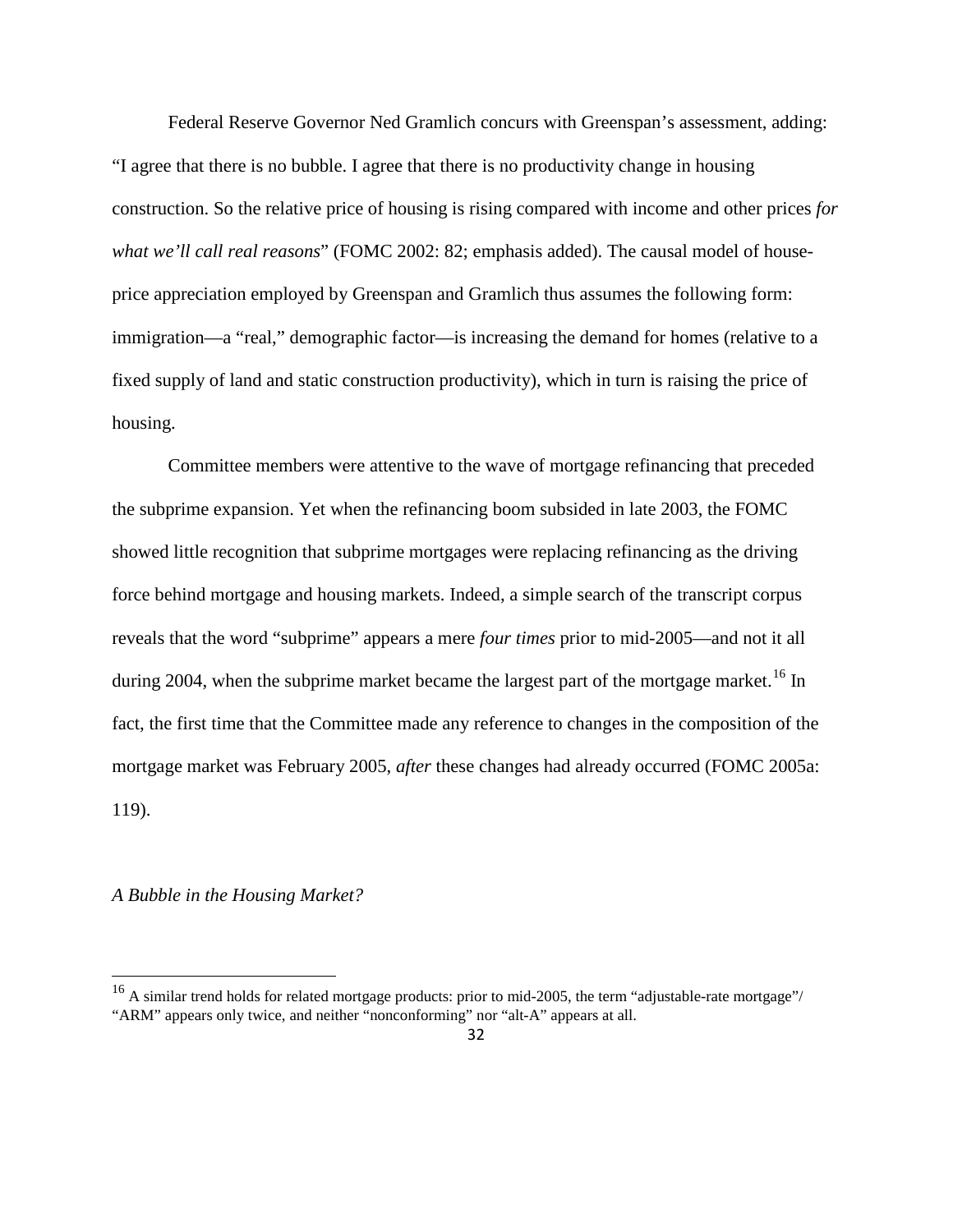Housing-related topics begin to ascend in 2005. The first topic to peak is *Housing Bubble*, which has its major spike at the June 29-30, 2005 meeting. On this date, the FOMC held a special discussion on the possibility of a housing-price bubble and its implications for monetary policy. The opening presentation, by staff economist Josh Gallin, introduced the relevant data:

"The first point to note is that the measured price-rent ratio is currently higher than at any other time for which we have data … Most notably, in the first quarter of 2002, the last observation for which we have a reading for the subsequent three-year change in house prices, the price-rent ratio stood at 22. Although the regression suggests that real prices should have been about flat since then, real prices actually increased more than 20 percent, and the price-rent ratio rose to about 27—literally off the chart." (FOMC 2005b: 5-6).

Committee members continue to explain the house-price run-up in terms of economic "fundamentals." Alan Greenspan focuses on the price of land, asking: "Is it credible that we can have a consistently more rapid rise in prices of existing homes unless the value of land is rising faster for those homes?" (FOMC 2005b: 70). Other members adopt similar frames. Governor Mark Olson's assessment focuses on land values and "the incidence of teardowns," while Dallas Reserve Bank President Richard Fisher stresses "land use restrictions" (FOMC 2005b: 39-41). Thus, Committee members fit housing prices into a narrative of "hard," observable factors affecting supply and demand.

Not surprisingly, then, many participants question the very notion of a bubble. New York

Reserve Bank Vice President Dick Peach captures this sentiment:

"Hardly a day goes by without another anecdote-laden article in the press claiming that the U.S. is experiencing a housing bubble that will soon burst, with disastrous consequences for the economy. Indeed, housing market activity has been quite robust for some time now … But such activity could be the result of solid fundamentals underlying the housing market. After all, both nominal and real long-term interest rates have declined substantially over the last decade.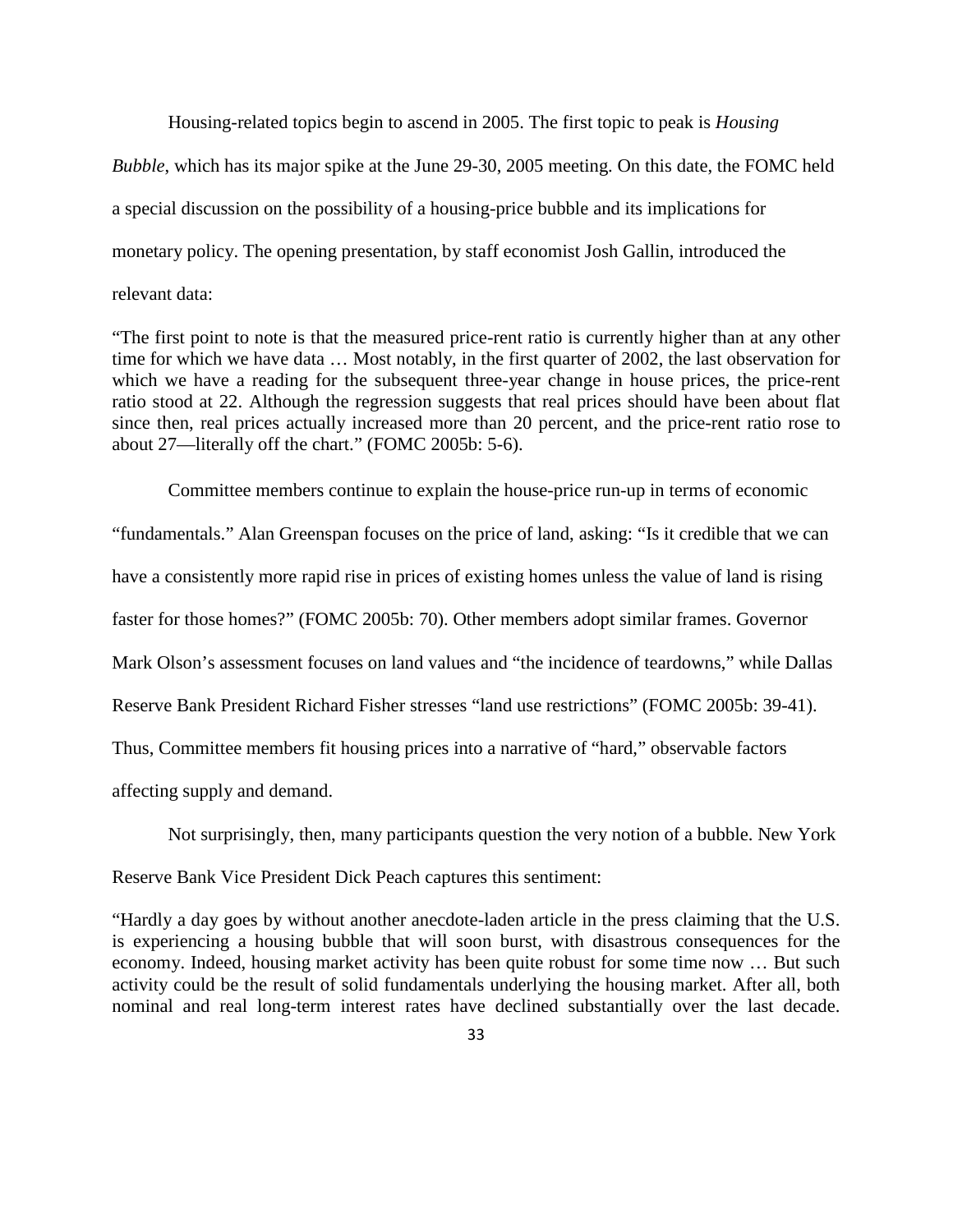Productivity growth has been surprisingly strong since the mid-1990s, producing rapid real income growth primarily for those in the upper half of the income distribution. And the large baby-boom generation has entered its peak earning years and appears to have strong preferences for large homes loaded with amenities." (FOMC 2005b: 11).

Consequently, Peach suggests, "home prices actually look somewhat low relative to median

family income" (FOMC 2005b: 13).

Similarly, St. Louis Reserve Bank President William Poole only half-jokingly argues:

"Just for the hell of it, I'd like to offer the hypothesis that property values are too low rather than

too high" (FOMC 2005b: 57). House prices, in Poole's understanding, are a function of low real

interest rates, which in turn reflect transformed fundamentals in the global economy. Poole

concludes: "I offer those observations because, if we are in a world that is going to have much

lower real rates of interest for some time to come, one would expect to see the price-to-rent ratio

go up. Maybe this line in the chart has another 40 percent to go to get to equilibrium!" (FOMC

2005b: 58). Jeffrey Lacker, President of the Richmond Reserve Bank, concurs:

"It seems to me as if there are a lot of plausible stories one can tell about fundamentals that would explain or rationalize housing prices. Obviously, low interest rates have to top the list. Strong income growth among home owning populations would be on the list, as would land use restrictions, which were mentioned earlier, and the recent surge in spending on home improvement … So from that point of view, it's hard for me to see how it would be reasonable to place a great deal of certainty on the notion that housing is significantly overvalued, or that there's a bubble, or that it's going to collapse really soon." (FOMC 2005b: 62-63).

San Francisco Reserve Bank Senior Vice President John Williams was one of the few

participants who unequivocally accepted the existence of a bubble. But even he conceded that

"the magnitude of the current potential problem is much smaller than, and perhaps only half as

large as, that of the stock market bubble [of the late 1990s]" (FOMC 2005b: 18).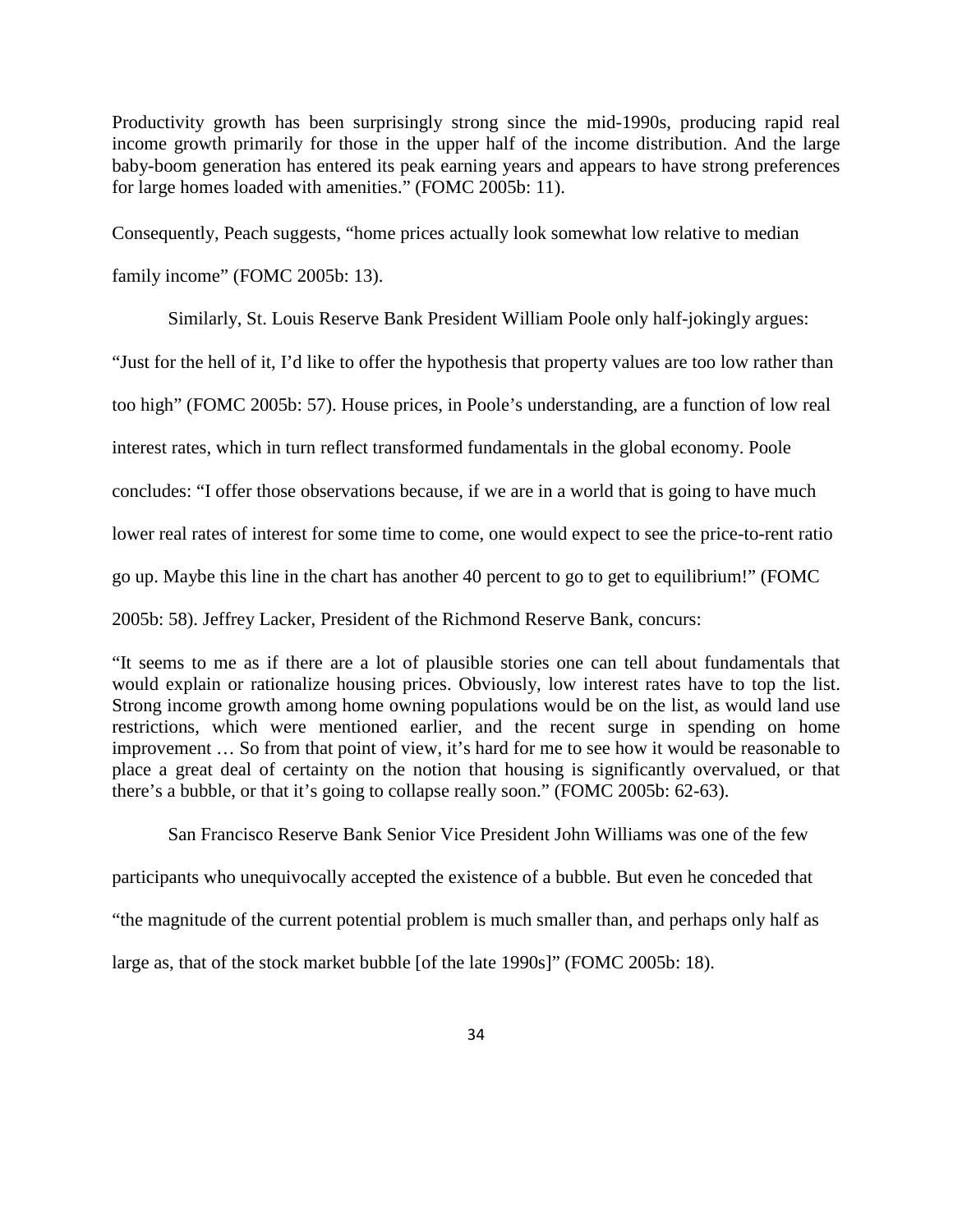Several participants did note the possibility that demand for securitized mortgage debt and the associated proliferation of novel mortgage products may be driving a bubble. Yet they remain skeptical of the idea. For instance, Janet Yellen, President of the San Francisco Reserve Bank, questions the notion that "creative financing" is producing a bubble:

"One view that I think is very prevalent is that the use of credit in the form of piggyback loans, interest-only mortgages, option ARMs [adjustable-rate mortgages], and so forth, involves financial innovations that are feeding a kind of unsustainable bubble. But an alternative perspective on that is that high house prices, in fact, are curtailing effective demand for housing at this point and that house appreciation probably is poised to slow. So the increasing use of creative financing could be a sign of the final gasps of house-price appreciation at the pace we've seen and an indication that a slowing is at hand." (FOMC 2005b: 36).

In sum, given the "real" supply and demand factors thought to be driving the housing market, most participants judge that evidence of a bubble is at best inconclusive and perhaps even non-existent. As Chicago Reserve Bank President Michael Moskow concludes, "I come away somewhat less concerned about the size and consequences of a housing bubble than I was before" (FOMC 2005b: 48).

## *Housing-Price "Correction"*

Following this discussion of bubbles, housing markets stayed on the FOMC agenda, as indicated by the *Housing* topic, peaking in May 2007. By early 2006, Committee members are anticipating a "correction" in housing prices and an associated "cooling" in housing activity, but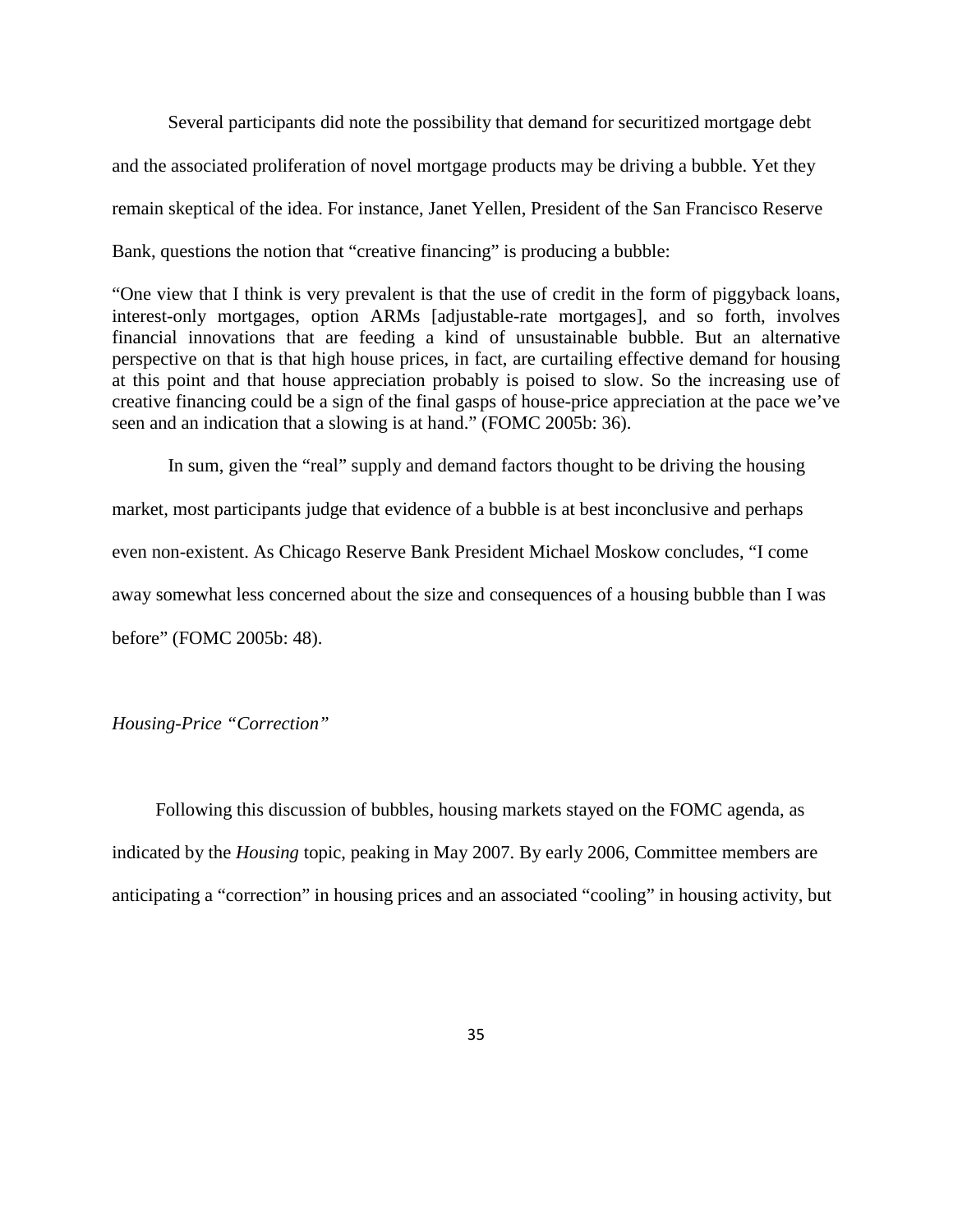they remain broadly optimistic about its consequences.<sup>[17](#page-35-0)</sup> The risks posed by housing to the real economy involve two principal channels, according to the narrative constructed by the FOMC. First are the direct effects on the residential construction and real estate industries. Second are the indirect effects on consumer spending through declining home equity and, even less directly, declining consumer confidence.

Neither of these channels constitutes a major source of concern. First, from the FOMC's macroeconomic perspective, the contribution of the housing sector to GDP is not that large. As Federal Reserve Chair Ben Bernanke notes in March 2006: "residential investment is, of course, only about 6 percent of GDP" (FOMC 2006a: 97). Even when including the potential damage to associated manufacturing industries like appliances and furniture, Bernanke reminds the Committee in December 2006 that "this is about 15 percent of the economy compared with 85 percent of the economy" (FOMC 2006c: 81). Second, Committee members believe that consumption will be cushioned by strong employment, rising real wages, and supportive lending conditions. Gary Stern, President of the Minneapolis Reserve Bank, captures the general consensus: "as long as employment continues to go up, incomes continue to go up, and mortgage rates remain relatively moderate, then I would expect that we would avoid severe difficulties in housing except for a few markets that are particularly inflated at this point" (FOMC 2006a: 55-56).

Over the course of 2006, as incoming housing data grow increasingly weak, members begin talking of a "bimodal economy"—softening housing, manufacturing, and autos versus a

<span id="page-35-0"></span><sup>&</sup>lt;sup>17</sup> Alan Greenspan captures this spirit of optimism most succinctly on December 13, 2005: "It's hard to imagine an American economy that is as balanced as this one is" (FOMC 2005c: 66).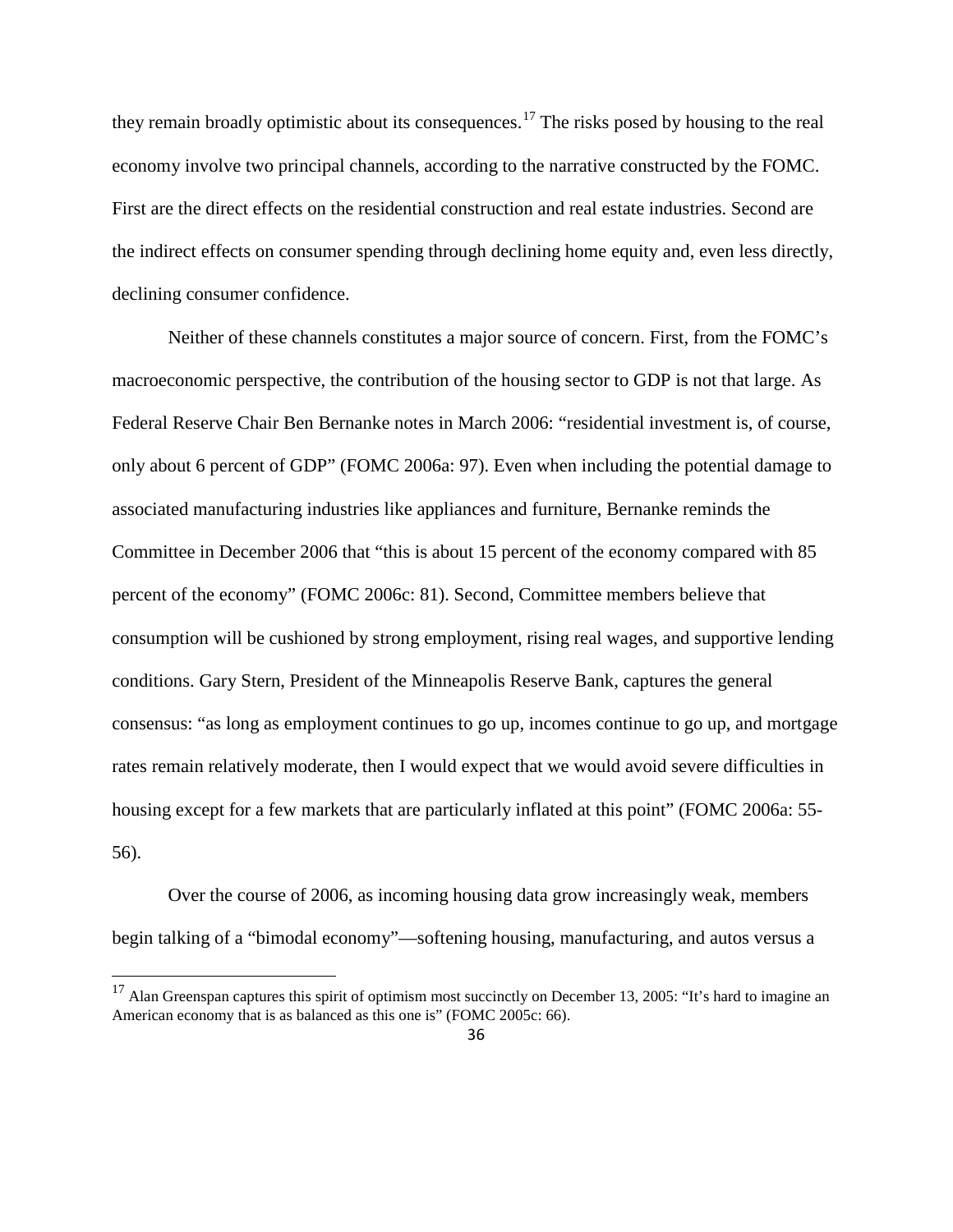robust service sector. Yet the Committee maintains that as long as the housing correction fails to produce "spillovers" into other sectors—which, they agree, is unlikely—it will actually be good for the long-run stability of the economy. As Federal Reserve Governor Frederic Mishkin argues in September 2006, "we're actually moving resources from a sector that had too much going into it, into sectors that need to have more resources at the present time. So in that sense, I'm actually quite positive" (FOMC 2006b: 85). Mishkin sticks to this rebalancing narrative as late as June 2007, *after* the deterioration of the subprime market is underway:

"My view of what has been happening in the economy is that we have been basically going through a rebalancing. We had a sector that was clearly bubble-like with excessive spending, and now we are getting the retrenchment, which is taking a bit longer than we expected. But the good news is that we are going through a rebalancing in which we are just moving resources to other sectors and that is actually going much along the lines that we want to see." (FOMC 2007b: 87).

In fact, while the FOMC sees housing as the major threat to growth during this period, the Committee's predominant concern is not growth at all but inflation. Until September 2007, official FOMC statements continue to maintain—and most members agree—that inflation remains the principal risk to the dual mandate.<sup>[18](#page-36-0)</sup>

This analysis reflects the macroeconomic framework that the FOMC employs to make sense of housing. Committee members visualize the economy in terms of sectors, each making an independent contribution to GDP. They betray a deep-seated bias toward primary markets (home sales, home loans) and the non-financial sectors of the "real economy" (construction, manufacturing), rather than secondary markets embedded in the "financial economy" (MBSs,

<span id="page-36-0"></span><sup>&</sup>lt;sup>18</sup> This is consistent with the results of our topic models: even the *Housing* topic is partially constituted by inflationrelated terms (*inflation*, *core*).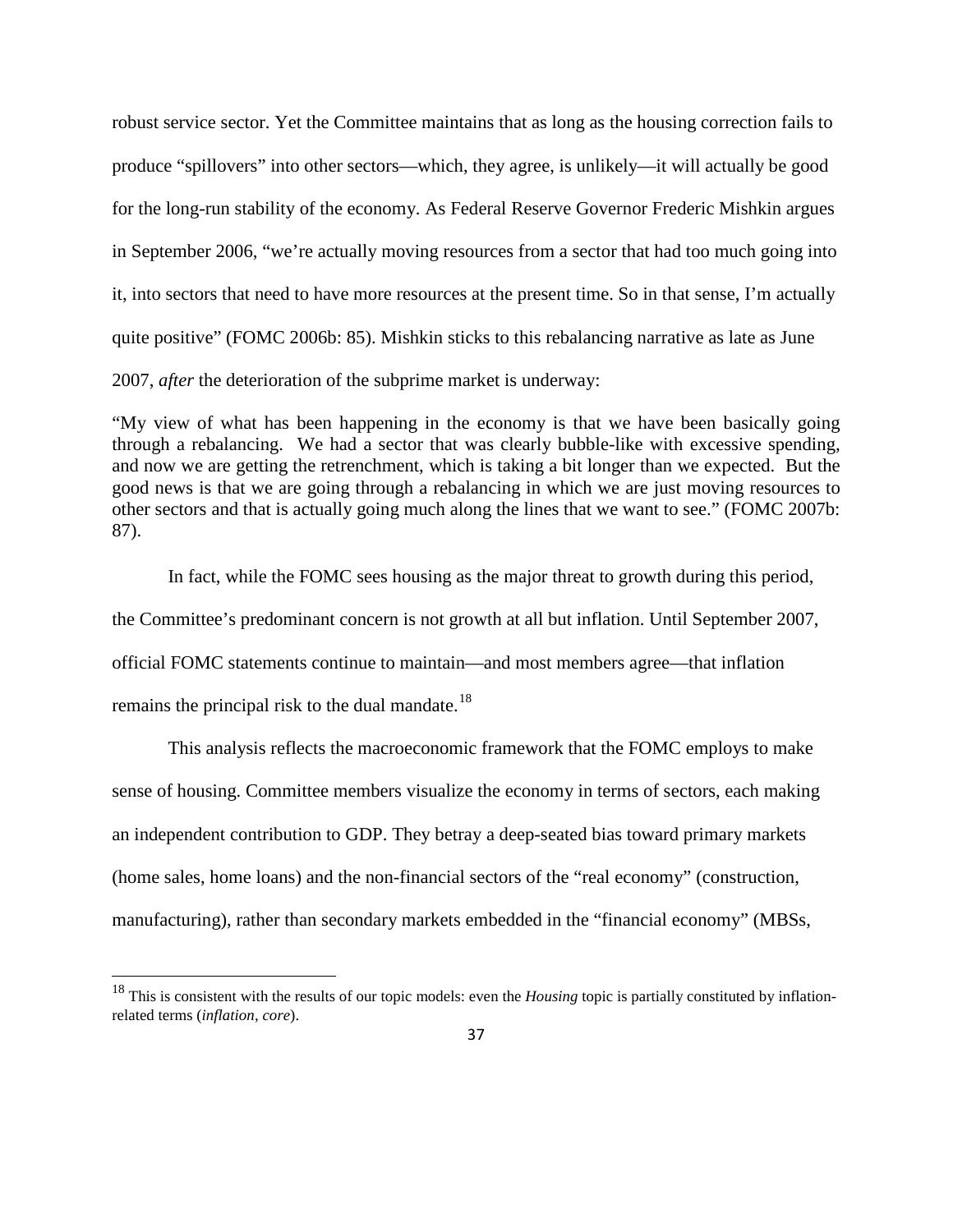CDOs, CDSs, and the financial institutions that hold them on their books).<sup>[19](#page-37-0)</sup>

The structure of the Federal Reserve System reinforces this sectoral thinking and bias toward non-financial markets. A large part of every FOMC meeting is devoted to the oral presentations of Reserve Bank presidents regarding business conditions in their respective districts. Much of this discussion involves presidents' reports from CEOs and other business contacts in their districts. But, while there are twelve districts in the Federal Reserve System, the financial industry is overwhelmingly concentrated in a single physical location, lower and midtown Manhattan. Consequently, when presidents talked to their contacts about the housing market, they overwhelmingly talked to homebuilders, realtors, construction companies, and regional mortgage originators, actors attuned precisely to local real estate conditions rather than the financial economy. This made it difficult for members of the FOMC to see where the dangers from housing really resided—at the heart of the financial industry itself.

## *The Onset of Financial Crisis*

If the internal sense-making of the FOMC did not lead members to readily associate housing and financial markets, external events would eventually force that association upon them. In February 2007, an unexpected jump in delinquencies and defaults on subprime adjustable-rate mortgages began to produce turmoil in the subprime and associated securities

<span id="page-37-0"></span><sup>19</sup> Even the language of "spillovers" (a top word in the *Housing* topic) reinforces the imagery of distinct and independent sectors. A spillover implies an abnormal or deviant situation, a departure from the usual workings of an economy in equilibrium.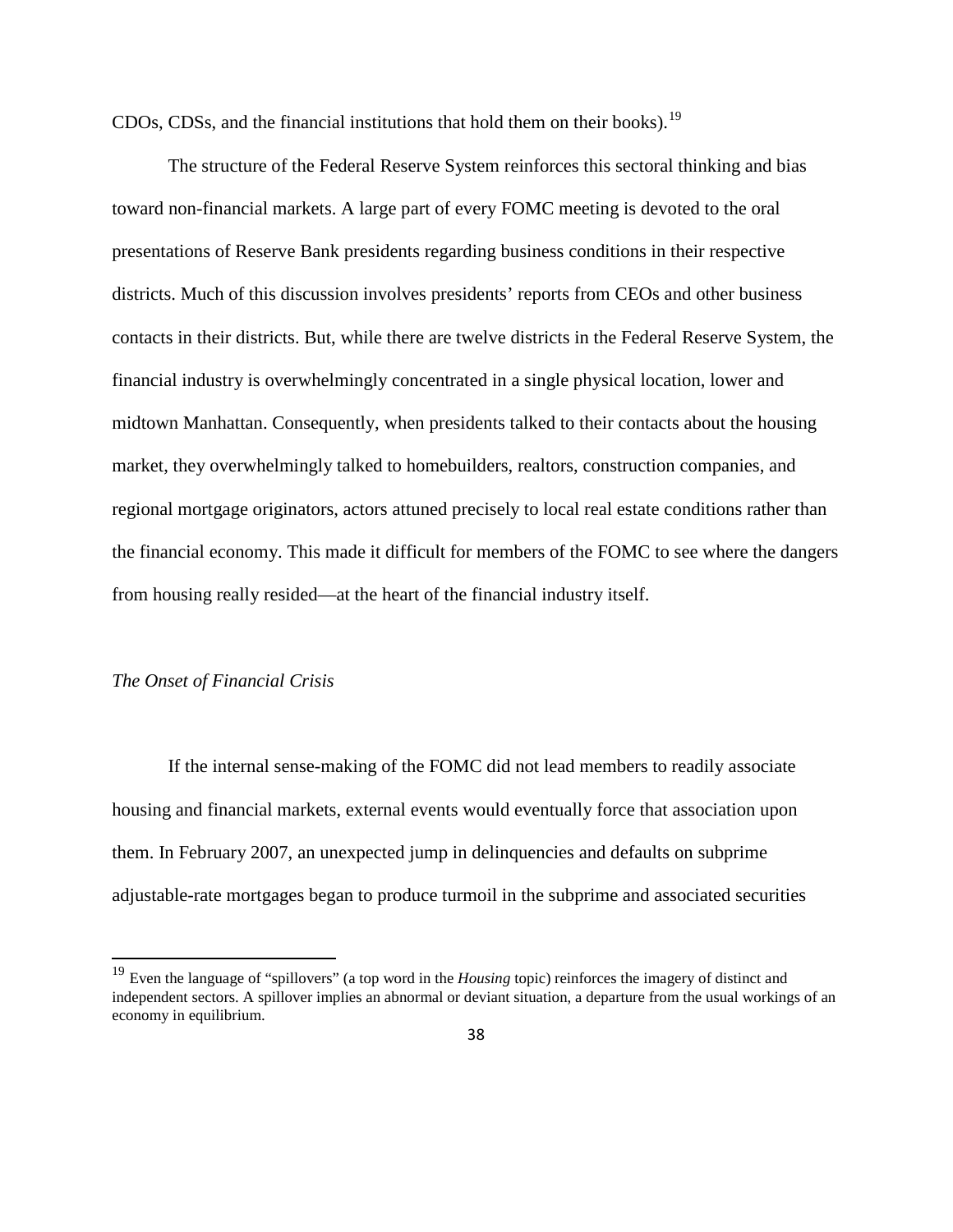markets. The following FOMC meeting, on March 21, 2007, marks the first major spike in the *Financial Markets* topic (top five words: *financial*, *credit*, *banks*, *turmoil*, *risk*). In June, subprime turmoil increases in the wake of severe losses at two Bear Stearns hedge funds that were heavily invested in subprime. Up to this point, the *Financial Markets* topic is still significantly outweighed by *Housing*, which peaks on May 9. But beginning at the August 7 meeting, the *Financial Markets* topic ascends massively, remaining the FOMC's dominant issuespecific topic for the rest of 2007 and much of 2008.

While the foreclosures in the subprime markets are a significant theme beginning in March, the modal *way* in which Committee members make sense of subprime is through a narrative that minimizes the risks involved. Jeff Lacker captures the continued optimism of most members:

"On the national level, risks seem to have risen lately, but my sense is that prospects are still reasonably sound. Subprime mortgages, obviously, have dominated the financial news in recent weeks. Concerns about the welfare of families suffering foreclosures are quite natural, and anecdotes about outright fraud suggest some criminality. But my overall sense of what's going on is that an industry of originators and investors simply misjudged subprime mortgage default frequencies. Realization of that risk seems to be playing out in a fairly orderly way so far." (FOMC 2007a: 41).

As they do for the economy as a whole, Committee members view the mortgage market as a collection of distinct sectors, rather than an integrated network or system. This framework leads them to further downplay the risks from subprime. Thus in March 2007, Mishkin finds it reassuring that the subprime market "is a fairly small part of the overall mortgage market," concluding: "the subprime market has really been overplayed in the media, and I do not see it as that big a downside risk" (FOMC 2007a: 69-70).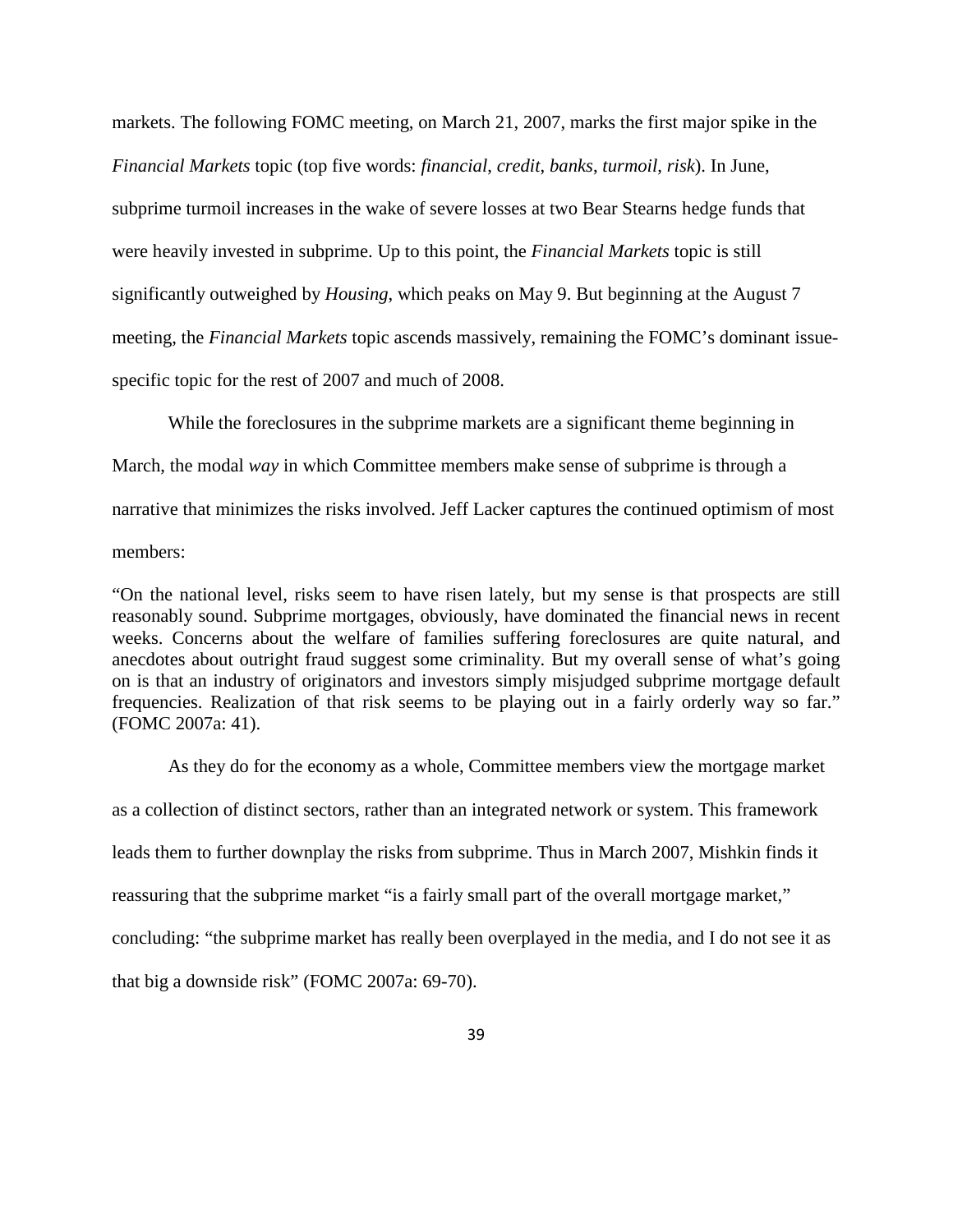This optimism was belied by incoming data. By August 2007, in the wake of renewed financial turmoil, the FOMC was forced to acknowledge that problems in the mortgage market had spread beyond subprime and that the CDO market was severely impaired. On September 18, 2007, a Committee member—Ben Bernanke himself—referred to the presence of a "financial crisis" for the first time (FOMC [20](#page-39-0)07c: 93).<sup>20</sup> In their presentations to the FOMC, staff also began to acknowledge the limitations of macroeconomic models for grappling with unfolding financial events. As staff economist David Stockton explained, also on September 18, "the financial transmission mechanisms in most of the workhorse macro models that we use for forecasting are still rudimentary. As a result, much of what has occurred doesn't even directly feed into our models" (FOMC 2007c: 20).

Despite these admissions, however, the FOMC adhered to its basic conceptual apparatus. For instance, participants continued to take heart from the "resiliency" of the underlying real economy. As Philadelphia Reserve Bank President Charles Plosser explained at the September 2007 meeting:

"The national economy looks more vulnerable to me than it did six weeks ago, but it would be a mistake—and I think Dave Stockton did an excellent job of reminding us—to count out the resiliency of the U.S. economy at this early stage. I think there can be a tendency in the midst of financial disruptions, uncertainty, and volatility to overestimate the amount of spillover that they will exert on the broader economy." (2007c: 47).

If their sectoral thinking led Committee members to minimize the economic risks posed by financial markets, their regional thinking led them to view these risks as geographically

<span id="page-39-0"></span> $20$  In retrospect, the FOMC would date the start of the financial crisis to August 2007, which marked a severe and sustained round of financial market turbulence associated with a collapse of confidence in the asset-backed commercial paper (ABCP) market.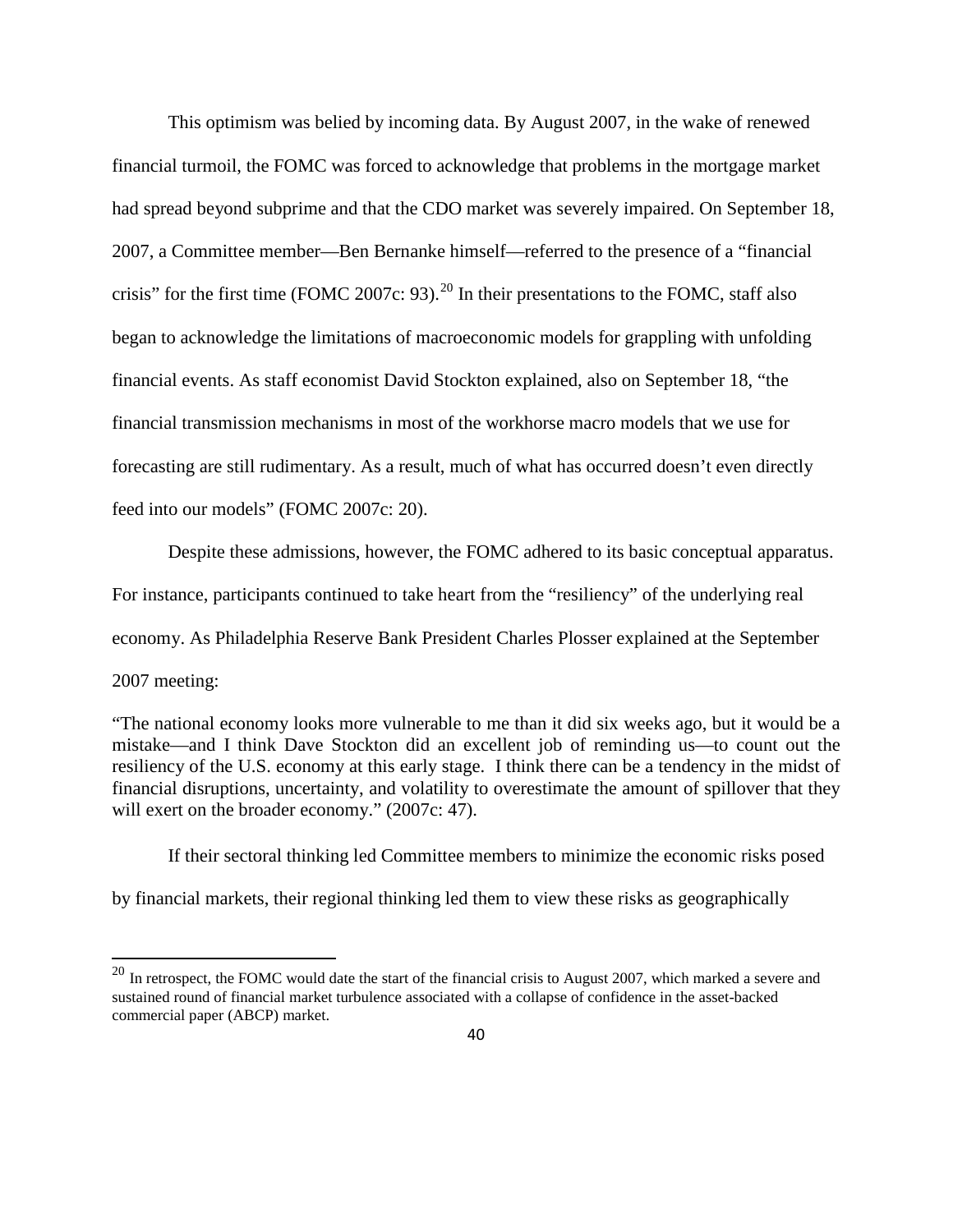dispersed. Plosser insisted on this fact as late as December 2007:

"based on such observations and the news that I hear from my District, I sense that the stresses in the economy vary significantly by region, and we must be mindful that the weaknesses on Wall Street are in those states that have exaggerated housing volatility and may not be representative of the rest of the economy." (FOMC 2007d: 56).

Once again, this optimism was premature. Conditions rapidly deteriorated in the winter of 2007-2008. By January 2008, Sandra Pianalto, President of the Cleveland Reserve Bank, was "detecting the first signals of a credit crunch" (FOMC 2008a: 76). By March, Mishkin could claim: "The reality is that we are in the worst financial crisis that we've experienced in the post-World War II era" (FOMC 2008b: 69). It was also in March 2008 that the staff's economic projections first forecasted a recession, albeit a mild one (FOMC 2008b: 14-16).

The FOMC's chief source of concern during the winter is the development of an "adverse feedback loop" whereby tightening credit conditions restrain economic activity, which further weakens financial markets and thus further tightens credit conditions (see FOMC 2008b: 69). At the same time, participants also begin to worry about the liquidity, and ultimately the solvency, of individual financial institutions. This concern is captured in the *Bank Liquidity* topic, which rises precipitously in the wake of the Bear Stearns collapse of March 2008.<sup>[21](#page-40-0)</sup> As Federal Reserve Governor Kevin Warsh explains on March 18: "Over the past couple of weeks, not just in the episode with Bear Stearns, counterparty risk is becoming the dominant concern in markets. As has been pointed out around this table, it is increasingly difficult to separate liquidity issues from solvency issues." Warsh concludes: "Financial institutions, more broadly than financial markets,

<span id="page-40-0"></span><sup>21</sup> The *Bank Liquidity* topic is also associated with the short-term lending facilities established by the Federal Reserve in March 2008 to promote liquidity in the financial system: the Primary Dealer Credit Facility (PDCF) and the Term Securities Lending Facility (TSLF). Note that *pdcf* and *tslf* are both top words in this topic.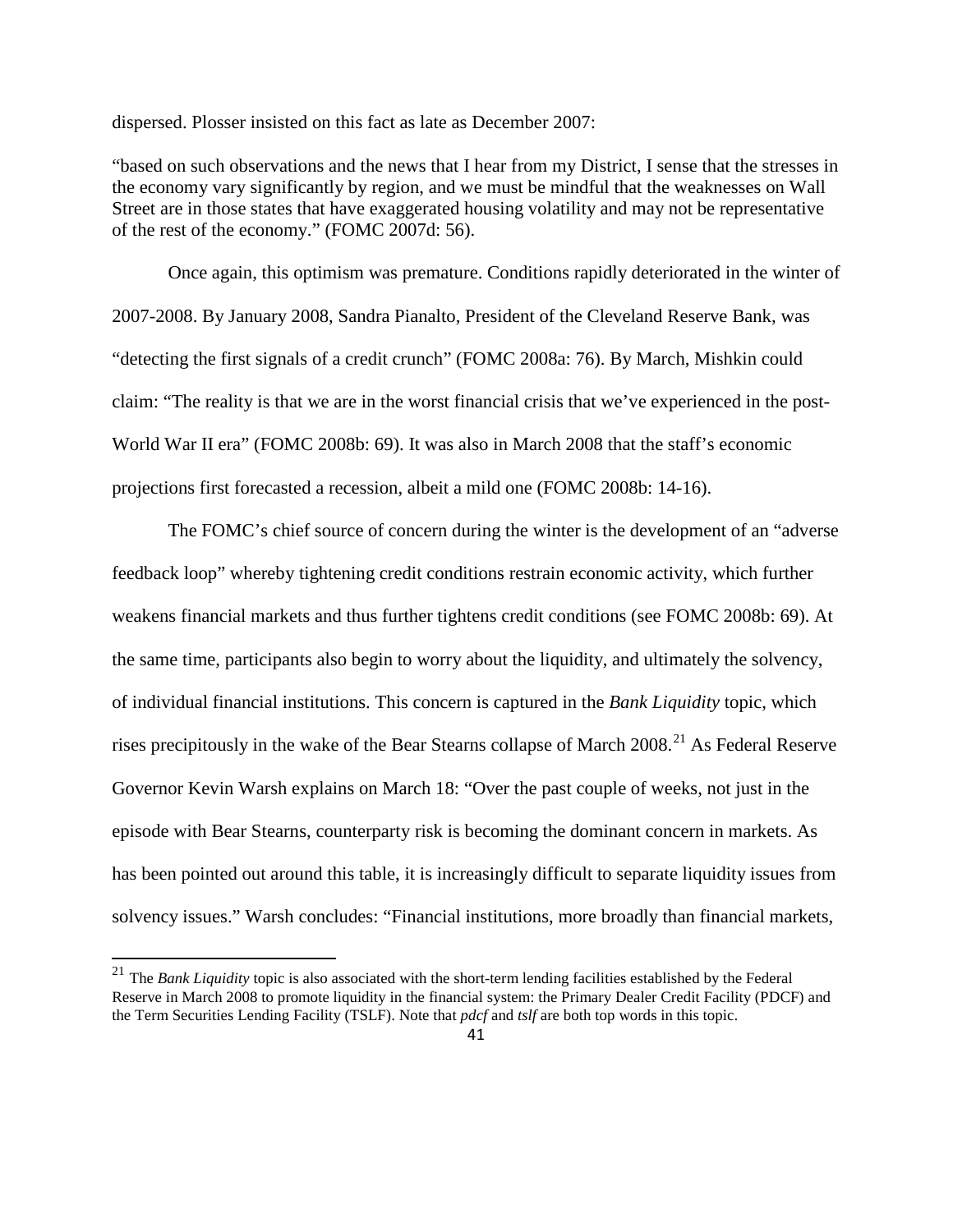are having a hard time finding their way" (FOMC 2008b: 61).

# *From Financial Markets to Inflation Fears*

By early 2008, then, the FOMC had managed to make the connection between housing and financial markets that they had missed at the start of the subprime deterioration. But just as external events forced these connections upon them, external events would turn their attention elsewhere. In the spring and summer of 2008, financial turmoil temporarily receded, at the same time as energy, food, and other commodity prices unexpectedly spiked. In consequence, beginning in April 2008 and continuing through the summer, many participants shifted focus away from financial markets to inflation. Inflation concerns are reflected in the *Bank Liquidity*  topic itself, which includes such terms as *commodity*, *prices*, and *inflation* among its top words.

Dallas Reserve Bank President Richard Fisher spells out this shift in emphasis at the April 29-30 meeting:

"While there are many who have voiced concern with the adverse feedback loop that runs from the economy to tighter credit conditions and back to the economy, I am very troubled by a different adverse feedback loop—namely the inflation dynamic whereby restrictions in the fed funds rate lead to a weaker dollar and upward pressures on global commodity prices, which feed through to higher U.S. inflation."

Fisher concludes: "I believe the risk posed by inflation is more significant than the extension of further anemia in the economy" (FOMC 2008c: 54).

Some participants even begin to suggest parallels with the inflation environment of the

1970s. As Plosser warns in April 2008, "in the 1970s one of our mistakes was that we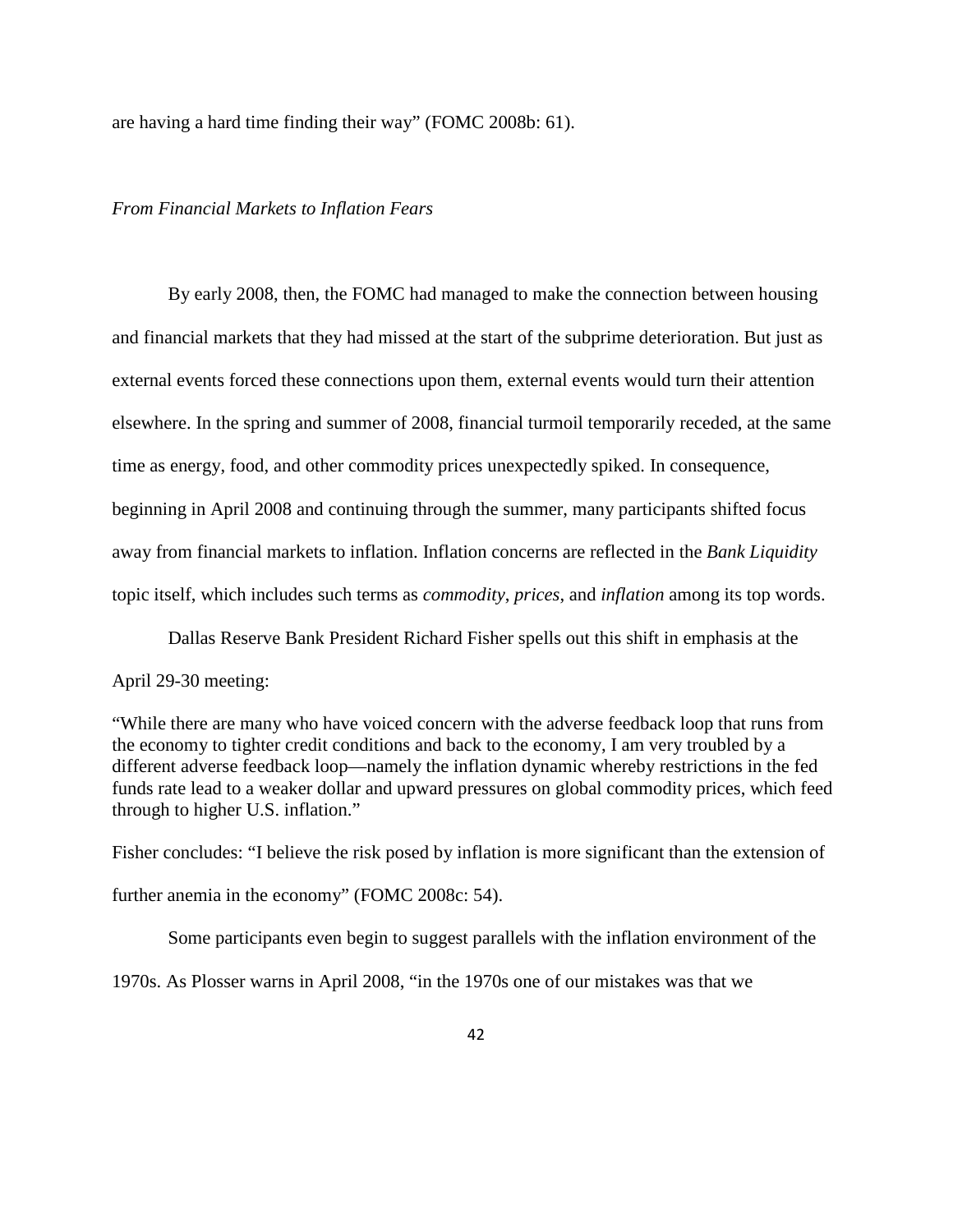accommodated relative price shocks with very accommodative monetary policy, and in so doing helped convert a relative price shock into sustained inflation. I think we should be careful not to fall into that same trap" (FOMC 2008c: 107-108). To be sure, such claims are a source of conflict. Relative to the high levels of consensus that characterize the FOMC during much of our timeframe, the spring and summer of 2008 represent a period of contestation. Mishkin, for instance, chastises his colleagues for making inappropriate comparisons: "it's very important to emphasize that this is not the 1970s, and I really get disturbed when people point to that as a problem" (FOMC 2008c: 130).

Broadly speaking, the Board of Governors, along with the New York, Boston, and San Francisco Reserve Bank presidents, exhibit comparatively greater concern for financial markets and growth during this period, while most of the remaining presidents stress commodity prices and inflation. Of course, the former group exercises decision-making power although the latter is numerically stronger and thus dominates discussion, if not policy. Even official FOMC statements, however, maintain from April 2008 onward that inflation has reemerged as a risk roughly equaling the risks to growth. At least one member of the Board, Kevin Warsh, goes further. As Warsh insists on August 5, 2008, "my view is that inflation risks are very real, and that these risks are higher than growth risks" (FOMC 2008d: 84).

Thus a mere forty days before the failure of Lehman Brothers and ensuing stock market free fall, most participants maintain that the risks of financial collapse are no longer the Committee's major concern. Making standard reference to the economy's "resilience," Chicago Reserve Bank President Charles Evans summarizes a widely held viewpoint as of early August: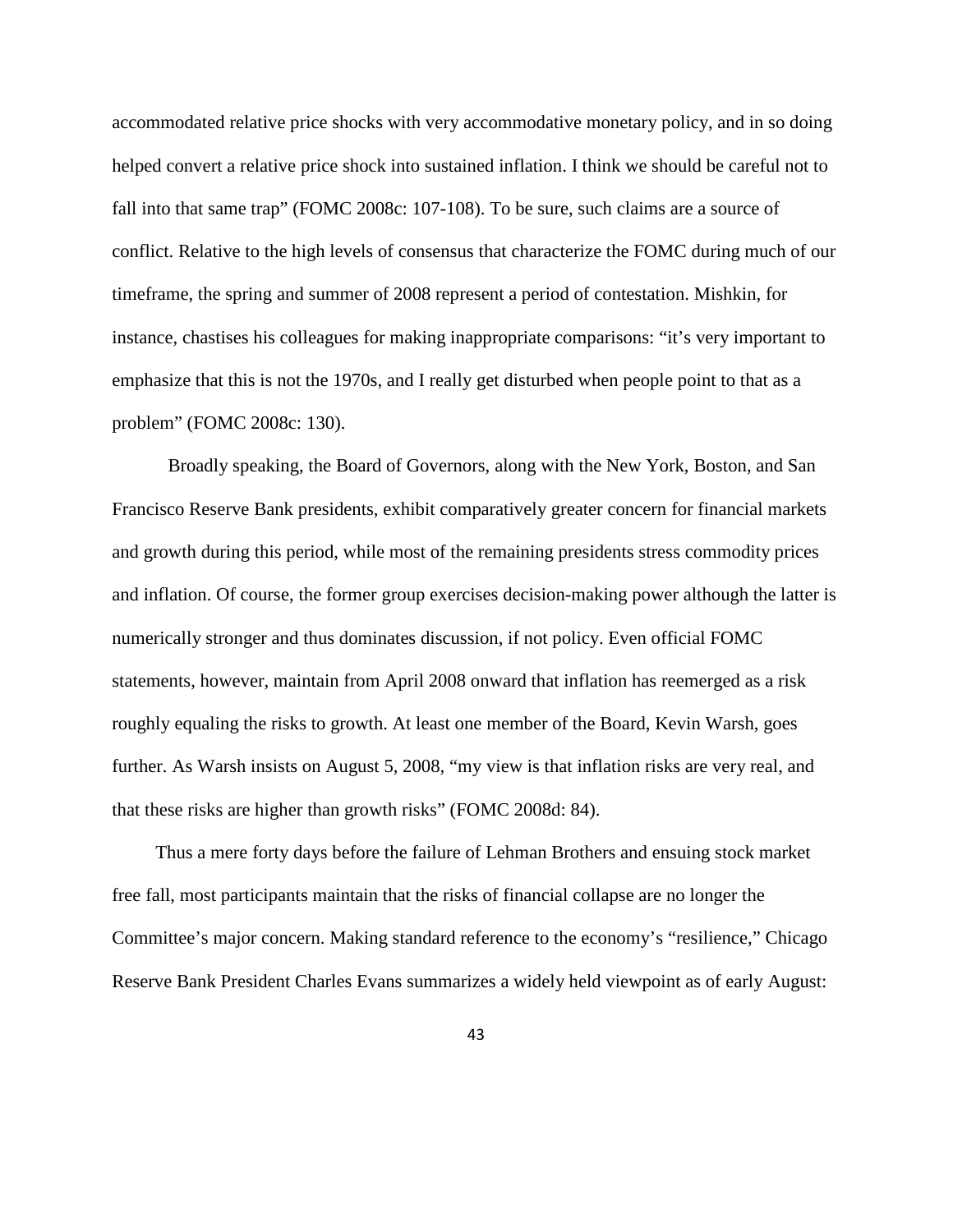"One year on the economy has withstood the financial shock in a resilient fashion, especially given the add-on shock from oil. I don't know what more we could have hoped for from the vantage point of the fall of 2007" (FOMC 2008d: 107).

Indeed, the FOMC was hesitant to abandon this position even *after* Lehman Brothers filed for bankruptcy on September 15, 2008, the largest such filing in U.S. history. On the following day, at the regularly scheduled FOMC meeting, participants by and large downplayed the significance of the Lehman failure and the financial market turmoil it was causing. As Dennis Lockhart, President of the Atlanta Reserve Bank explained in his briefing, "my view on the national outlook for the economy has not changed materially since our August meeting" (FOMC 2008e: 29). In keeping with their macro-level indicators, Committee members sought to deemphasize the implications of a single financial event for the real economy. Plosser explained the logic:

"While a lot of attention in the short run is being paid to financial markets' turmoil, our decision today must look beyond today's financial markets to the real economy and its prospects in the future. In this regard, things have not changed very much, at least not yet … I agree that recent financial turmoil may ultimately affect the outlook in a significant way, but that is far from obvious at this point." (FOMC 2008e: 38).

Richmond Reserve Bank President Lacker concurred: "Overall, I don't take what's happened in the last few days as changing much. It's not obvious to me what the implications are for the outlook for inflation and growth, at least at this point" (FOMC 2008e: 48).

Many participants simply reasserted the inflation narrative of previous months. Indeed, they expressed concerns that the visibility of short-term financial events would distract the

FOMC from its commitment to long-term price stability. For instance, Thomas Hoenig, Kansas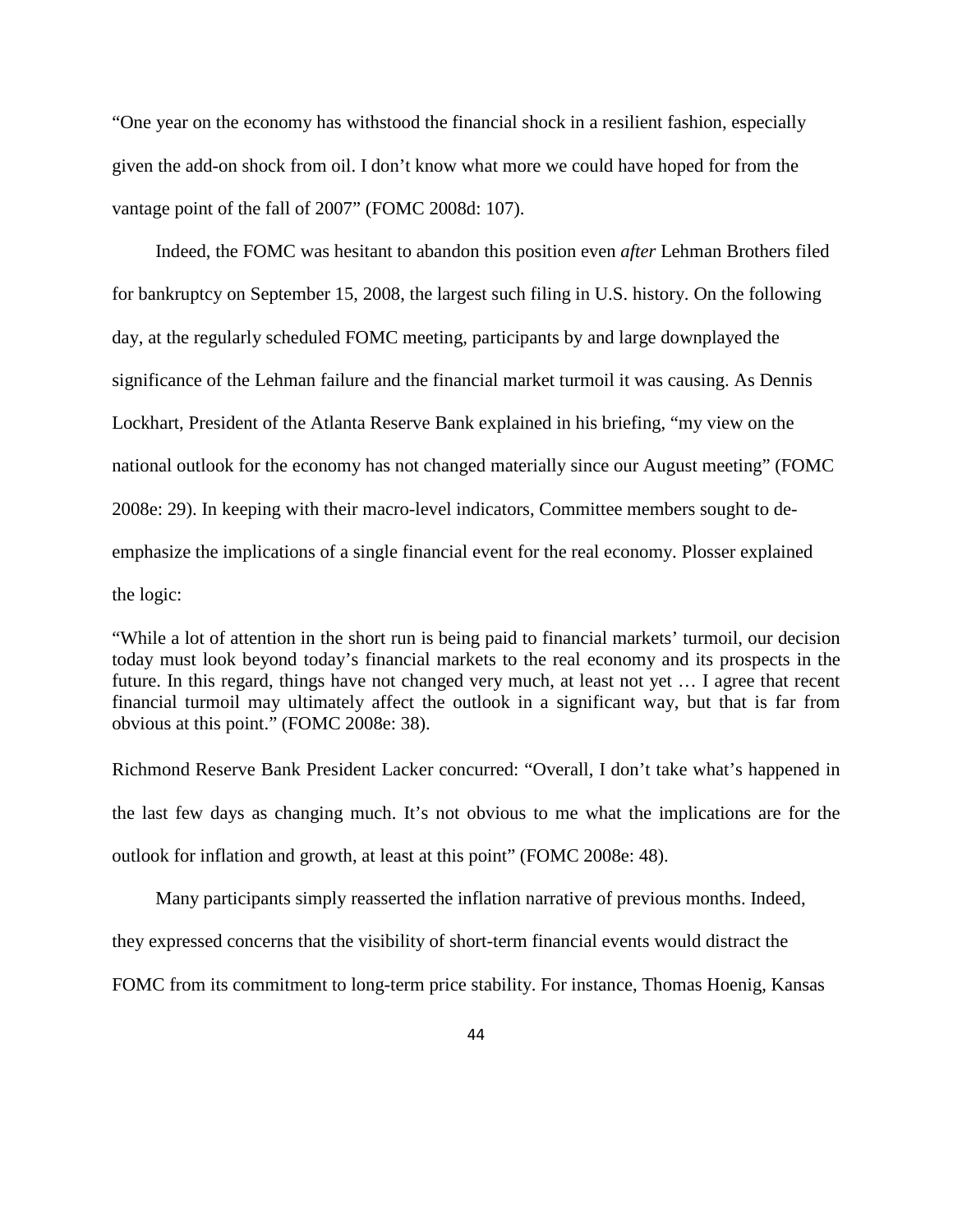City Reserve Bank President, implored the Committee "to look beyond the immediate crisis, which I recognize is serious. But as pointed out here, we also have an inflation issue" (FOMC 2008e: 31). Strikingly, the FOMC policy statement released on September 16, 2008 and presented at the beginning of this paper continued to suggest that the risks to growth and inflation were roughly equal.

Not all reactions to the Lehman bankruptcy were so sanguine. Boston Reserve Bank President Eric Rosengren insisted otherwise at the September 16 meeting: "The failure of a major investment bank, the forced merger of another, the largest thrift and insurer teetering, and the failure of Freddie and Fannie are likely to have a significant impact on the real economy" (FOMC 2008e: 30). Yet the extent of his alarm placed Rosengren in a distinct minority. Federal Reserve Governor Donald Kohn, himself one of the more growth-focused participants during the lead-up to September, better captured the Committee's central tendency with his projection that "Activity is more likely to stagnate than to decline" (FOMC 2008e: 58).

Of course, all of this would change in a matter of days. By early October, the FOMC was coordinating a joint interest rate cut with the world's major central banks. By the next regularly scheduled meeting, on October 28-29, Janet Yellen was arguing that "we are in the midst of a serious global meltdown" (FOMC 2008f: 68). Nonetheless, we can safely conclude that at no point prior to the last months of 2008 did the FOMC even remotely appreciate the depths or dangers of the financial crisis. Even after they came to grasp *that* housing and financial markets were intimately intertwined, they failed to recognize the *extent* of the risk that housing posed for financial markets and institutions. What is more, they failed to recognize the extent of the risk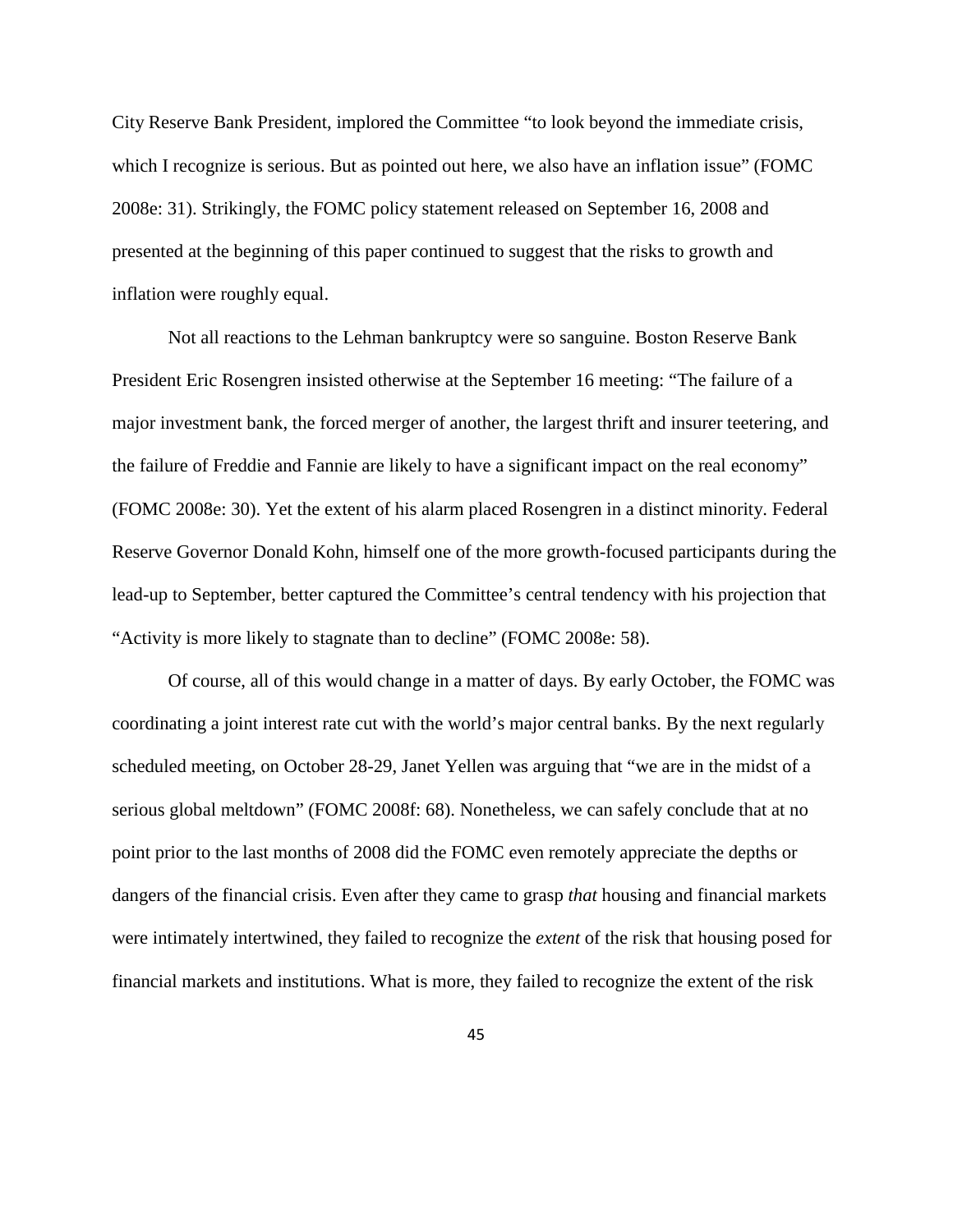that financial markets and institutions posed for economic growth. In short, the FOMC continued to make sense of economic life in terms of two conceptually distinct and largely independent spaces: the "financial" and the "real" economies.

# **Conclusions**

Our use of topic models coupled with a more conventional form of textual analysis demonstrates quite clearly the power of culture in shaping actors' ability to make sense of the external world. The backgrounds of the participants, the words they use to frame their arguments, even their measurement instruments all affect their interpretation and construction of reality, as sociologists maintain (Bourdieu and Wacquant, 1992; Goffman, 1979; Callon, et al., 2007; Weick, 1995). The fact that the group of experts whose job it is to make sense of the direction of the economy were more or less blinded by their assumptions about how that reality works, is a sobering result.

It is useful to return to our theoretical discussion. We have provided clear evidence to support the importance of culture and sense-making in decision making. We have shown how the background and training of actors attempting to interpret what is going on in some outside world profoundly limit the issues they examine and cause them to miss connections between things. Perhaps, our most important contribution to the study of culture and sense-making is methodological. Used in conjunction, topic modeling and a close reading of texts provide a powerful weapon with which to demonstrate the role of culture in shaping social perceptions and actions.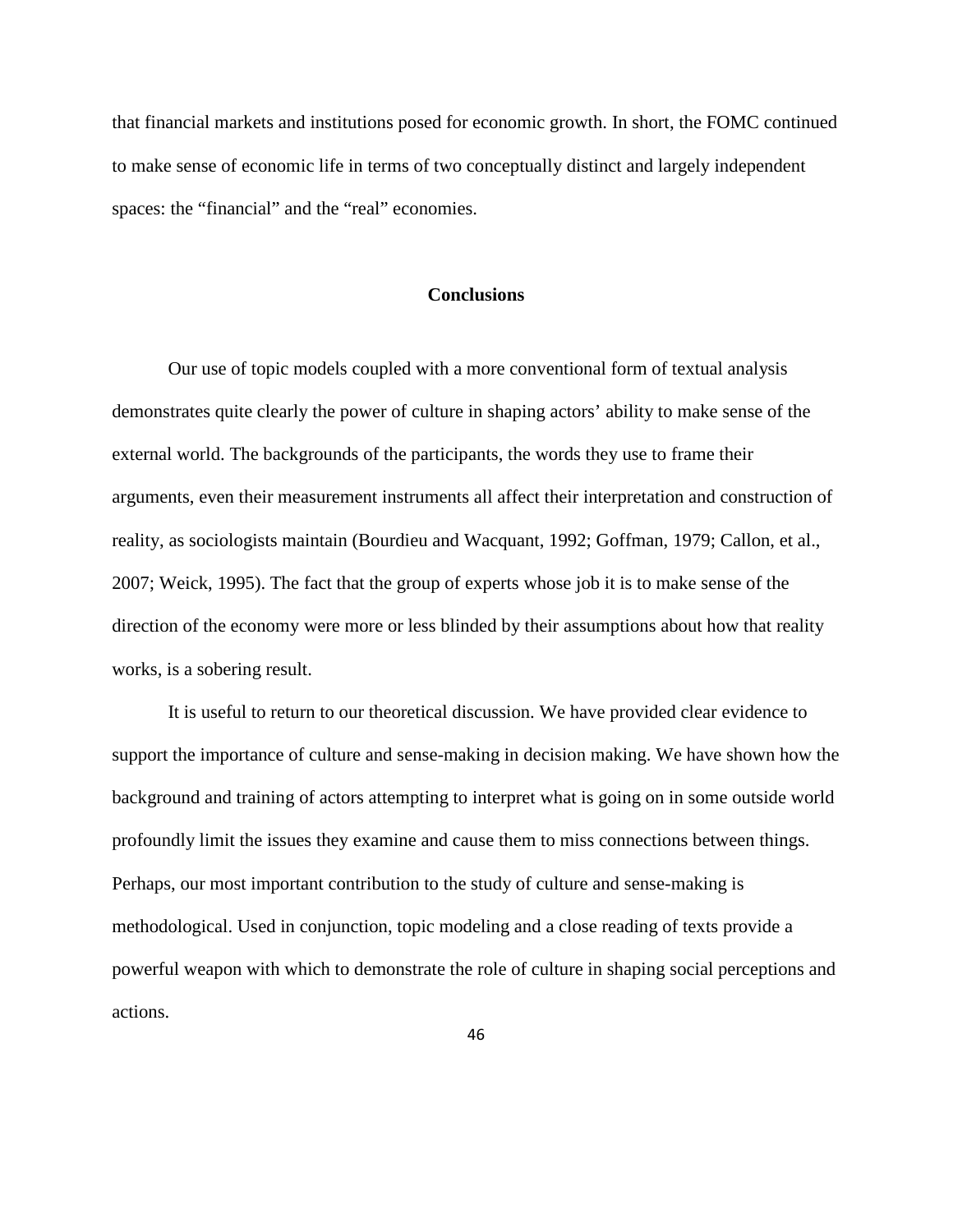Our case study of the FOMC adds evidence that under the right circumstances,

professional experts can have a wide degree of autonomy in analyzing policy situations and making decisions. The FOMC is clearly on one end of a spectrum whereby professional experts can exert their authority. It engages in arcane policy making in an avowedly apolitical fashion (Brint, 1990). In this way, it resembles agencies like the International Monetary Fund (Chwieroth, 2010) more than the large-scale political projects that brought neoliberal policies to some countries but not others (Fourcade-Gourinchas and Babb, 2004). That there was little or no pushback within the FOMC or in the broader financial community about how the FOMC was analyzing the economy up to the crisis shows how dominant and legitimate the macroeconomists at the FOMC were.

What is even more surprising is that in the wake of the failure of the Federal Reserve to foresee the crisis, there has been relatively little real push for change in the way that the Federal Reserve operates. Part of this is certainly due to the fact that the Federal Reserve quickly changed its position once it was clear that the crisis had started and acted effectively to prevent another Great Depression (Blinder, 2013). If anything, the Federal Reserve's power has expanded in the wake of the crisis due to the Dodd-Frank Act, and its use of macroeconomic tools to judge the state of the economy has not changed very much at all. This reflects two facts. First, there is no articulated alternative to macroeconomics as a basis for economic forecasting. Second, economists remain firmly in control of the main levers of the Federal Reserve suggesting that even if an alternative existed, it would be highly unlikely to gain adherents in the FOMC. This shows the remarkable resilience of a professional elite who clearly failed in their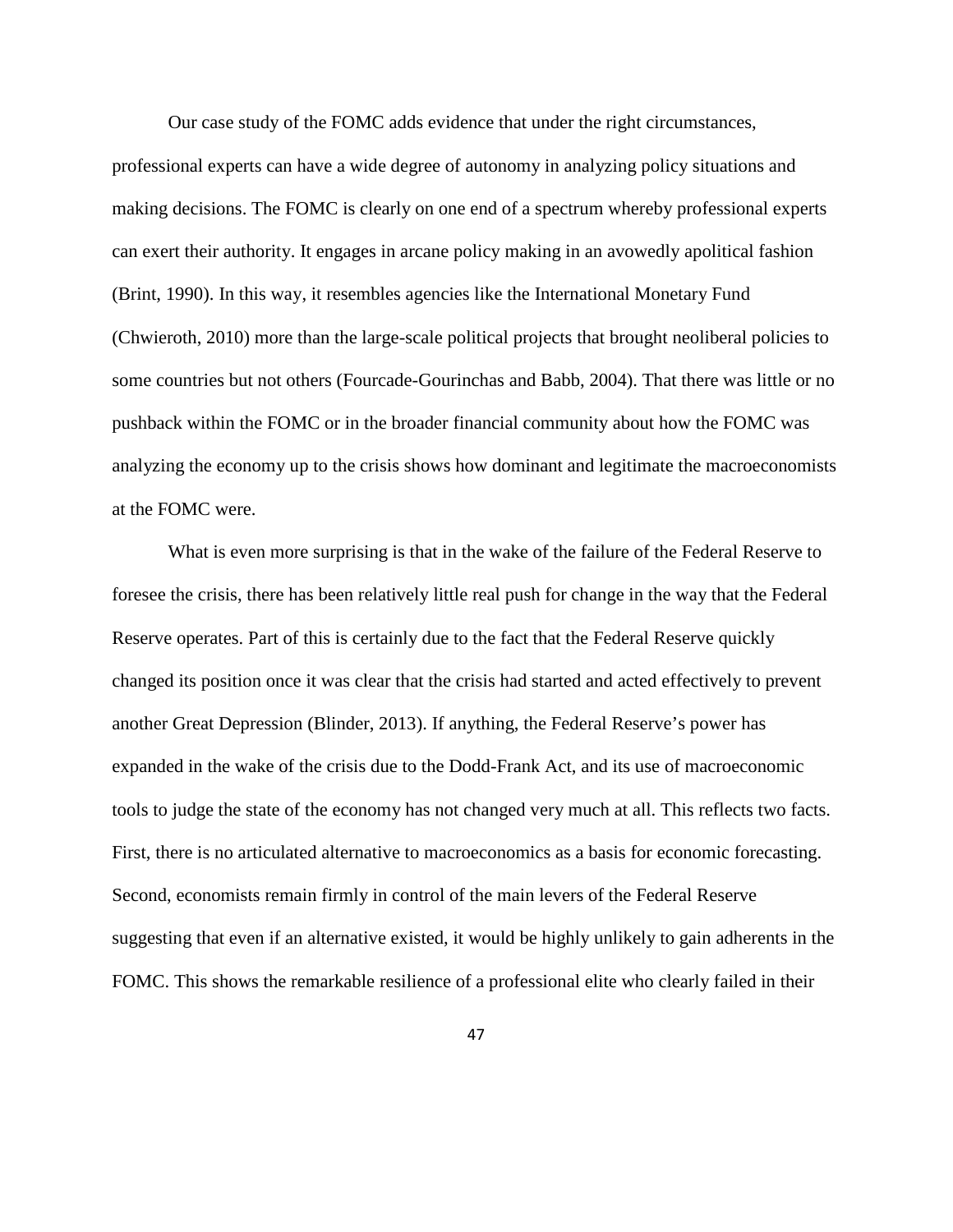central mission, a resilience that is due to their control over the levers of power and their claim on arcane knowledge.

Our case study expands the purview of the literature on economists and their performativity in markets. The demonstration that economic policymakers create "market devices"—or more plainly, use economic tools—to engage in sense-making is a useful addition to the literature (Hirschman and Berman, 2014). Such devices help policymakers decide what to do by giving them tools to evaluate uncertain environments. They also provide them with justifications for action and help them manage the expectations of communities like the financial markets. The idea of a "market device" is a sub category of a broader notion that people borrow cultural tools all of the time to guide them in their interactions. So, for example, the use of network analysis, invented by anthropologists and sociologists in the 1960s and 1970s, has been taken over by corporations to create social networks in order to sell products. This is clearly a case of using cultural tools invented for one purpose and turning them into a marketing tool.

Our paper also provides an ironic twist to the problem of the performativity of economics. The performativity literature seeks to show how economists using economic models make markets in their own image. In our case, the economic training and the models they deployed to make sense of the economy matter precisely because they *inhibited* economists' abilities to understand and act upon a set of markets whose objective workings were quite clearly independent of their sense perceptions. The mortgage market, the financial markets, and the connections between them were not a product of macroeconomic models. On the contrary, these models constantly led the FOMC to underestimate the size of the problem caused by the housing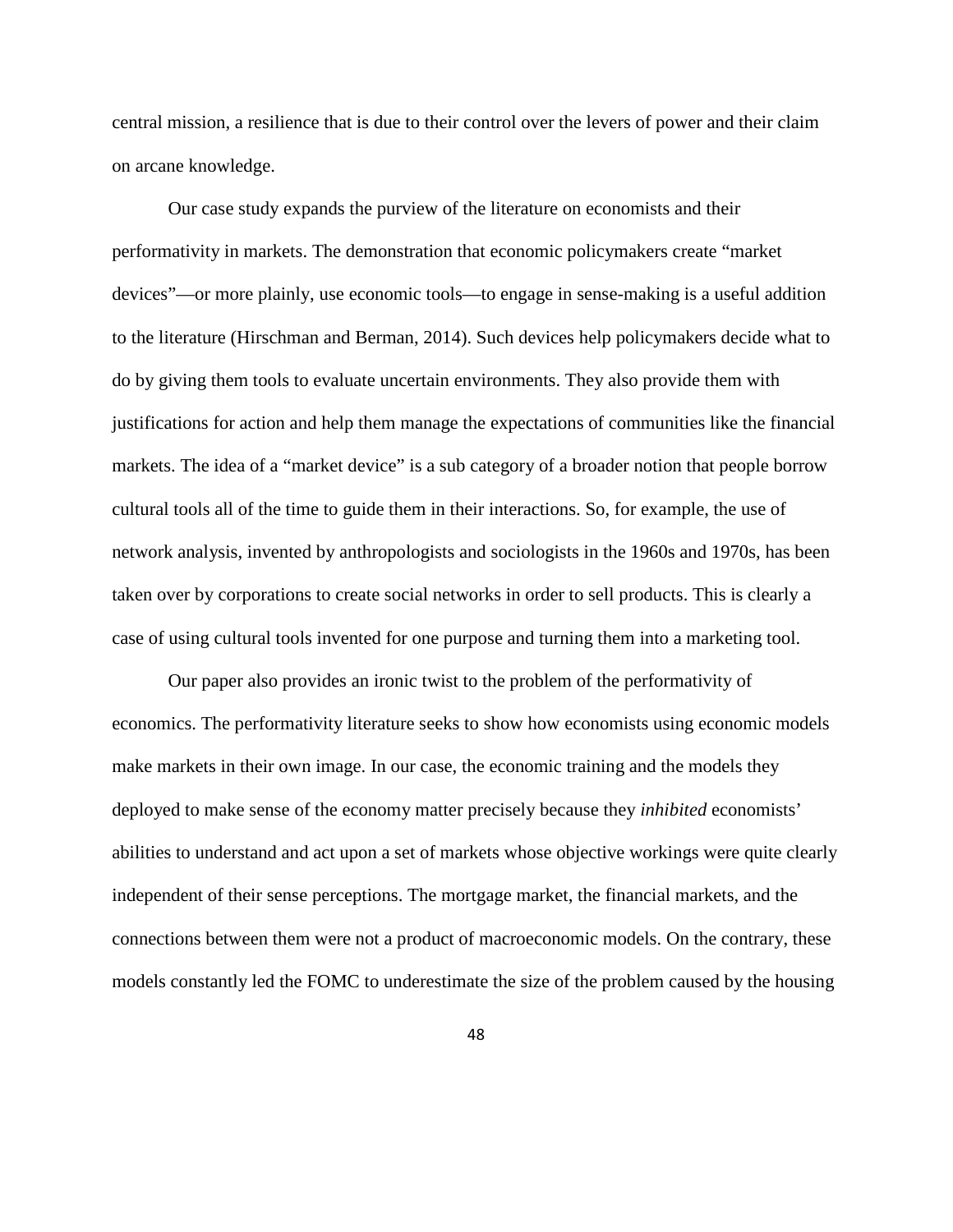decline and to completely miss the connections between the housing bubble and a potential banking crisis. The result was a major failure of economic forecasting on the part of the major economic forecaster of the American state.

This makes us wonder what it would have taken to formulate a more accurate analysis of the economy. First, the people in the room would have had to have other forms of expertise. But in order for these people to be in the room, the whole structure of the Federal Reserve System would have to change. Whom the Federal Reserve recruits and promotes and what kinds of evidence would count as truth would have to be greatly altered. Even if such people were present, it is clear that the format of the discussion and the group processes in the room would have made it difficult for such a different perspective to have gotten a hearing. One could imagine that a dissenting voice would soon be isolated and treated as an outsider whose views were interesting but not to be taken seriously. Unless there was quite a bit more balance in the discussion in terms of the number of people with different views and expertise, it is difficult to see how the outcome would have changed.

Even then, one might ask whether such a diversity of viewpoints would have really made a difference. While participants with different points of view might have seen this particular crisis more clearly, they would be blind to other facets of reality (Zuckerman, 2010). Moreover, would a different point of view have prevailed or would it just have caused more confusion and conflict? Still, had there been more voices, the FOMC might have intervened earlier and with greater effect, thereby preventing the meltdown not just of the American economy, but the world economy as well.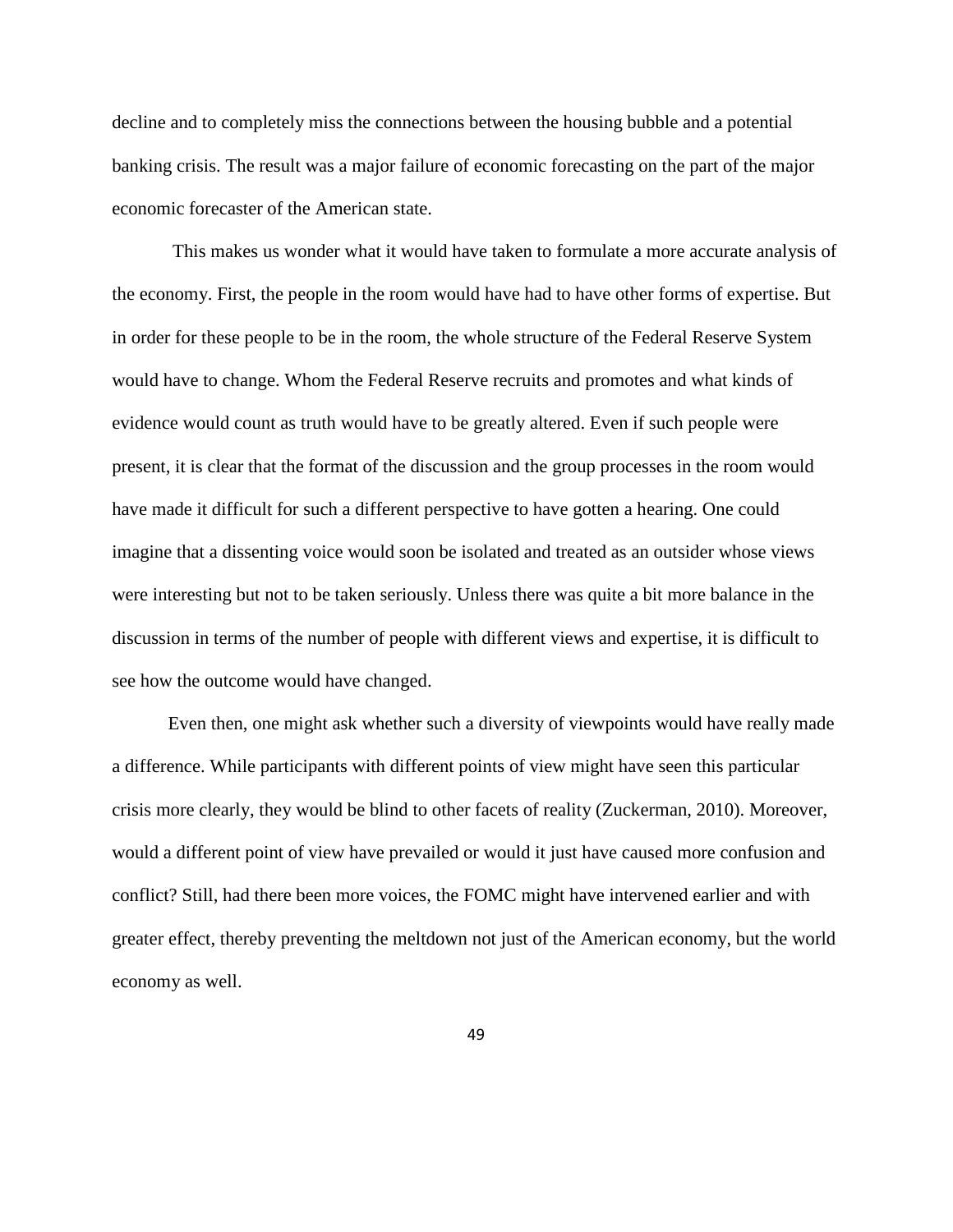## **References**

- Abbott, Andrew. 1988. *The System of Professions: An Essay on the Division of Expert Labor*. Chicago: University of Chicago Press.
- Abolafia, Mitchel. 2012. "Central Banking and the Triumph of Technical Rationality." Pp. 94- 112 in *The Oxford Handbook of the Sociology of Finance*, edited by Karin Knorr-Cetina and Alex Preda*.* Oxford: Oxford University Press.
- ----------------------. 2010. "Narrative Construction as Sense-Making: How a Central Bank Thinks." *Organization Studies* 31(3): 349-367.
	- ----------------------. 2004. "Framing Moves: Interpretive Politics at the Federal Reserve." *Journal of Public Administration Research and Theory* 14(3): 349-370.
- Asuncion, Arthur, Max Welling, Padhraic Smyth, and Yee Whye Teh. 2009. "On Smoothing and Inference for Topic Models." Pp. 27-34 in *Proceedings of the Twenty-Fifth Conference on Uncertainty in Artificial Intelligence*. AUAI Press.
- Babb, Sarah. 2001. *Managing Mexico: Economists from Nationalism to Neoliberalism.* Princeton, NJ: Princeton University Press.
- Baez, Bien, and Mitchel Abolafia. 2002. "Bureaucratic Entrepreneurship and Institutional Change: A Sense-Making Approach." *Journal of Public Administration Research and Theory* 12(4): 525-552.
- Bakhtin, Mikhail. 1982. *The Dialogic Imagination: Four Essays*. Austin: University of Texas Press.
- Blei, David. 2012. "Probabilistic Topic Models." *Communications of the Association for Computing Machinery* 55(4): 77-84.
- ---------------, and John D. Lafferty. 2007. "A Correlated Topic Model of *Science*." *Annals of Applied Statistics* 1(1): 17-35.
- ---------------, Andrew Ng, and Michael I. Jordan. 2003. "Latent Dirichlet Allocation." *Journal of Machine Learning Research* 3: 993-1022.

Blinder, Alan. 2013. *After the Music Stopped.* New York: Penguin Press.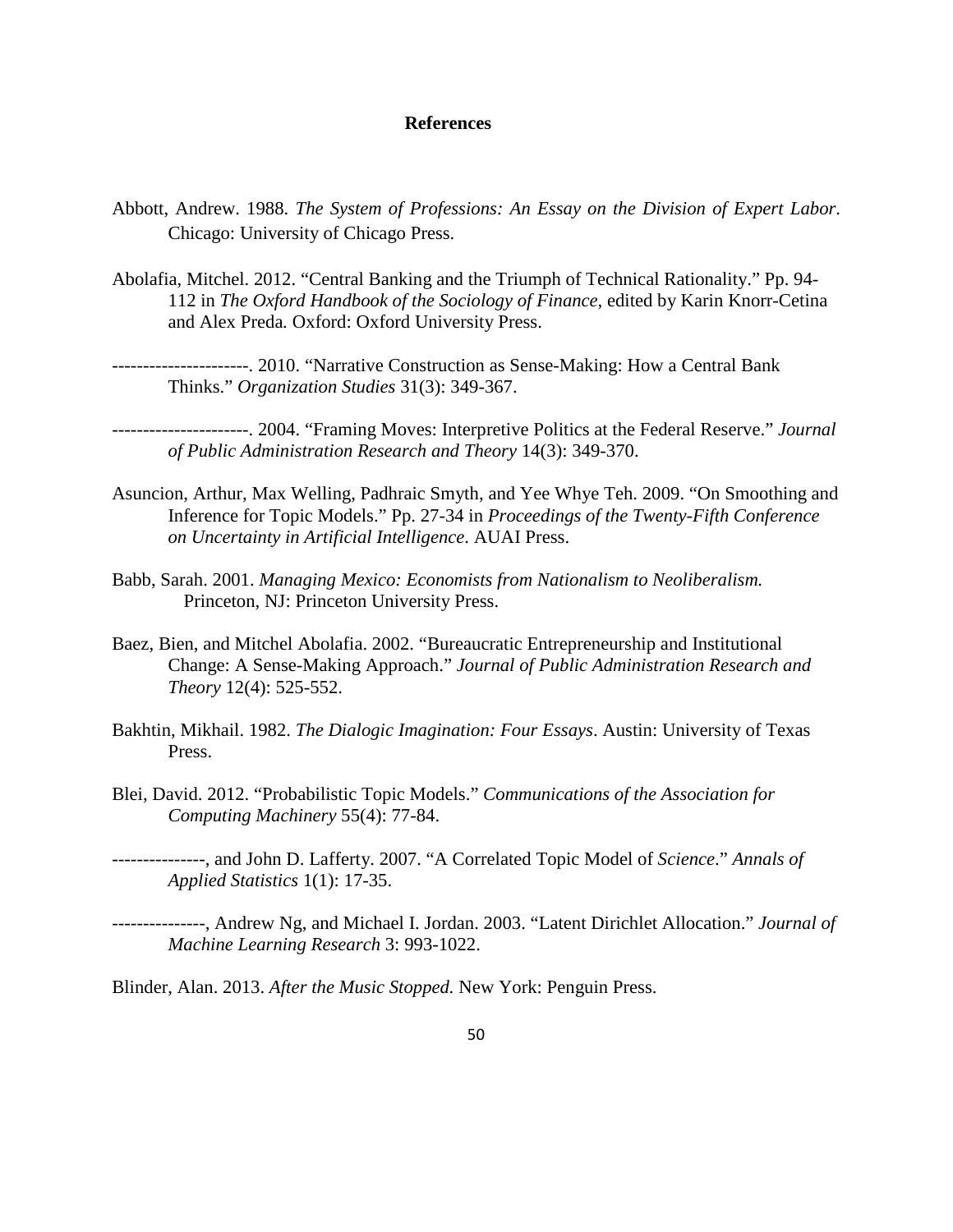-----------------. 1998. *Central Banking in Theory and Practice*. Cambridge, MA: MIT Press.

Blyth, Mark. 2002. *Great Transformations.* New York: Cambridge University Press.

Bourdieu, Pierre. 1990. *The Logic of Practice.* Stanford, CA: Stanford University Press.

- ---------------------, and Loïc Wacquant. 1992. *An Invitation to a Reflexive Sociology*. Chicago: University of Chicago Press.
- Brint, Stephen. 1990. "Rethinking the Policy Influence of Experts." *Sociological Forum* 5: 361- 85.
- Buiter, Willem H. 2008. "Central Banks and Financial Crises." Paper presented at the Federal Reserve Bank of Kansas City's Economic Policy Symposium, Jackson Hole, WY, August 21-23, 2008. Post-Symposium version.

Callon, Michel 1998. *The Laws of the Markets*. Oxford: Blackwell.

- -------------------, Yuval Millo, and Fabian Muniesa, eds. 2007. *Market Devices.* Malden, MA: Blackwell.
- Campbell, John. 2002. "Ideas, Politics, and Public Policy." *Annual Review of Sociology* 28: 21- 38.
- Carruthers, Bruce, and Jeong-Chul Kim. 2011. "The Sociology of Finance". *Annual Review of Sociology* 37: 239-259.
- Chwieroth, Jeffrey. 2010. *Capital Ideas: The IMF and the Rise of Financial Liberalization.* Princeton, NJ: Princeton University Press.

DiMaggio, Paul. 1997. "Culture and Cognition." *Annual Review of Sociology* 23: 263-287.

- --------------------, Manish Nag, and David Blei. 2013. "Exploiting Affinities Between Topic Modeling and the Sociological Perspective on Culture: Application to Newspaper Coverage of U.S. Government Arts Funding." *Poetics* 41(6): 570-606.
- Espeland, Wendy, and Mitchell Stevens. 1998. "Commensuration as a Social Process." *Annual Review of Sociology* 24: 313–43.
- Federal Open Market Committee. 2002. "Meeting of the Federal Open Market Committee on August 13, 2002." Washington, DC.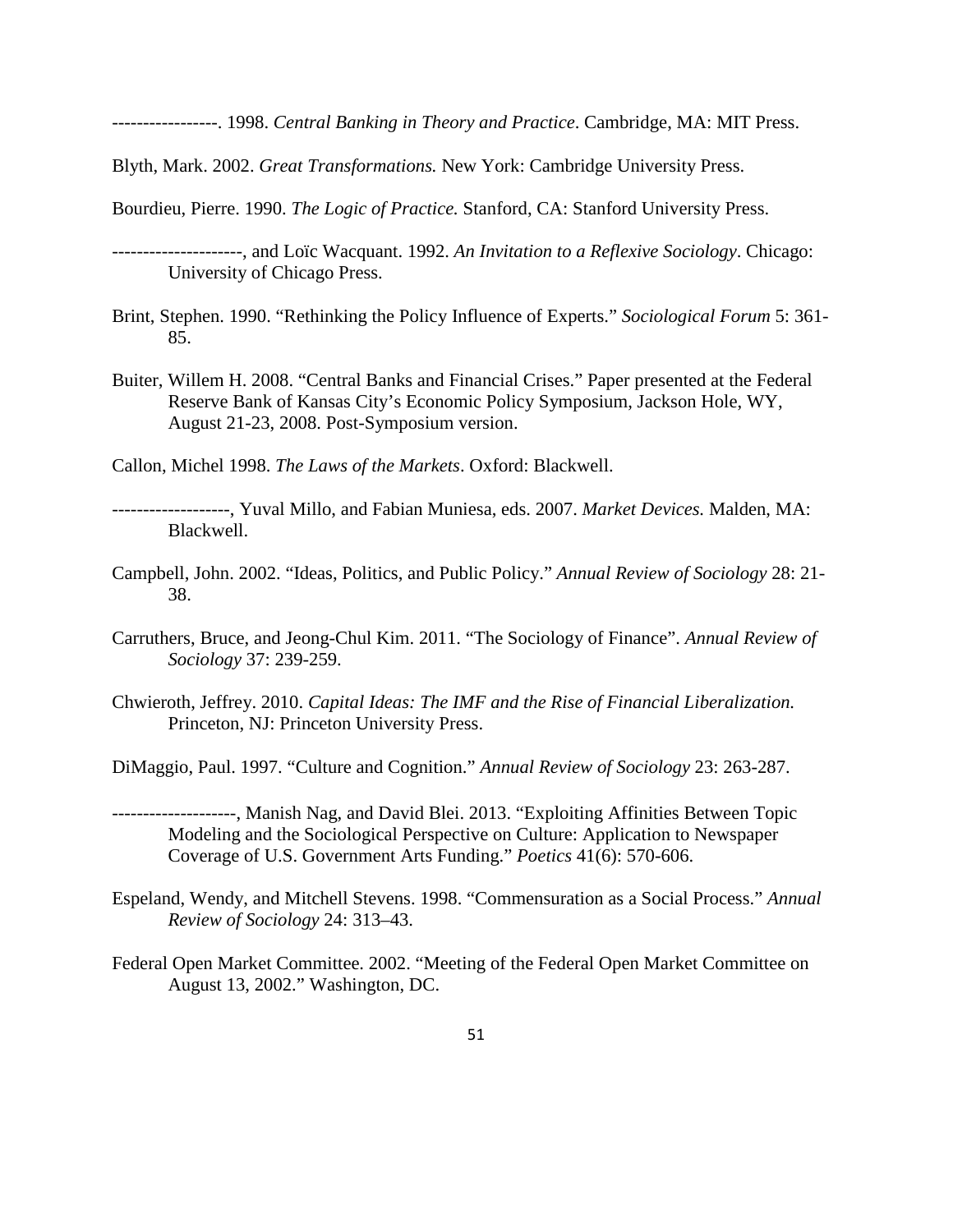-----------------------------------------. 2005a. "Meeting of the Federal Open Market Committee on February 1-2, 2005." Washington, DC.

-----------------------------------------. 2005b. "Meeting of the Federal Open Market Committee on June 29-30, 2005." Washington, DC.

-----------------------------------------. 2005c. "Meeting of the Federal Open Market Committee on December 13, 2005." Washington, DC.

-----------------------------------------. 2006a. "Meeting of the Federal Open Market Committee on March 27-28, 2006." Washington, DC.

-----------------------------------------. 2006b. "Meeting of the Federal Open Market Committee on September 20, 2006." Washington, DC.

-----------------------------------------. 2006c. "Meeting of the Federal Open Market Committee on December 12, 2006." Washington, DC.

------------------------------------------. 2007a. "Meeting of the Federal Open Market Committee on March 20-21, 2007." Washington, DC.

------------------------------------------. 2007b. "Meeting of the Federal Open Market Committee on June 27-28, 2007." Washington, DC.

------------------------------------------. 2007c. "Meeting of the Federal Open Market Committee on September 18, 2007." Washington, DC.

------------------------------------------. 2007d. "Meeting of the Federal Open Market Committee on December 11, 2007." Washington, DC.

------------------------------------------. 2008a. "Meeting of the Federal Open Market Committee on January 29-30, 2008." Washington, DC.

------------------------------------------. 2008b. "Meeting of the Federal Open Market Committee on March 18, 2008." Washington, DC.

------------------------------------------. 2008c. "Meeting of the Federal Open Market Committee on April 29-30, 2008." Washington, DC.

------------------------------------------. 2008d. "Meeting of the Federal Open Market Committee on August 5, 2008." Washington, DC.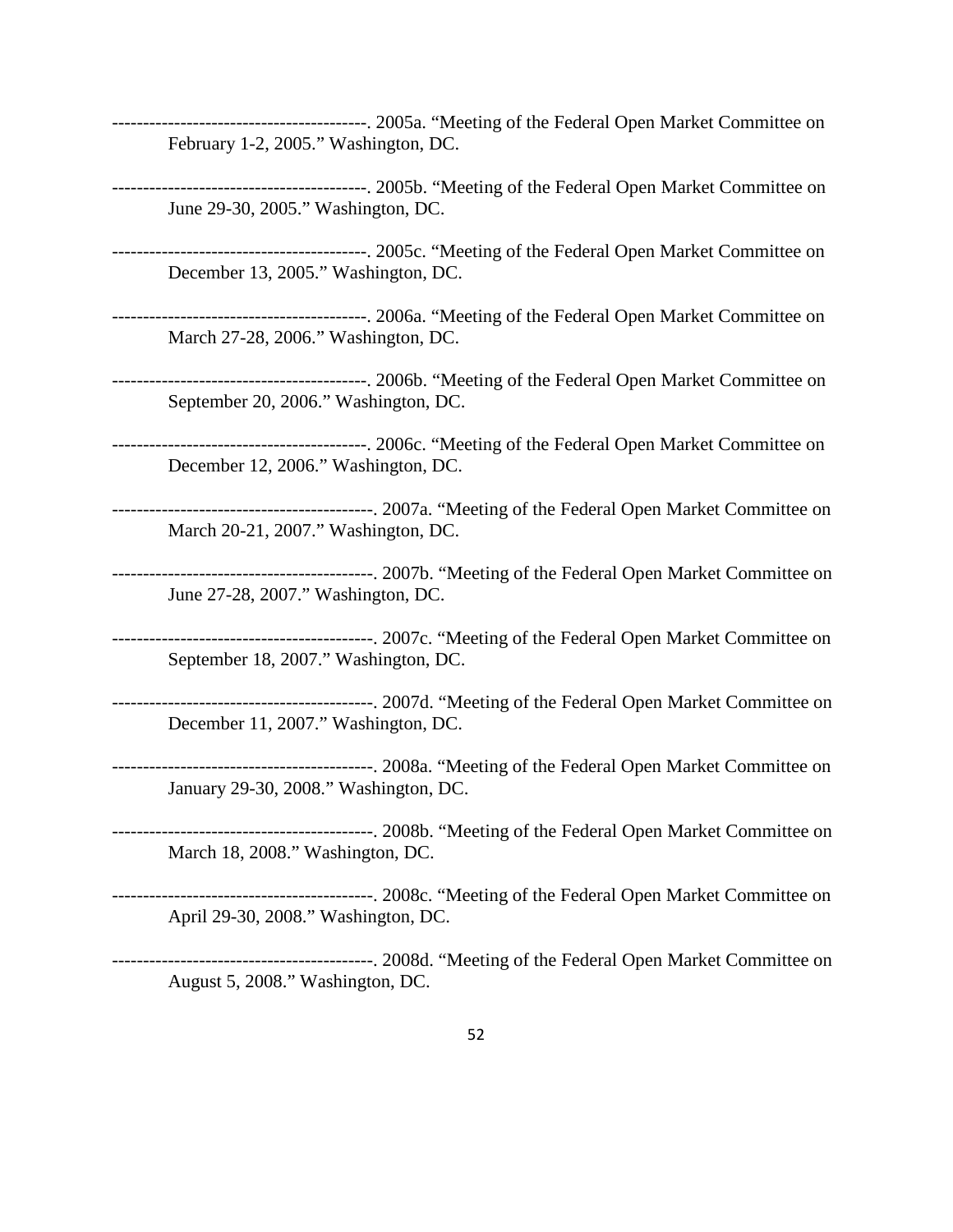------------------------------------------. 2008e. "Meeting of the Federal Open Market Committee on September 16, 2008." Washington, DC.

------------------------------------------. 2008f. "Meeting of the Federal Open Market Committee on October 28-29, 2008." Washington, DC.

- Fligstein, Neil, and Doug McAdam. 2012. *A Theory of Fields*. New York: Oxford University Press.
- ---------------, and Adam Goldstein. 2010. "The Anatomy of the Mortgage Securitization Crisis." Pp. 29-70 in *Markets on Trial: The Economic Sociology of the U.S. Financial Crisis*, edited by Michael Lounsbury and Paul Hirsch. Bingley: Emerald.
- Fourcade, Marion. 2009. *Economists and Societies: Discipline and Profession in the United States, Britain, and France, 1890s to 1990s.* Princeton, NJ: Princeton University Press.
- Fourcade-Gourinchas, Marion, and Sarah Babb. 2004. "The Rebirth of the Liberal Creed: Paths to Neoliberalism in Four Countries." *American Journal of Sociology* 108(3): 533-579.
- Goffman, Erving. 1974. *Frame Analysis: An Essay on the Organization of Experience*. Cambridge, MA: Harvard University Press.
- Goodwin, Charles, and John Heritage. 1990. "Conversational Analysis." *Annual Review of Anthropology* 19: 283-307.
- Grimmer, Justin. 2010. "A Bayesian Hierarchical Topic Model for Political Texts: Measuring Expressed Agendas in Senate Press Releases." *Political Analysis* 18(1): 1-35.
- Hirschman, Daniel, and Elizabeth Popp Berman. 2014. "Do Economists Make Policies? On the Political Effects of Economics." *Socio-Economic Review* (12): 1-33.
- Holmes, Douglas. 2014. *Economy of Words: Communicative Imperatives in Central Banks*. Chicago: University of Chicago Press.
- Karpik, Lucien. 2010. *Valuing the Unique.* Princeton, NJ: Princeton University Press.
- Lafferty, John D., and David Blei. 2005. "Correlated Topic Models." *Advances in Neural Information Processing Systems*, pp. 147-154.
- Lindvall, Johannes. 2009. "The Real but Limited Influence of Expert Ideas." *World Politics* 61(4): 703-730.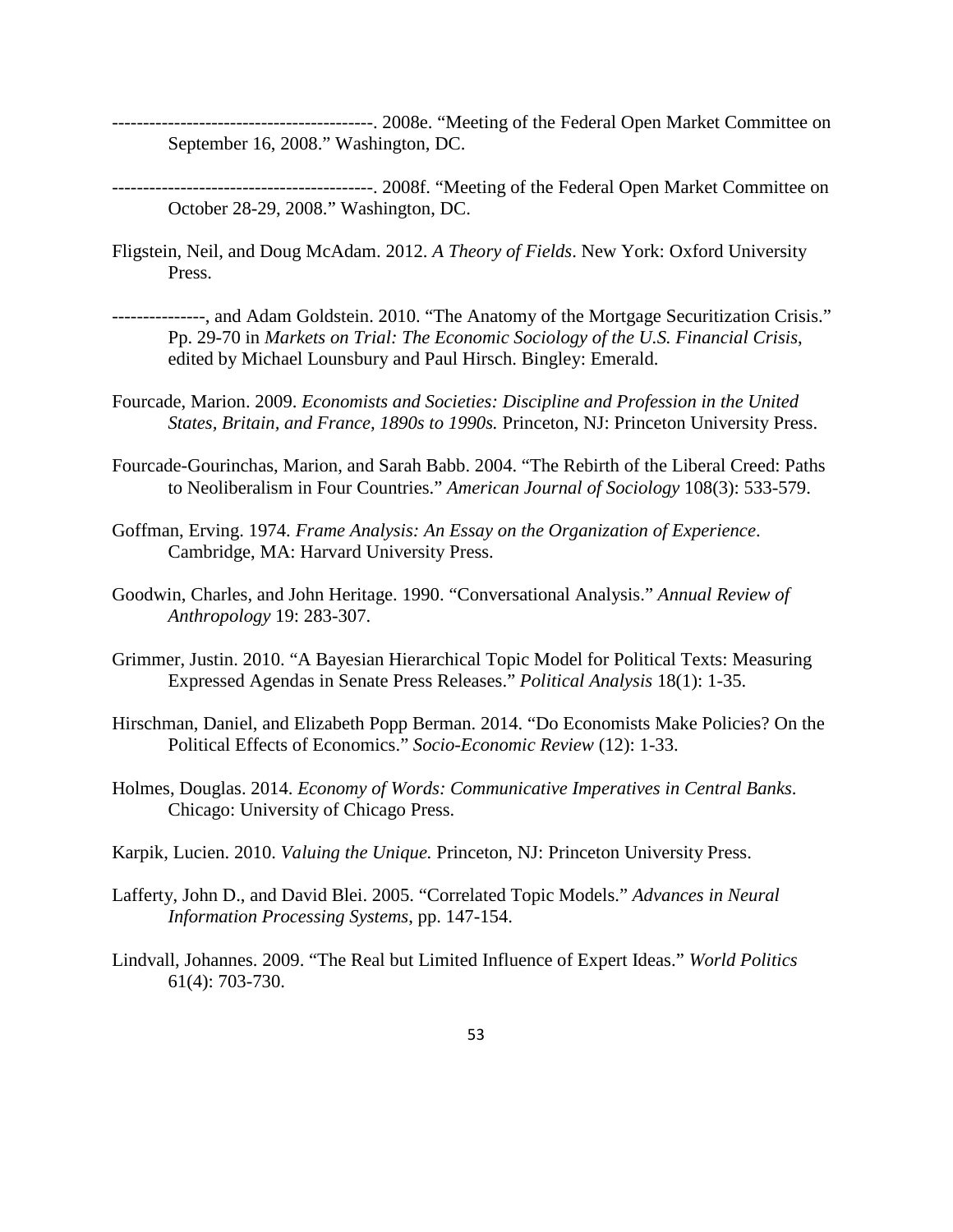MacKenzie, Donald, and Yuval Millo. 2003. "Constructing a Market, Performing a Theory: The Historical Sociology of a Financial Derivatives Exchange." *American Journal of Sociology* 109(1): 107-145.

-------------------------, Fabian Muniesa, and Lucia Siu, eds. 2007. *Do Economists Make Markets? On the Performativity of Economics.* Princeton, NJ: Princeton University Press.

- Miller, Ian Matthew. 2013. "Rebellion, Crime and Violence in Quing China, 1722-1911: A Topic Modeling Approach." *Poetics* 41(6): 626-649.
- Mimno, David, Hanna M. Wallach, Edmund Talley, Miriam Leenders, and AndrewMcCallum. 2011. "Optimizing Semantic Coherence in Topic Models." Pp. 262-272 in *Proceedings of the Conference on Empirical Methods in Natural Language Processing*. Association for Computational Linguistics.
- Mohr, John, and Petko Bogdanov. 2013. "Introduction—Topic Models: What They Are and Why They Matter." *Poetics* 41(6): 545-569.
- --------------, Robin Wagner-Pacifici, Ron Breiger, and Petko Bogdanov. 2013. "Graphing the Grammar of Motives in National Security Strategies: Cultural Interpretation, Automated Text Analysis and the Drama of Global Politics." *Poetics* 41(6): 670-700.
- Reay, Michael. 2012. "The Flexible Unity of Economics" *American Journal of Sociology* 118(1): 45-87.
- Starbuck, William H., and Frances Milliken. 1988. "Executives' Perceptual Filters: What They Notice and How They Make Sense." Pp. 35-66 in *The Executive Effect: Concepts and Methods for Studying Top Managers*, edited by Donald C. Hambrick. Greenwich, CT: JAI Press.
- Swedberg, Richard. 2010. "The Structure of Confidence and the Collapse of Lehman Brothers." Pp. 371-414 in *Markets on Trial: The Economic Sociology of the U.S. Financial Crisis*, edited by Michael Lounsbury and Paul Hirsch. Bingley: Emerald.
- Swidler, Ann. 1986. "Culture in Action: Symbols and Strategies." *American Sociological Review* 51(2): 273-286.
- Vaisey, Stephen. 2009. "Motivation and Justification: A Dual-Process Model of Culture in Action." *American Journal of Sociology* 114(6): 1675–1715*.*
- Weick, Karl. 1995. *Sensemaking in Organizations*. Thousand Oaks: Sage.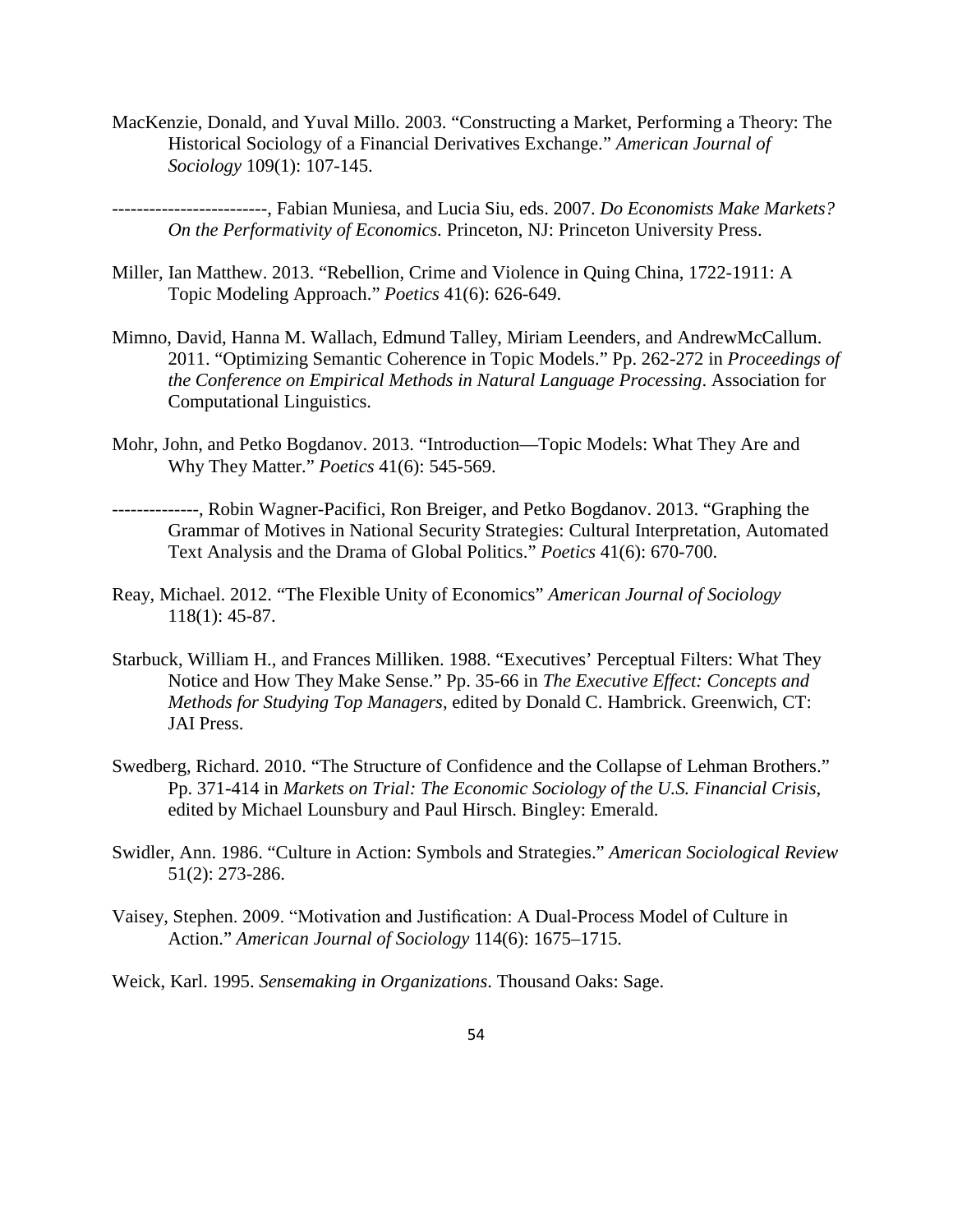- Weick, Karl, Kathleen Sutcliffe, and David Obstfeld. 2005. "Organizing and the Process of Sensemaking." *Organization Science* 16(4): 409-421.
- Zuckerman, Ezra. 2010. "What If We Had Been in Charge? The Sociologist as Builder of Rational Institutions." Pp. 359-378 in *Markets on Trial: The Economic Sociology of the U.S. Financial Crisis*, edited by Michael Lounsbury and Paul Hirsch. Bingley: Emerald.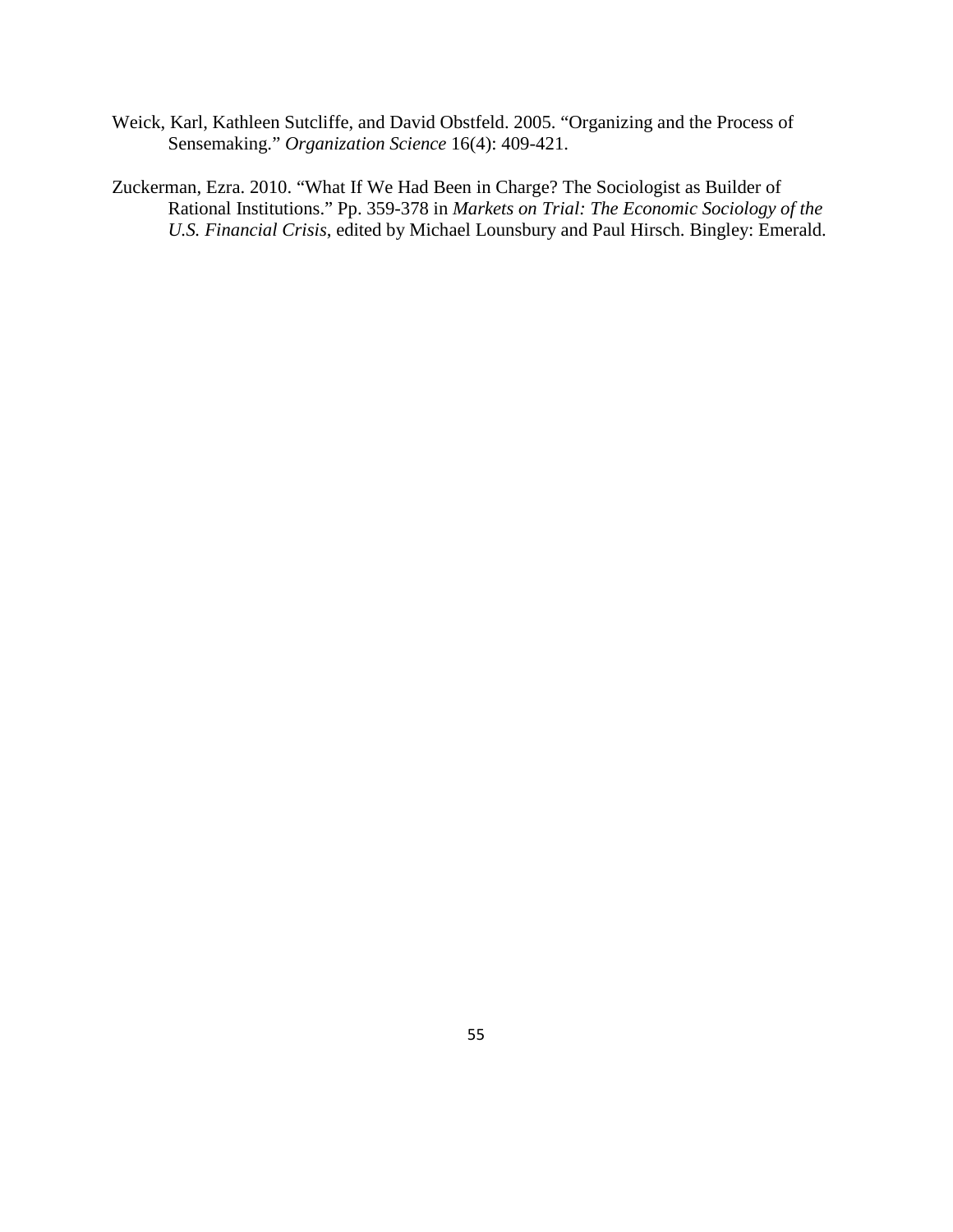Table 1: Voting Members of the Federal Open Market Committee, 2000-2008

| Name                   | <b>FOMC</b><br>Position             | Year(s)                         | Previous<br>Sector               | Career<br>Central<br>Banker? | Advanced<br>Degree(s) | Dissertation<br>Branch of<br>Economics |
|------------------------|-------------------------------------|---------------------------------|----------------------------------|------------------------------|-----------------------|----------------------------------------|
| Bernanke,<br>Ben       | Governor,<br>Chairman               | 2002-<br>2005,<br>2006-<br>2008 | Academic<br>& Public             | N <sub>o</sub>               | <b>Economics PhD</b>  | Macroeconomics                         |
| Bies, Susan            | Governor                            | $2001 -$<br>2007                | Academic,<br>Public &<br>Private | N <sub>o</sub>               | <b>Economics PhD</b>  | Macroeconomics                         |
| Broaddus, J.<br>Alfred | Reserve<br>Bank<br>President        | 2000,<br>2003                   | Public                           | Yes                          | <b>Economics PhD</b>  | Macroeconomics/<br>Microeconomics      |
| Duke,<br>Elizabeth     | Governor                            | 2008                            | Private                          | N <sub>0</sub>               | <b>MBA</b>            |                                        |
| Evans,<br>Charles      | Reserve<br><b>Bank</b><br>President | 2007                            | Public                           | Yes                          | <b>Economics PhD</b>  | Macroeconomics                         |
| Ferguson,<br>Roger     | Governor                            | 2000-<br>2006                   | Private                          | N <sub>0</sub>               | Economics PhD,<br>JD  | Industrial<br>Organization             |
| Fisher,<br>Richard     | Reserve<br>Bank<br>President        | 2005,<br>2008                   | Public $+$<br>Private            | N <sub>0</sub>               | <b>MBA</b>            |                                        |
| Geithner,<br>Timothy   | Vice<br>Chairman                    | 2003-<br>2008                   | Public                           | No                           | Economics MA          |                                        |
| Gramlich,<br>Edward    | Governor                            | 2000-<br>2005                   | Academic<br>+ Public             | No                           | <b>Economics PhD</b>  | Macroeconomics                         |
| Greenspan,             | Chairman                            | 2000-                           | Public +                         | N <sub>o</sub>               | <b>Economics PhD</b>  | Macroeconomics                         |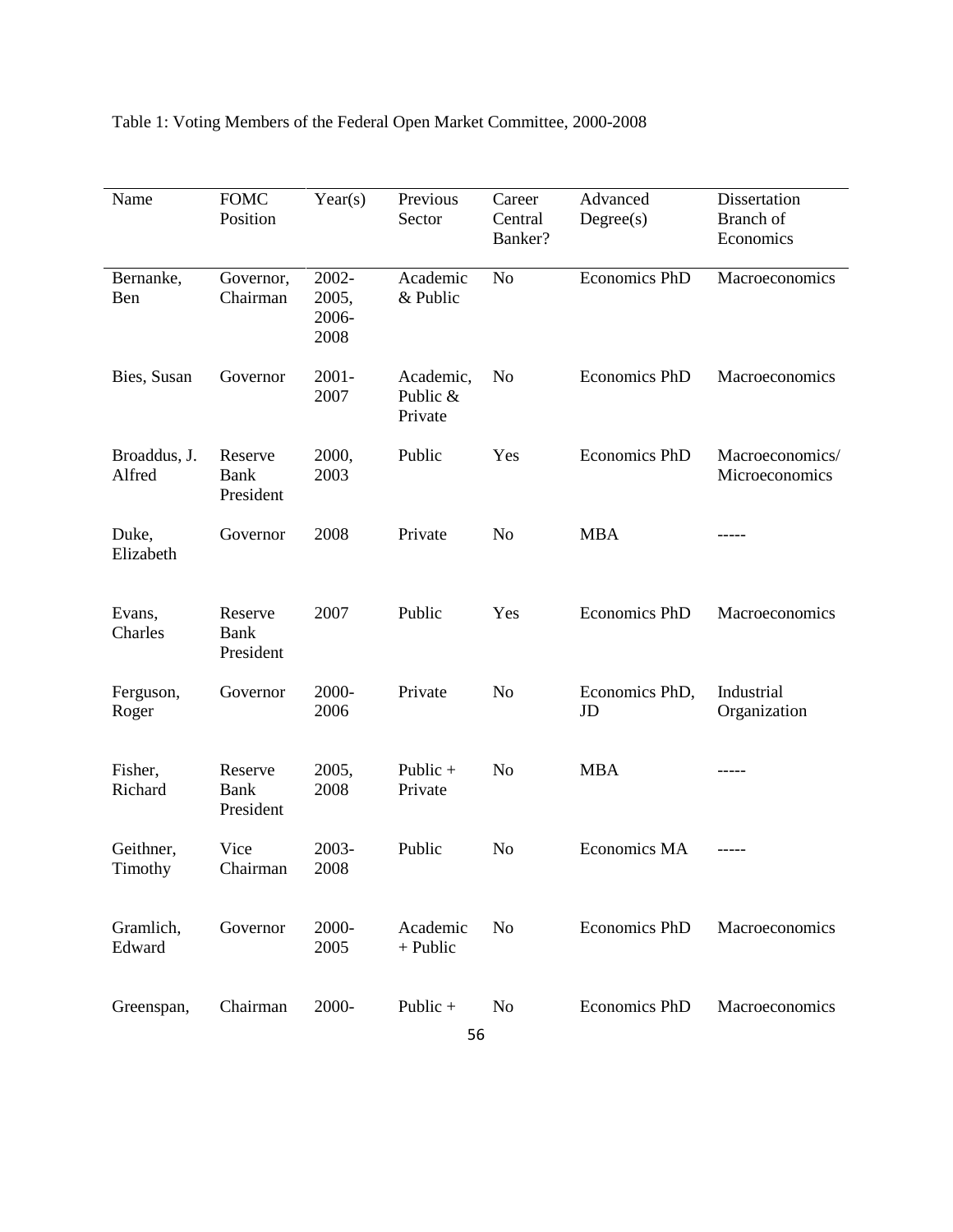| Alan                       |                                     | 2006                   | Private               |                |                      |                        |
|----------------------------|-------------------------------------|------------------------|-----------------------|----------------|----------------------|------------------------|
| Guynn, Jack                | Reserve<br><b>Bank</b><br>President | 2000,<br>2003,<br>2006 | Public                | Yes            | <b>MBA</b>           |                        |
| Hoenig,<br>Thomas          | Reserve<br>Bank<br>President        | 2001,<br>2004,<br>2007 | Public                | Yes            | Economics PhD        | Macroeconomics         |
| Jordan, Jerry              | Reserve<br>Bank<br>President        | 2000,<br>2002          | Public $+$<br>Private | N <sub>o</sub> | <b>Economics PhD</b> | Financial<br>Economics |
| Kelley,<br>Edward          | Governor                            | 2000-<br>2001          | Private               | N <sub>o</sub> | <b>MBA</b>           | -----                  |
| Kohn,<br>Donald            | Governor                            | 2002-<br>2008          | Public                | Yes            | <b>Economics PhD</b> | Macroeconomics         |
| Kroszner,<br>Randall       | Governor                            | 2006-<br>2008          | Academic              | N <sub>o</sub> | <b>Economics PhD</b> | Macroeconomics         |
| Lacker,<br>Jeffrey         | Reserve<br>Bank<br>President        | 2006                   | Academic<br>+ Public  | Yes            | <b>Economics PhD</b> | Macroeconomics         |
| Lockhart,<br>Dennis        | Reserve<br>Bank<br>President        | 2008                   | Private               | N <sub>o</sub> | Economics MA         |                        |
| McDonough, Vice<br>William | Chairman                            | 2000-<br>2003          | Public $+$<br>Private | No             | Economics MA         | ______                 |
| McTeer,<br>Robert          | Reserve<br>Bank<br>President        | 2002                   | Public                | Yes            | Economics PhD        | Macroeconomics         |
| Meyer,<br>Laurence         | Governor                            | 2000-<br>2001          | Academic<br>+ Private | N <sub>o</sub> | <b>Economics PhD</b> | Macroeconomics         |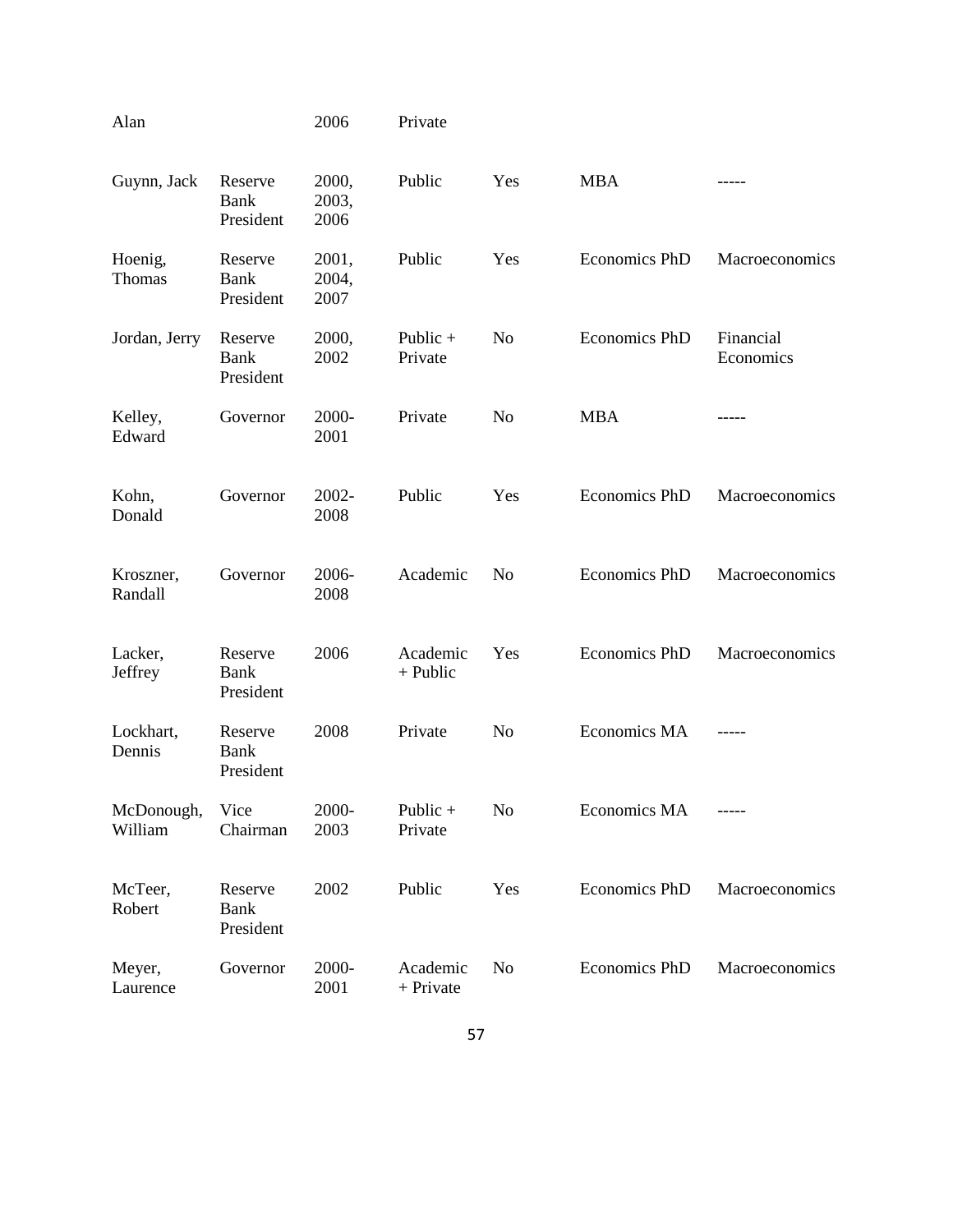| Minehan,<br>Cathy     | Reserve<br>Bank<br>President        | 2001,<br>2004,<br>2007          | Public                           | Yes            | <b>MBA</b>                               | -----                                     |
|-----------------------|-------------------------------------|---------------------------------|----------------------------------|----------------|------------------------------------------|-------------------------------------------|
| Mishkin,<br>Frederic  | Governor                            | 2006-<br>2008                   | Academic                         | N <sub>o</sub> | <b>Economics PhD</b>                     | Macroeconomics                            |
| Moskow,<br>Michael    | Reserve<br>Bank<br>President        | 2001,<br>2003,<br>2005,<br>2007 | Academic,<br>Public +<br>Private | N <sub>o</sub> | Business/Applied<br><b>Economics PhD</b> | -----                                     |
| Olson, Mark           | Governor                            | $2001 -$<br>2006                | Public $+$<br>Private            | N <sub>o</sub> | None                                     |                                           |
| Parry,<br>Robert      | Reserve<br><b>Bank</b><br>President | 2000,<br>2003                   | Public $+$<br>Private            | N <sub>o</sub> | <b>Economics PhD</b>                     | Macroeconomics                            |
| Pianalto,<br>Sandra   | Reserve<br>Bank<br>President        | 2004,<br>2006,<br>2008          | Public                           | Yes            | Economics MA,<br><b>MBA</b>              |                                           |
| Plosser,<br>Charles   | Reserve<br><b>Bank</b><br>President | 2008                            | Academic                         | N <sub>o</sub> | Economics PhD,<br><b>MBA</b>             | Macroeconomics                            |
| Poole,<br>William     | Reserve<br>Bank<br>President        | 2001,<br>2004,<br>2007          | Academic<br>+ Public             | Yes            | Economics PhD,<br><b>MBA</b>             | Macroeconomics                            |
| Rosengren,<br>Eric    | Reserve<br><b>Bank</b><br>President | 2007                            | Public                           | Yes            | <b>Economics PhD</b>                     | Macroeconomics                            |
| Santomero,<br>Anthony | Reserve<br><b>Bank</b><br>President | 2002,<br>2005                   | Academic                         | N <sub>o</sub> | <b>Economics PhD</b>                     | Macroeconomics/<br>Financial<br>Economics |
| Stern, Gary           | Reserve<br>Bank<br>President        | 2002,<br>2005,<br>2008          | Public                           | Yes            | <b>Economics PhD</b>                     | Macroeconomics                            |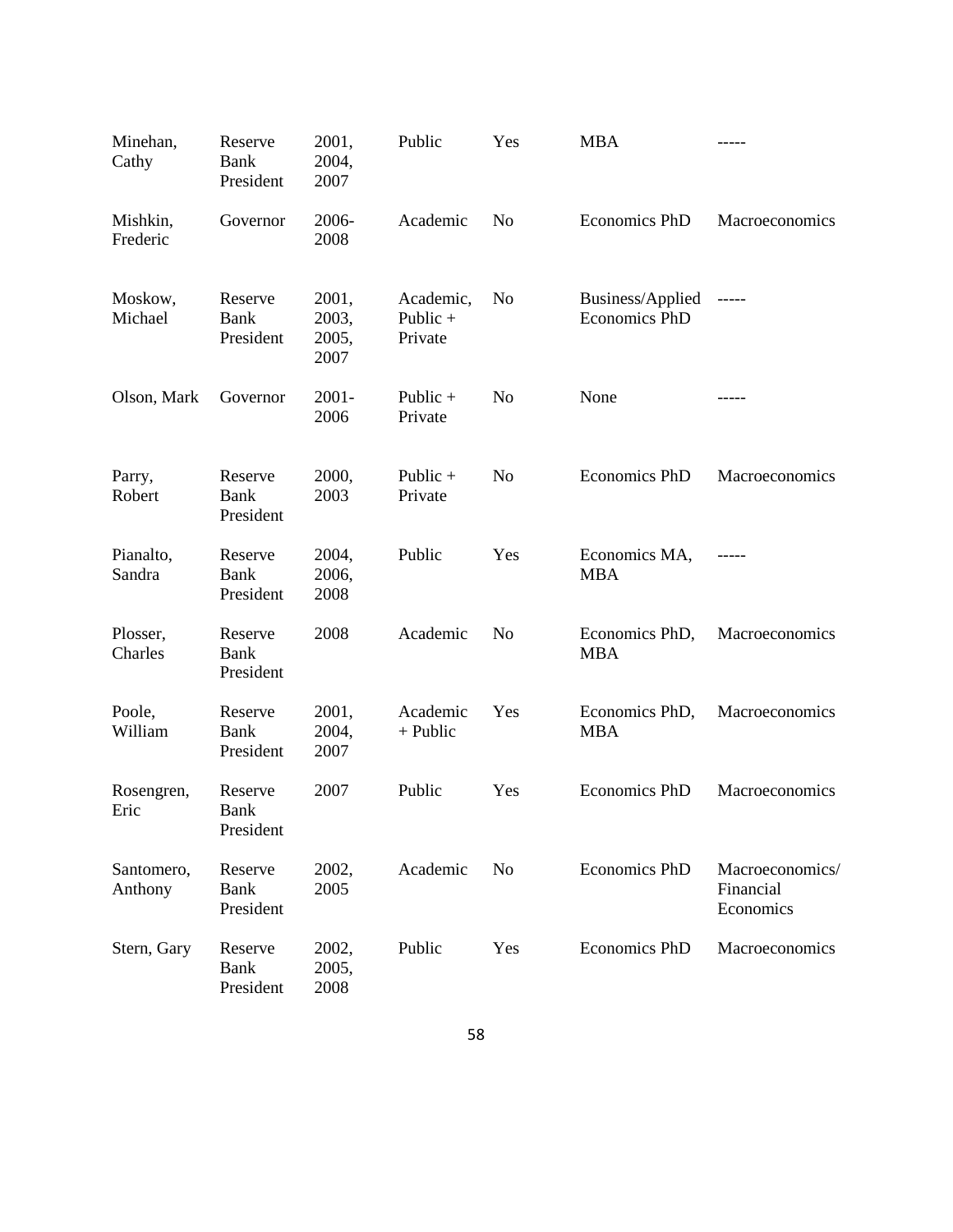| Warsh,<br>Kevin       | Governor          | 2006-<br>2008 | Public $+$<br>Private  | N <sub>0</sub> | JD            |                       |
|-----------------------|-------------------|---------------|------------------------|----------------|---------------|-----------------------|
| Yellen, Janet Reserve | Bank<br>President | 2006          | Academic<br>$+$ Public | N <sub>0</sub> | Economics PhD | <b>Macroeconomics</b> |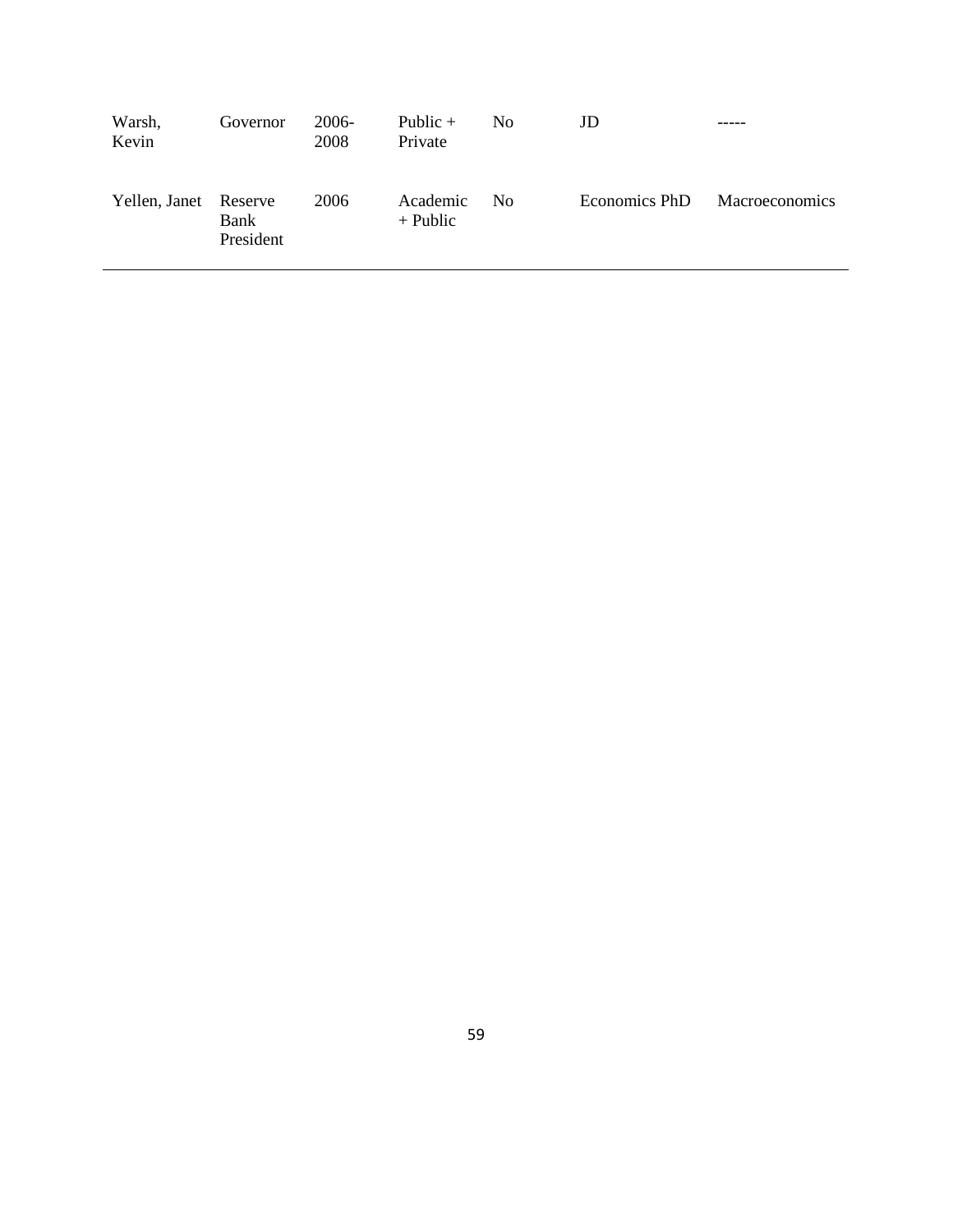| <b>Financial</b><br><b>Markets</b> | Productivity | Housing     | Employment     | <b>Bank Liquidity</b> | <b>Inflation</b> | <b>Weakness</b> |
|------------------------------------|--------------|-------------|----------------|-----------------------|------------------|-----------------|
| financial                          | productivity | housing     | employment     | april                 | prices           | weakness        |
| credit                             | growth       | inflation   | improvement    | commodity             | inflation        | easing          |
| banks                              | slowing      | growth      | productivity   | pdcf                  | pace             | sales           |
| turmoil                            | nairu        | core        | growth         | lehman                | pass             | stimulus        |
| risk                               | labor        | moderate    | hiring         | prices                | increase         | fiscal          |
| institutions                       | acceleration | president   | recovery       | inflation             | pause            | inventory       |
| cut                                | supply       | thank       | business       | facility              | energy           | attacks         |
| cdo                                | wage         | section     | job            | system                | tightening       | spending        |
| losses                             | tight        | language    | ten            | tslf                  | core             | cut             |
| loans                              | tightening   | residential | gap            | options               | costs            | tech            |
| market                             | inflation    | alternative | disinflation   | june                  | compensation     | consumer        |
| mortgage                           | treasury     | bit         | tax            | headline              | higher           | investment      |
| downside                           | demand       | home        | expansion      | institutions          | oil              | november        |
| deterioration                      | year         | energy      | output         | repo                  | measures         | economy         |
| liquidity                          | prices       | forecast    | dollar         | voluntary             | neutral          | sector          |
| swap                               | tech         | trend       | pickup         | primary               | statement        | recession       |
| commercial                         | stock        | comfortable | equipment      | stress                | contained        | manufacturing   |
| agencies                           | increase     | data        | july           | stigma                | language         | recovery        |
| auction                            | earnings     | past        | accommodative  | dis                   | remove           | argentina       |
| october                            | trend        | public      | june           | stearns               | accommodative    | september       |
| capital                            | workers      | poole       | spending       | dealers               | data             | industry        |
| lending                            | rise         | slightly    | strong         | reserve               | china            | travel          |
| asset                              | euro         | predominant | positive       | party                 | path             | auto            |
| stress                             | higher       | think       | recommendation | solvency              | move             | weakening       |
| insurance                          | unemployment | ceo         | labor          | exigent               | rise             | decline         |
| modal                              | technology   | prices      | strength       | sec                   | markup           | basis           |
| sheet                              | deepening    | labor       | data           | march                 | graphs           | economic        |
| exposure                           | pressures    | spillover   | fiscal         | oil                   | expectations     | stock           |
| crunch                             | oil          | subprime    | inventory      | financial             | pressures        | downside        |
| spreads                            | national     | uncertainty | recent         | merrill               | solid            | holiday         |

Table 2: Words for selected topics. Hyperparameter values were alpha =  $1/15 = 0.067$  and eta = 0.2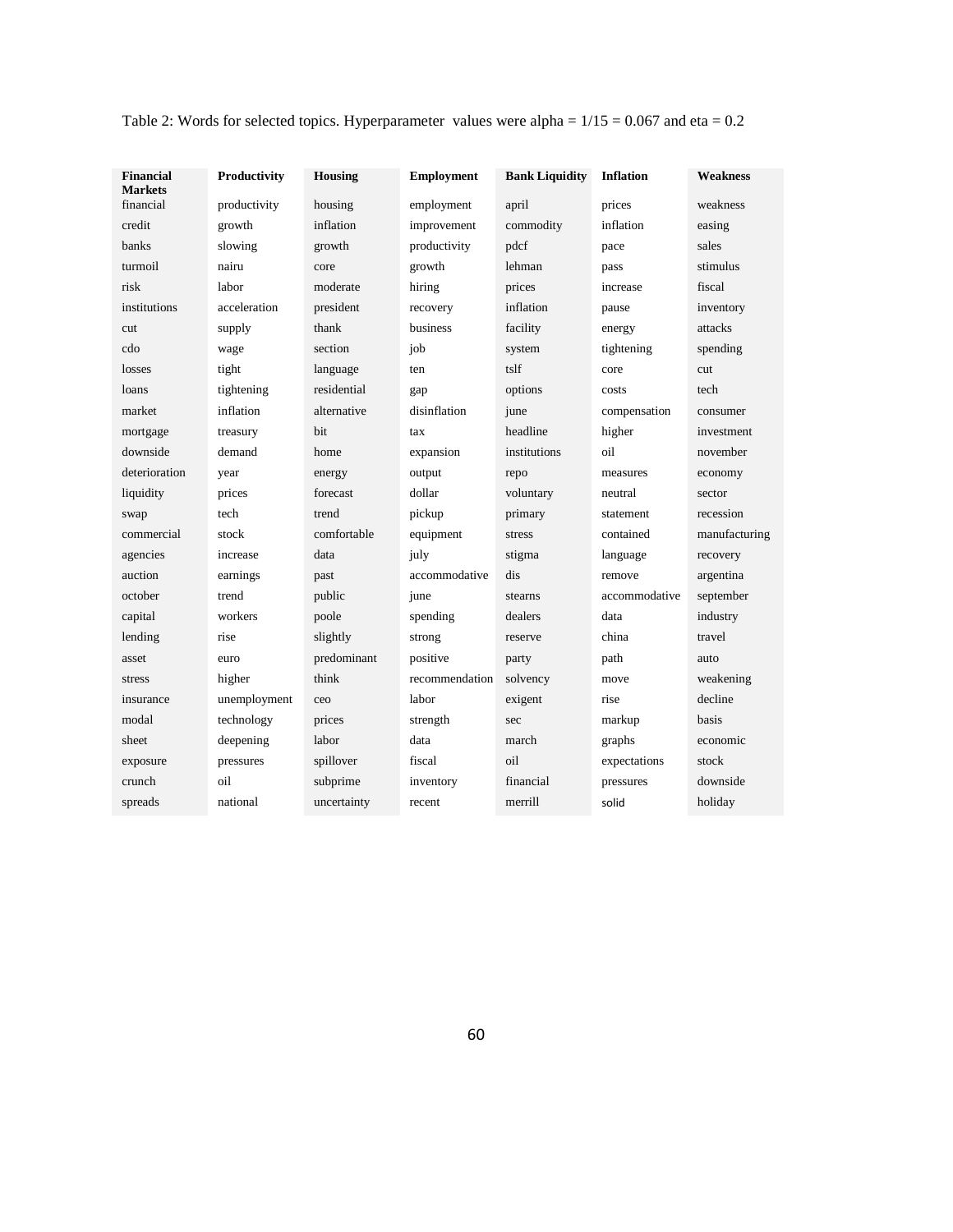Table 2: Top words for selected topics (continued).

| <b>Energy</b>  | <b>Housing Bubble Minutes</b> |                 | <b>Charts &amp; Data</b> | <b>Policy Response Portfolio</b> |             | <b>Objectives</b> | <b>Macroeconomics</b> |
|----------------|-------------------------------|-----------------|--------------------------|----------------------------------|-------------|-------------------|-----------------------|
| Hurricane      | bubble                        | minutes         | Panel                    | Target                           | acf         | objective         | interest              |
| Katrina        | rent                          | Release         | Model                    | Reserve                          | rps         | Goal              | rate                  |
| Gasoline       | housing                       | statement       | Us                       | Zero                             | study       | numerical         | gdp                   |
| Oil            | land                          | committee       | Line                     | Bound                            | ginnie      | explicit          | year                  |
| Gulf           | mortgage                      | public          | Chart                    | Program                          | securities  | narrative         | inflation             |
| Energy         | home                          | communication   | Economy                  | Sheet                            | portfolio   | inflation         | unemploym             |
| Gas            | thank                         | draft           | <b>Black</b>             | <b>Funds</b>                     | treasury    | mandate           | one                   |
| August         | overvalued                    | language        | Rule                     | December                         | dissent     | range             | expectations          |
| Rebuilding     | ratio                         | think           | Right                    | Federal                          | outright    | target            | point                 |
| Refinery       | arms                          | formulaic       | Middle                   | Rate                             | mae         | stability         | may                   |
| September      | properties                    | vote            | Red                      | Facility                         | government  | communication     | forecast              |
| Storm          | afford                        | expediting      | Present                  | quantitative                     | asset       | Dual              | also                  |
| intervention   | ofheo                         | members         | <b>Bottom</b>            | Deflation                        | lombard     | congress          | now                   |
| disruptions    | percentile                    | announcement    | depreciation             | Quantity                         | gnmas       | diversity         | percent               |
| Orleans        | value                         | editing         | simulations              | Ceiling                          | collateral  | Adopt             | growth                |
| Crude          | <b>ltv</b>                    | nineteen        | Dollar                   | <b>Size</b>                      | freddie     | Public            | economy               |
| uncertainty    | exhibit                       | discussion      | Exhibit                  | Monetary                         | sovereign   | achieve           | term                  |
| Supply         | hedge                         | meeting         | Taylor                   | <b>Banks</b>                     | interim     | horizon           | policy                |
| Damage         | misalignme                    | decision        | Show                     | Excess                           | discount    | section           | risk                  |
| Impact         | loans                         | words           | adjustment               | Purchases                        | window      | specific          | <b>like</b>           |
| Heating        | shown                         | view            | Foreign                  | Interest                         | issue       | regime            | well                  |
| Barrel         | index                         | process         | productivity             | Treasury                         | system      | Cpi               | continue              |
| reconstruction | miami                         | issue           | Rate                     | <b>Tools</b>                     | disclose    | definition        | last                  |
| Winter         | gse                           | backwards       | Frb                      | Securities                       | operations  | benefits          | much                  |
| devastating    | nonmarket                     | Give            | Top                      | Guarantee                        | contingency | central           | even                  |
| Filed          | constant                      | <b>Blackout</b> | Ratio                    | communication                    | repo        | transparency      | can                   |
| Coast          | lenders                       | Say             | Profits                  | Regime                           | tally       | committee         | see                   |
| Effect         | family                        | Use             | Variables                | Policy                           | authorized  | Run               | seems                 |
| Gallon         | upper                         | Information     | coefficients             | Money                            | diversified | Think             | real                  |
| Natural        | misallocation                 | Agree           | Exchange                 | nonstandard                      | auction     | anchored          | months                |

Abbreviations defined: cdo=credit debt obligation, frb=federal reserve board, arms=adjustable rate mortgages, pdcf=primary dealer credit facility, tslf=term security lending facility, dis=depository institutions, cf=credit facility, ofheo=office of housing enterprise oversight, rps=repos, cpi=consumer price index, gdp=gross domestic product, ltv=loan to value ratio, gse=government sponsored enterprises, acf=asset credit facility, ceo=collateralized equity obligation, nairu= non-accelerating inflation rate of unemployment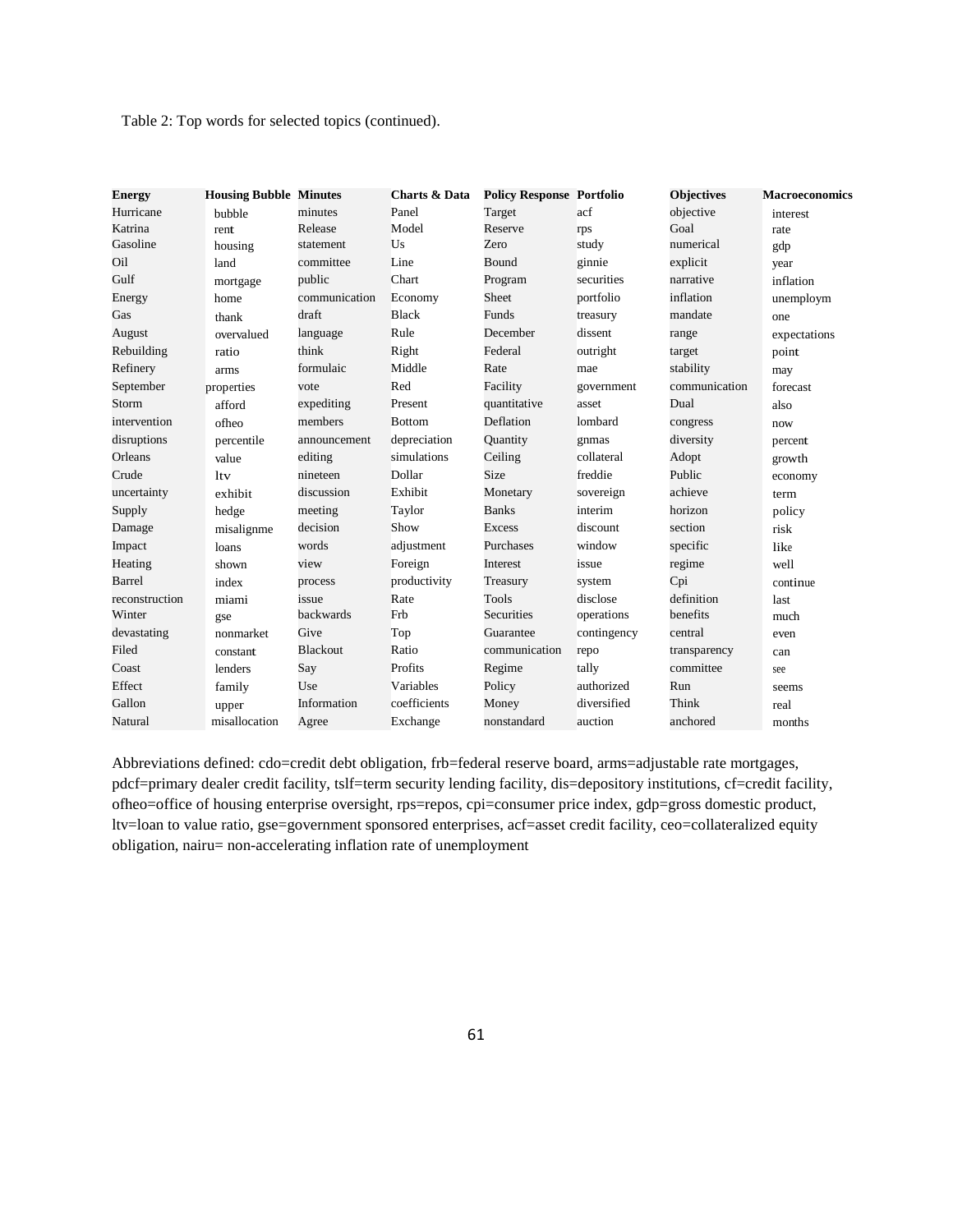

Figure 1: Topic Proportions over time. . The height of each line represents the proportion of words in a given transcript assigned to that topic. Grey bars indicate periods of recession.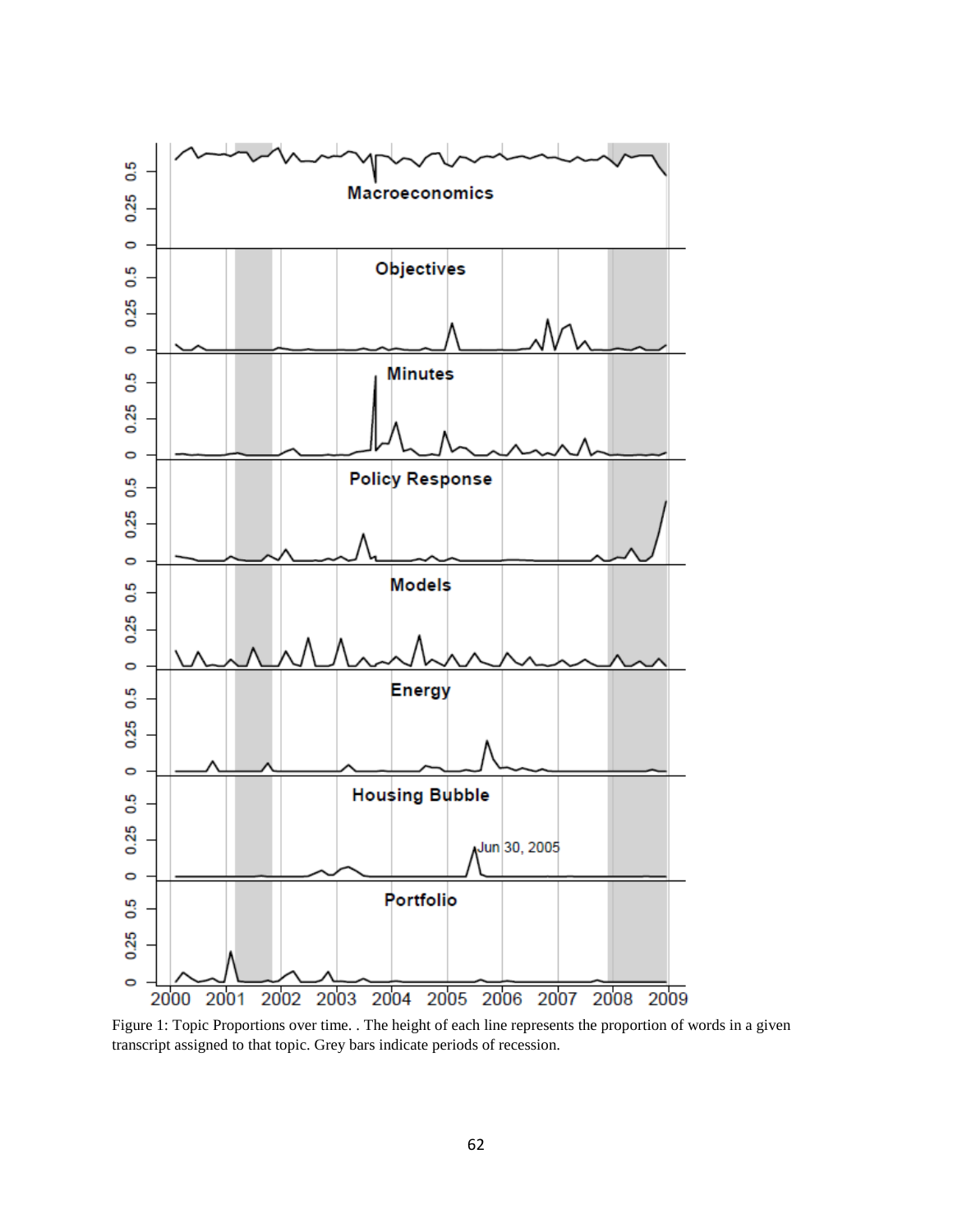

Figure 2: Topic proportions over time. The height of each line represents the proportion of words in a given transcript assigned to that topic. Grey bars indicate periods of recession.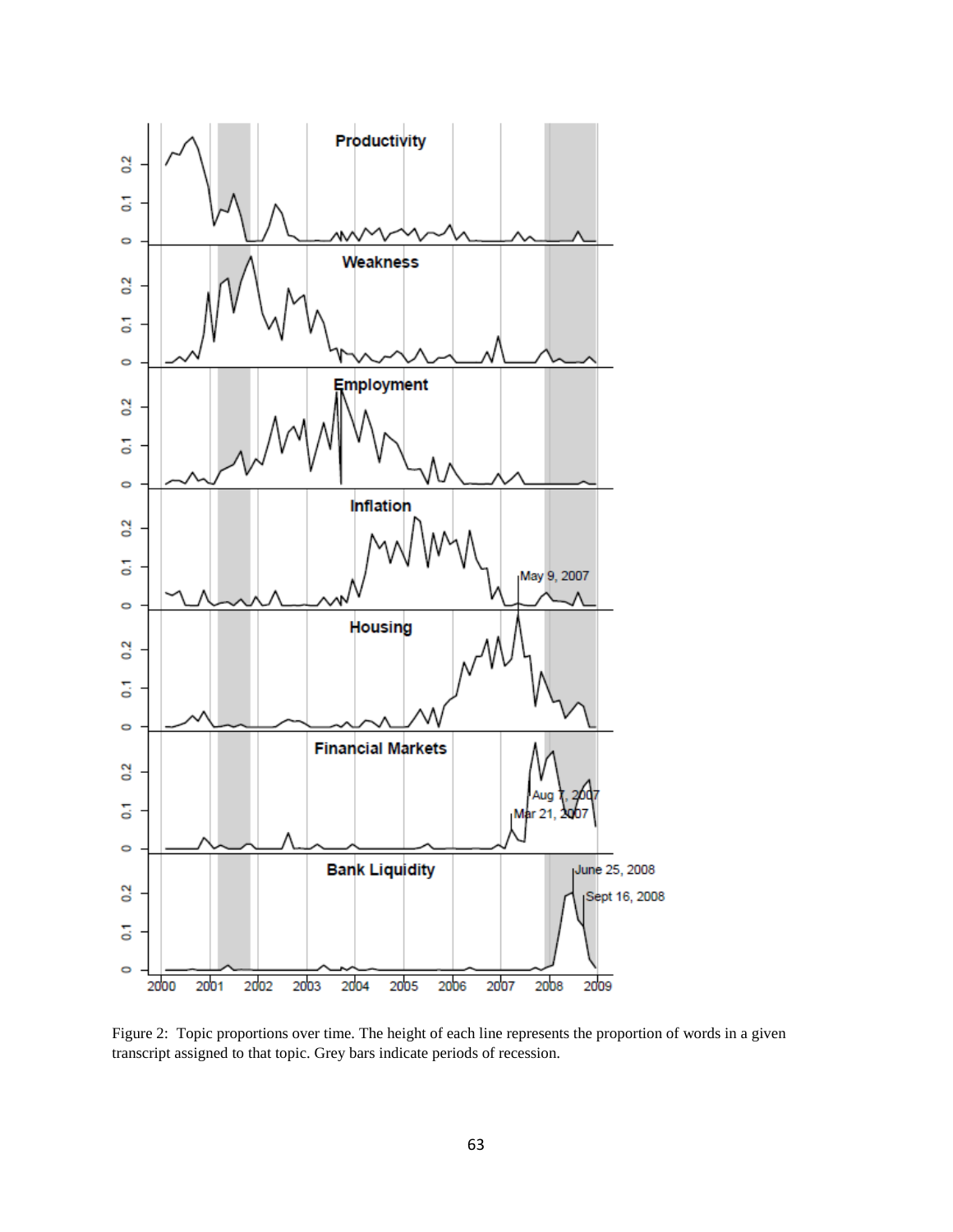# **Appendix A**

In order to assess whether or not topics appear constantly, randomly, or as waves, we use an autocorrelation analysis. High autocorrelations (close to 1) indicate that consecutive observations have similar values, relative to the variation in other observations. Autocorrelation values close to zero indicate that consecutive observations are no more related than nonconsecutive observations. This means that both constant proportioned topics and separate spiked topics should have autocorrelations close to zero (Lafferty and Blei, 2005).

Figure 1 shows the autocorrelations for each topic ordered from top to bottom by the number of appearances. To determine whether values are high or low, bootstrapped confidence intervals were generated by re-computing autocorrelations for random temporal re-orderings of documents. The *Macroeconomics* topic has a correlation close to zero and highest appearance frequency, confirming that it has a largely constant proportion. As expected, the insignificant autocorrelations of the other four topics related to the purpose of the FOMC (*Portfolio*, *Objectives*) and meeting related business (*Minutes*, *Models*) show that they tend to be discussed intermittently. Eight topics (*Inflation*, *Weakness*, *Employment*, *Housing*, *Productivity*, *Financial Markets, Bank Liquidity, Policy Response*) have extremely high correlations, consistent with our characterization of them as topics that vary temporally. In the case of *Policy Response*, this takes the form of adding new facilities to deal with economic developments. The lower autocorrelations of the remaining two development topics, *Energy* and *Housing Bubble*, combined with their relative infrequency suggests they are highly transient topics. In the case of